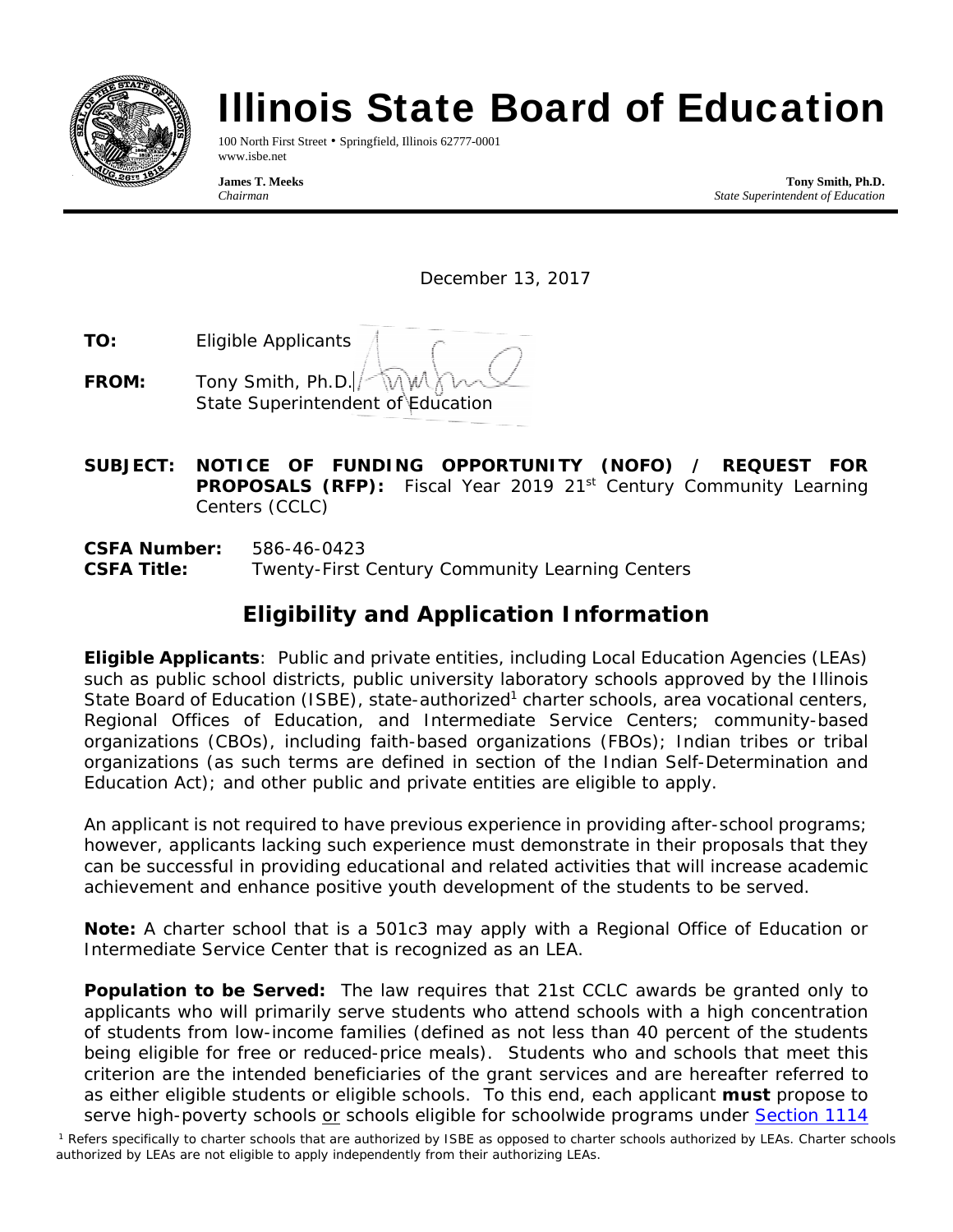of the *Elementary and Secondary Education Act (ESEA)*, as amended by the *No Child Left Behind Act of 2001*, Title I, Part A (i.e., schools in which not less than 40 percent of the children are from low-income families). Applications proposing services to schools with less than 40 percent low-income students **will not be considered**.

*Note:* To calculate the low-income count, elementary schools may use the number of students eligible for free and reduced-price meals. For middle and high schools, the free and reduced-price count generated at the school or from the elementary schools that feed into the middle and/or high schools may be used to establish the low-income count at the receiving middle or high school.

**Applicant Status**: Applicants may submit multiple proposals in response to this RFP. Applicants are advised to review the specifications and proposal requirements. All proposals will be entered into the same competition for 21st CCLC funds. Applicants who are administrative agents with operating budgets under \$750 million will be restricted to receiving a maximum of three funded grants in response to the proposals received for this RFP. Applicants who are administrative agents with operating budgets of more than \$750 million may be awarded up to six grants.

*Note:* An applicant cannot propose to serve any school already receiving services under a 21st CCLC grant. As such, applications that propose services to schools that are currently being served by another 21st CCLC grant will not be funded. A list of schools currently receiving services is posted at https://www.isbe.net/Documents/schools\_served.pdf.

Joint Applications: A consortium of two or more eligible applicants may apply as coapplicants by submitting a joint proposal. An administrative agent must be designated for each proposal. Joint proposals must have the signature of each district superintendent or official authorized to submit the proposal signifying that they agree to participate in the joint application. Co-applicants in a consortium may submit multiple proposals in response to this RFP.

In addition, proposals may address the following priority areas:

- 1. Programs that serve the state's lowest-performing schools (identified as priority) **and** are submitted as a joint application between at least one LEA receiving funds under Title I, Part A **and** at least one public or private community organization;
- 2. Programs that serve eligible middle schools or high schools **and** are submitted as a joint application between at least one LEA receiving funds under Title I, Part A **and** at least one public or private community organization ("eligible schools" as indicated in the "Population to be Served" section of this RFP);
- 3. Propose to serve students who attend 40 percent or higher low-income rural schools **and** at least one public or private community organization.

**NOTE:** The State of Illinois Grant Accountability and Transparency Act (GATA) requires applicants to complete pre-qualification requirements before applying for an FY 2019 grant. This includes completion of the Grantee Registration and Pre-qualification process through the Illinois GATA Web Portal at http://www.illinois.gov/sites/GATA/Grantee/Pages/default.aspx. Grant applications must be submitted by the application deadline indicated in this NOFO/RFP.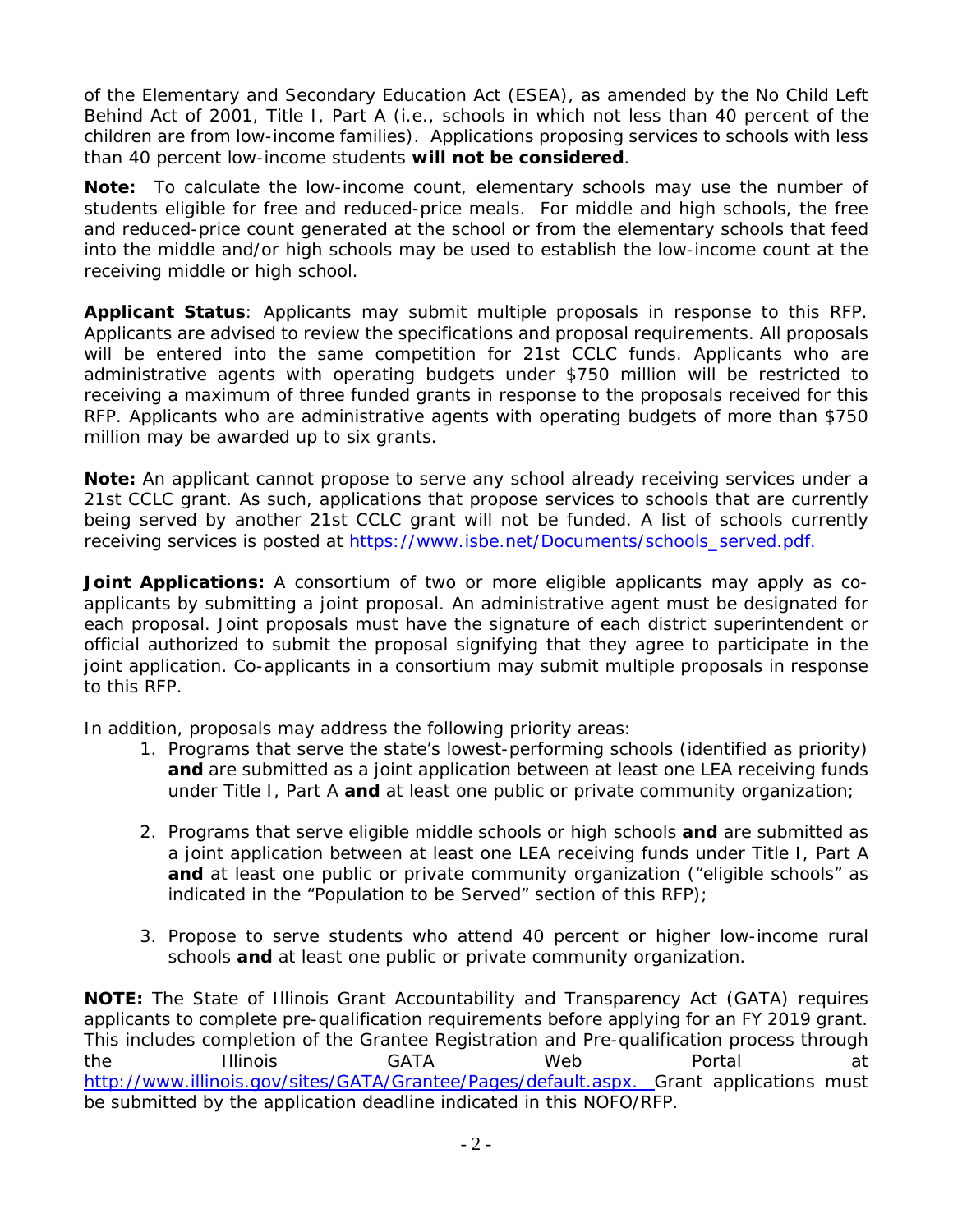Grant applicants are required to complete an FY 2019 Fiscal and Administrative Risk Assessment in the form of an Internal Controls Questionnaire (ICQ) through the GATA Web Portal and a FY 2019 Programmatic Risk Assessment through the ISBE Web Application Security (IWAS) system **when they become available**. Grant awards will not be executed until the FY 2019 ICQ and Programmatic Risk Assessment are completed.

**Dun and Bradstreet Universal Numbering System (DUNS) Number and System for Award Management (SAM).** Each applicant (unless the applicant is an individual or federal or state awarding agency that is exempt from those requirements under 2 CFR § 25.110(b) or (c) or has an exception approved by the federal or state awarding agency under 2 CFR  $\S$  25.110(d)) is required to:

(i) Be registered in SAM before submitting its application. If you are not registered in SAM, you may do so at www.sam.gov;

(ii) Provide a valid DUNS number (http://www.dnb.com/duns-number.html) in its application; and

(iii) Continue to maintain an active SAM registration with current information at all times during which it has an active federal, federal pass-through, or state award or an application or plan under consideration by a federal or state awarding agency. ISBE may not consider an application for a federal pass-through or state award to an applicant until the applicant has complied with all applicable DUNS and SAM requirements.

**Code of Federal Regulations / Title 2 - Grants and Agreements / Vol. 1 / 2014-01- 01192** Guidance is found at https://www.gpo.gov/fdsys/pkg/CFR-2013-title2 vol1/pdf/CFR-2013-title2-vol1.pdf.

#### **This grant is subject to the provisions of:**

- Grant Accountability and Transparency Act (GATA), 30 ILCS 708/1 et seq. http://www.ilga.gov/legislation/ilcs/ilcs3.asp?ActID=3559&ChapterID=7
- Administrative Rules for GATA, 44 Ill. Admin. Code Part 7000 ftp://www.ilga.gov/JCAR/AdminCode/044/04407000sections.html

**Merit-Based Review and Selection Process for Competitive Grants:** ISBE is required to design and execute a merit-based review and selection process for applications. This process is incorporated by reference in all applicable funding opportunities. The full text of the ISBE merit-based review policy can be found at https://www.isbe.net/Documents/ISBEmerit-based-review.pdf. Applicants are advised to refer to the policy document.

**Grant Award**: The amount of federal funding anticipated to be available in FY 2019 is approximately \$12 million. For purposes of compliance with Section 511 of P.L. 101-166 (the *Stevens Amendment*), applicants are advised that 100 percent of the funds for this program are derived from federal sources.

Annual grant awards will be a minimum of \$50,000 and a maximum of \$600,000, with individual awards not exceeding \$150,000 **per site** (i.e., the physical location where grant funded services and activities are provided to participating students and adults). A cost sharing or matching component is not required for these funds. The amount of the grant award will be determined based on the need identified in the proposal and the total federal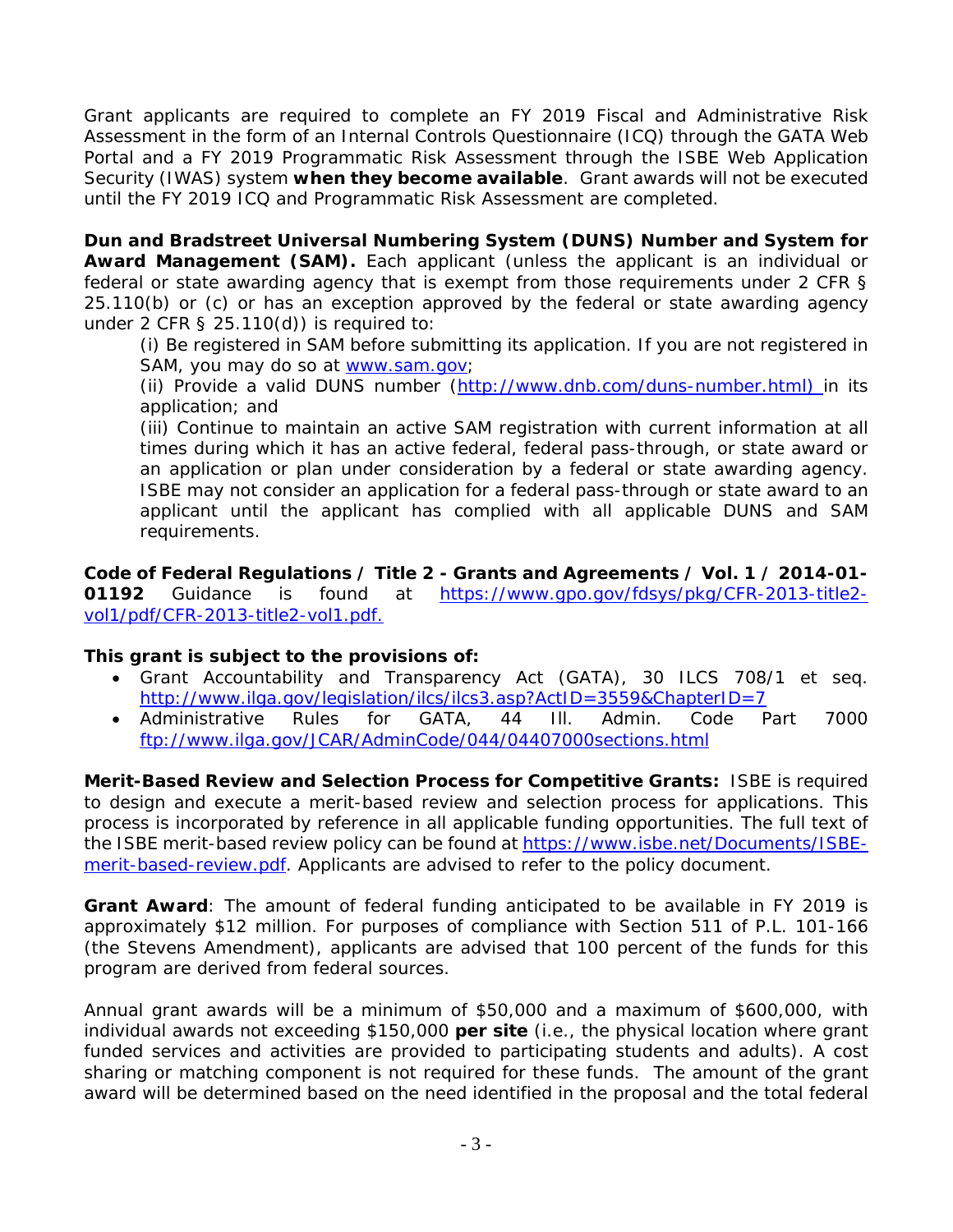appropriation for the program. Applicants may submit any number of applications; however, only their three top scoring applications will be eligible for funding.

Allocations are preliminary, and payment under this grant for these programs is subject to passage of a sufficient appropriation by the Illinois General Assembly and sufficient appropriation by the U.S. Congress. Obligations of ISBE will cease immediately without further obligation should the agency fail to receive sufficient federal funds for this program.

**Grant Period**: Grants awarded for this RFP will be offered for a five-year period. The initial grant period will begin no sooner than July 1, 2018, and will extend from the execution date of the grant until June 30, 2019. Successful applicants may reapply via continuing application for up to four additional years (i.e., FYs 2020, 2021, 2022, and 2023). Funding in subsequent years will be contingent upon state grant-making rules, a sufficient appropriation for the program, and satisfactory progress in the preceding grant period. Applicants who propose to offer summer programs may request a two-month extension period from July 1 to August 31 in each year of the grant. Extension requests may be made by indicating the proposed end date on Attachment 2.

Additional funding information can be found under Funding Information section.

**Submission Dates and Times/Other Submission Requirements**: Mail the original application plus two additional paper copies and two electronic copies provided on separate USB drive to:

> Shayla Grantham Illinois State Board of Education College and Career Readiness Division Mail Code C-215 100 North First Street Springfield, Illinois 62777-0001

Applicants must ensure that the NOFO/RFP application is received by ISBE no later than **4 p.m. CDT on Thursday, February 15, 2018.** Documents in the original proposal must bear original signatures of the official(s) authorized to act on behalf of the applicant. Late submissions and electronic submissions, including facsimiles and emails, will not be accepted. Applicants are advised to check their proposals carefully prior to submission to avoid missing required components and attachments. Applicants will not be notified of missing components prior to the review process, and incomplete proposals will be reviewed as submitted against the criteria provided in this RFP.

Proposals also may be hand-delivered to the following locations:

| <b>Springfield Office</b> | Chicago Office           |
|---------------------------|--------------------------|
| Reception Area            | Reception Area           |
| 1st Floor                 | Suite 14-300             |
| 100 North First Street    | 100 West Randolph Street |

**Grant Award Notice:** It is anticipated that successful applicants will receive a Notice of State Award (NOSA) from the State Superintendent via email or the U.S. Postal Service approximately 90 days after the application deadline. The NOSA is NOT an authorization to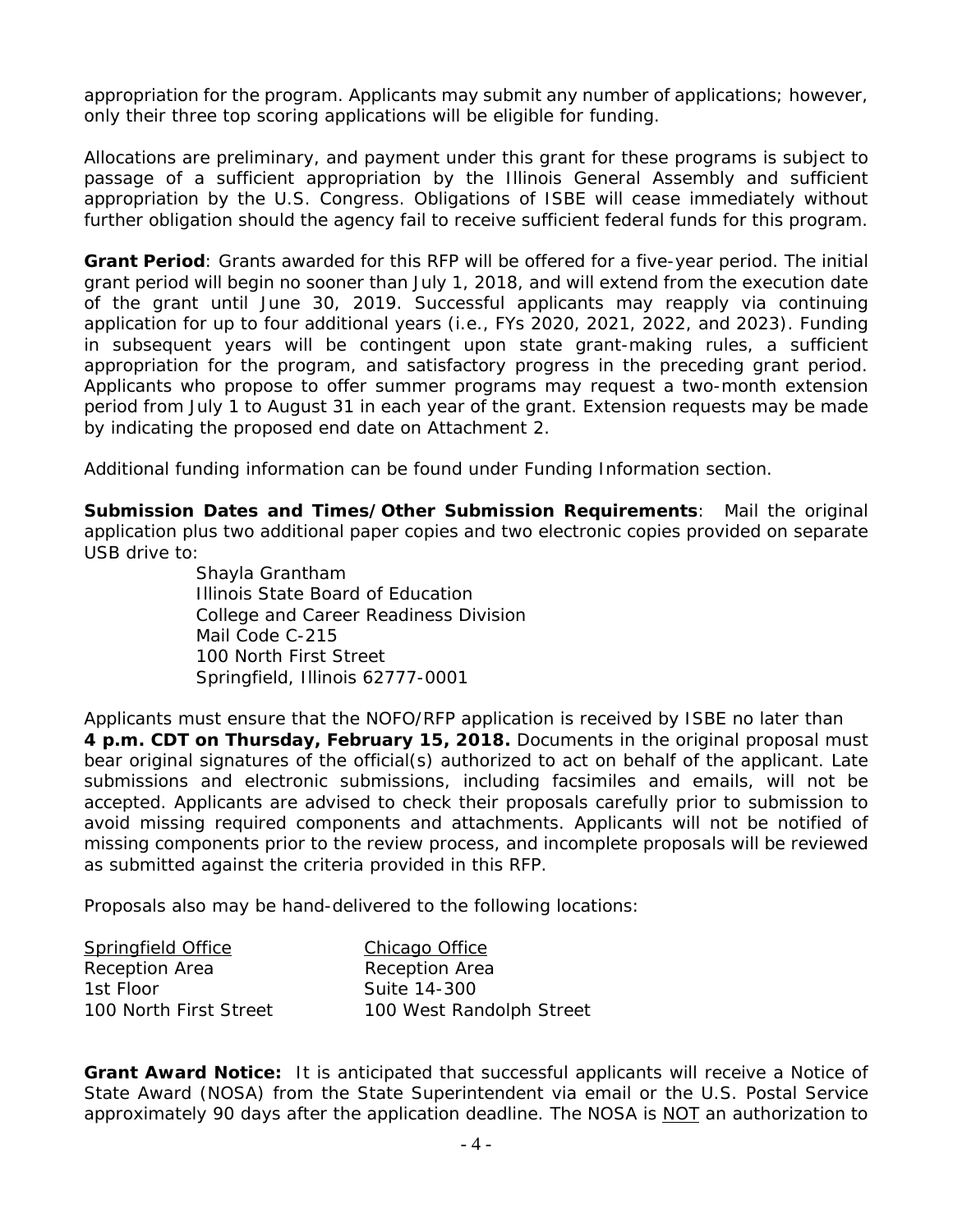begin performance or expenditures. Applicants must sign and return a copy of the NOSA to confirm acceptance of the terms of the award. Once the signed NOSA is received by ISBE, a Uniform Grant Agreement will be prepared and sent to the applicant. Awardees will receive additional information from the programmatic contact approximately one week later via the U.S. Postal Service or email. This information will include important programmatic dates. Monies spent prior to programmatic approval are done so at the applicant's own risk.

**Technical Assistance Session**: Participation in a technical assistance webinar is encouraged, but not required, in order to submit a proposal. The technical assistance webinar will be held from 1-3 p.m. Friday, December 15, 2017, and will provide potential applicants additional information regarding the 21st CCLC program and the FY 2019 RFP. Registration is is available available at the state at the set of the state at at a contract at a contract at a https://attendee.gotowebinar.com/register/8181339964449799937

The webinar will be archived on the 21st CCLC website and can be accessed https://www.isbe.net/Pages/21st-Century-Community-Learning-Centers.aspx.

Letter of Intent: Applicants who plan to submit a proposal are asked to send a letter of intent by Tuesday, December 19, 2017. A letter template is included as RFP Appendix A. The letter is not required to submit a proposal **but is highly encouraged**. The information will assist ISBE in planning for the proposal review process. Letters of intent may be emailed to 21stcclc@isbe.net.

**Changes to NOFO/RFP:** ISBE will post changes to this RFP at https://www.isbe.net/Pages/Request-for-Proposals.aspx should the conditions of the RFP materially change as a result of the technical assistance webinar, should additional information become available, or should changes to the RFP be made prior to the proposal deadline. Applicants are advised to check the website for additional information prior to submitting a proposal.

**Agency Contact/Contact to Request Application Package**: For more information regarding this RFP, contact Shayla Grantham at (217) 524-4832 or 21stcclc@isbe.net.

All questions asked concerning this NOFO/RFP will be responded to in a Frequently Asked Questions document found at https://www.isbe.net/Pages/21st-Century-Community-Learning-Centers.aspx so all respondents can see all questions and the responses to the questions. Changes to the FAQ will not be made after December 31, 2017. Applicants are advised to check the site before submitting a proposal.

# **Program Description**

# **Narrative Purpose and Federal Description**

**Policy Requirements:** The ESSA authorizing legislation can be found at https://www2.ed.gov/documents/essa-act-of-1965.pdf. (See pages 233 through 244 of the legislation.)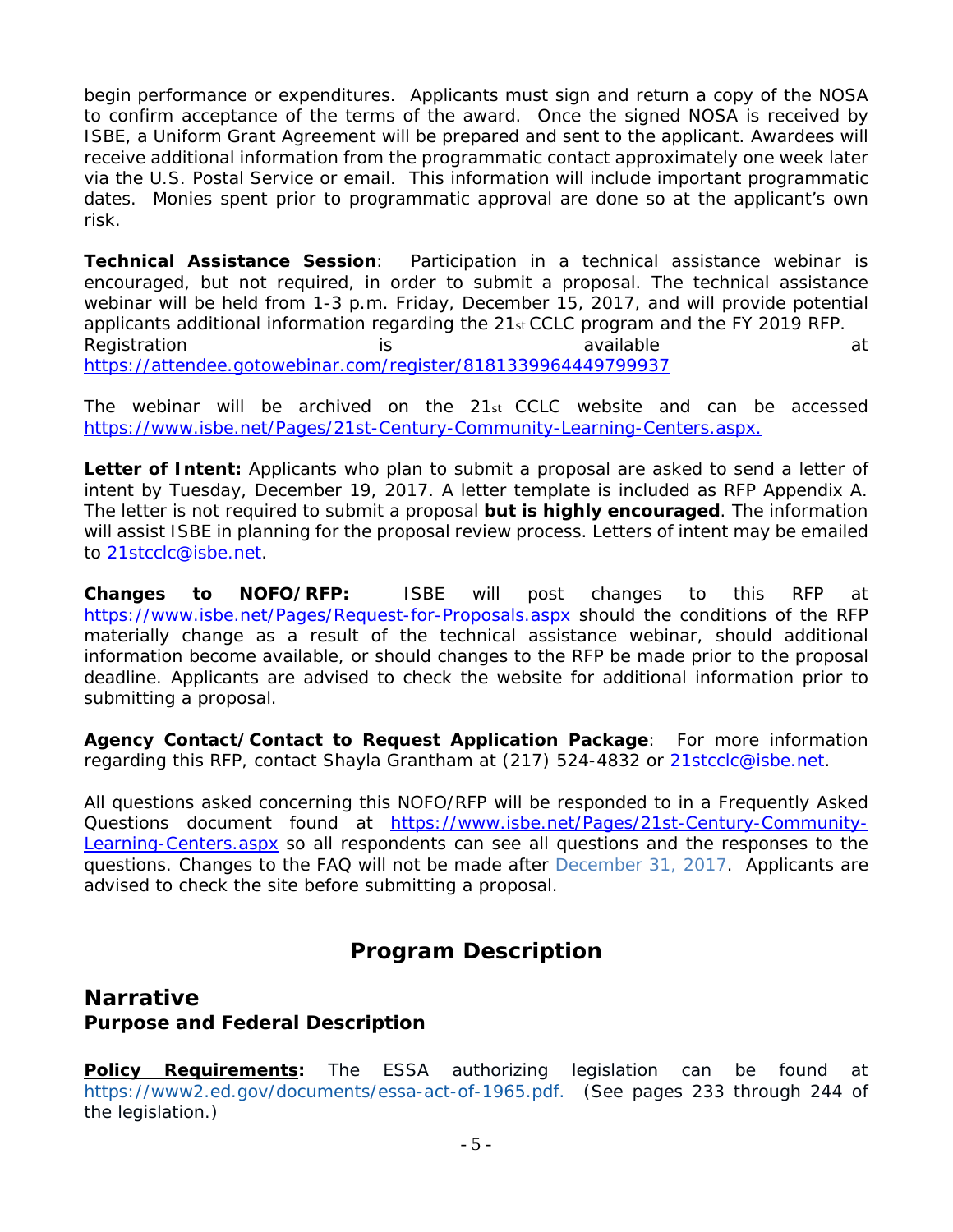Purpose of 21st CCLC: Under the Program Authority: Title IV, Part B of the ESEA Elementary and Secondary Education Act, as amended by the Every Student Succeeds Act (ESSA) (20 U.S.C. 7171-7176) on pages 233 through 244.

The purpose of the 21<sup>st</sup> CCLC programs to provide opportunities for communities to establish or expand activities in community learning centers that:

- (1) Provide opportunities for academic enrichment, including providing tutorial services to help students (particularly students who attend low-performing schools), to meet the challenging state academic standards;
- (2) Offer students a broad array of additional services, programs, and activities, such as youth development activities; service learning; nutrition and health education; drug and violence prevention programs; counseling programs; arts, music, physical fitness, and wellness programs; technology education programs; financial literacy programs; environmental literacy programs; mathematics, science, and career and technical programs; internship or apprenticeship programs; and other ties to an indemand industry sector or occupation for high school students that are designed to reinforce and complement the regular academic program of participating students; and
- (3) Offer families of students served by community learning centers opportunities for active and meaningful engagement in their children's education, including opportunities for literacy and related educational development.

The purposes listed above for 21<sup>st</sup> CCLC are aligned to the Every Student Succeeds Act (ESSA). The allocation of funds to State Education Agencies (SEA) continues to be appropriated by formula. There are several changes in ESSA requirements. Among them are requirements that SEAs use 93 percent of their state formula grants to make competitive subgrants; that SEAs give priority to partnerships between LEAs receiving Title I, Part A funds and CBOs or other public or private entities; and that federal funds must supplement and may not supplant state and local funds. Section 4204 of ESSA requires that SEAs make awards only to eligible entities that propose to serve (a) primarily students who attend schools eligible for schoolwide programs under Section 1114 or schools that serve a high percentage of students from low-income families, and (b) the families of the students to be served by the program. In addition, the requirement to provide equitable services to eligible private school students in Section 8501 of ESSA may not be waived.

#### **Background/History**

Originally created in 1994 through the Elementary and Secondary School Act and expanded in 2001 through No Child Left Behind (NCLB), the 21st Century Community Learning Centers (CCLC) program provides students in high-need, high-poverty communities the opportunity to participate in afterschool programming. Present in all 50 states, the District of Columbia, and 3 territories, academic enrichment and youth development programs are designed to enhance participants' well-being and academic success. In 2002, States were given the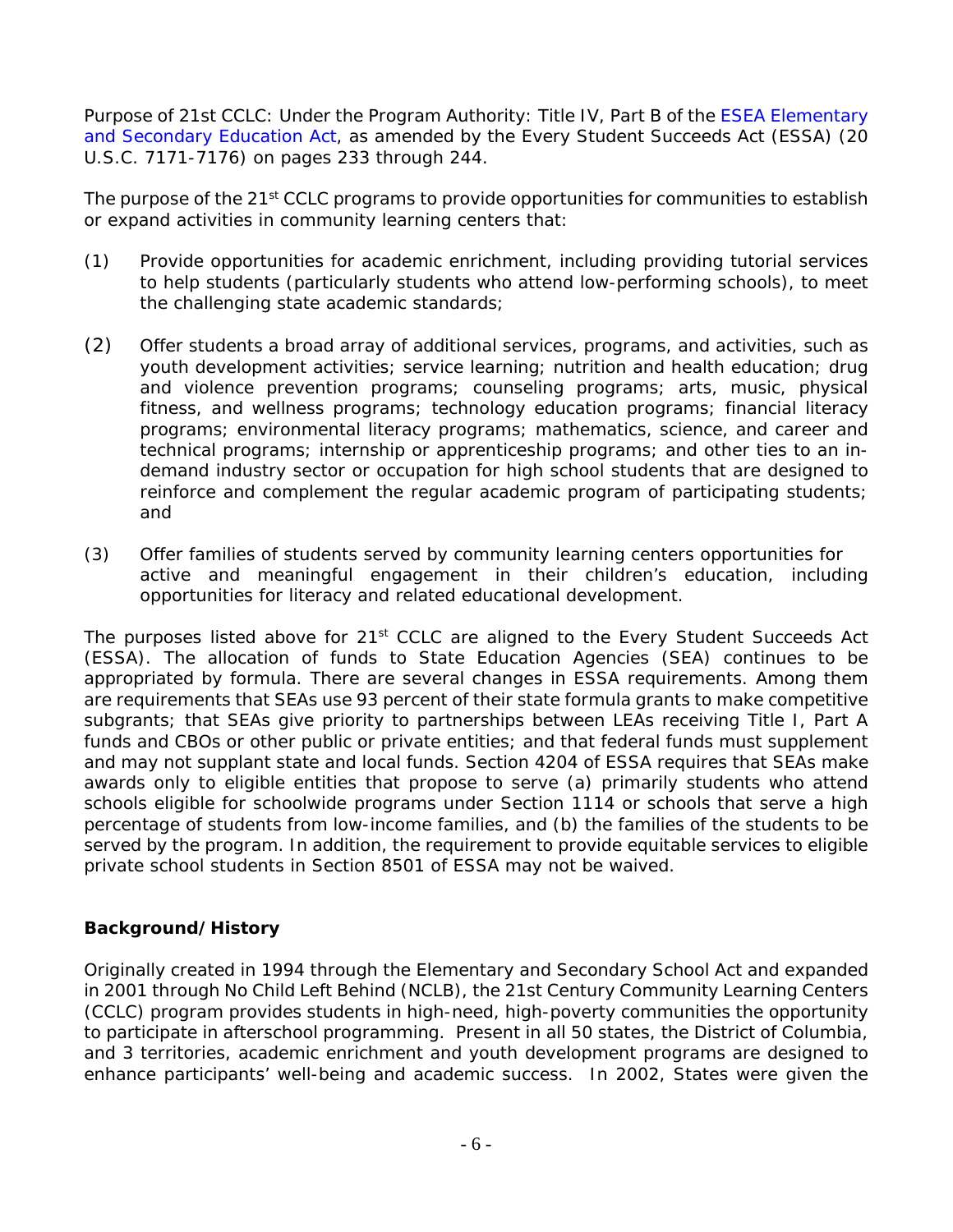21<sup>st</sup> CCLC funds from the U.S. Department of Education as formula funds to be managed as statewide competitions and award grants to eligible entities.<sup>1</sup>

**Resource Information:** Further information about 21st CCLC and the types of activities that can be funded can be found in the federal legislation at http://www2.ed.gov/programs/21stcclc/legislation.html. Non-regulatory guidance (February 2003) is available at http://www.ed.gov/programs/21stcclc/guidance2003.pdf).

All applicants are encouraged to carefully review the legislation as well as the non-regulatory guidance before submitting a proposal. A list of resources providing information about before- and after-school programs can also be found on ISBE's 21st CCLC program website at https://www.isbe.net/Pages/21st-Century-Community-Learning-Centers.aspx.

#### **Program Objectives:**

The purpose of the 21<sup>st</sup> CCLC program is to provide opportunities for communities to establish or expand activities for academic enrichment, including tutorial services in community learning centers that primarily serve students who attend eligible schools with a high concentration of students from low-income families who are ineligible for comprehensive or targeted support to meet the challenging state academic standards.

The program purpose can be achieved by addressing the following:

- Provide academic enrichment opportunities for children in grades prekindergarten through 12, particularly to help children who attend high-poverty and low-performing schools meet state and local student academic achievement standards in core subjects. Activities are expected to improve student academic achievement as well as overall student success.
- Provide core academic subjects, including English, reading or language arts, mathematics, science, foreign languages, civics and government, economics, fine arts, history, and geography.
- Offer academic, artistic, and cultural enrichment opportunities to students and their families.
- Provide student activities during non-school hours (before or after school) or periods when school is not in session (including holidays, weekends, or summer recess). Family activities, however, are not restricted to non-school hours and may take place at any time.
- Expanded Learning Time (ELT) may occur only if it aligns to the 21st CCLC activities. No more than 25 percent of the total budget can be allocated to ELT activities.
- Offer students a broad array of additional services, programs, and activities that are designed to reinforce and complement the regular academic programs of participating students.
	- o Activities may include youth development activities; drug and violence prevention programs; counseling programs; art, music, and recreation programs; technology education programs; and character education programs.
- Provide a safe environment for students when school is not in session, including safe travel accommodations to and from the center and home for community learning centers established under the 21st CCLC program.

 $\overline{a}$ 

<sup>1</sup> https://www2.ed.gov/programs/21stcclc/performance.html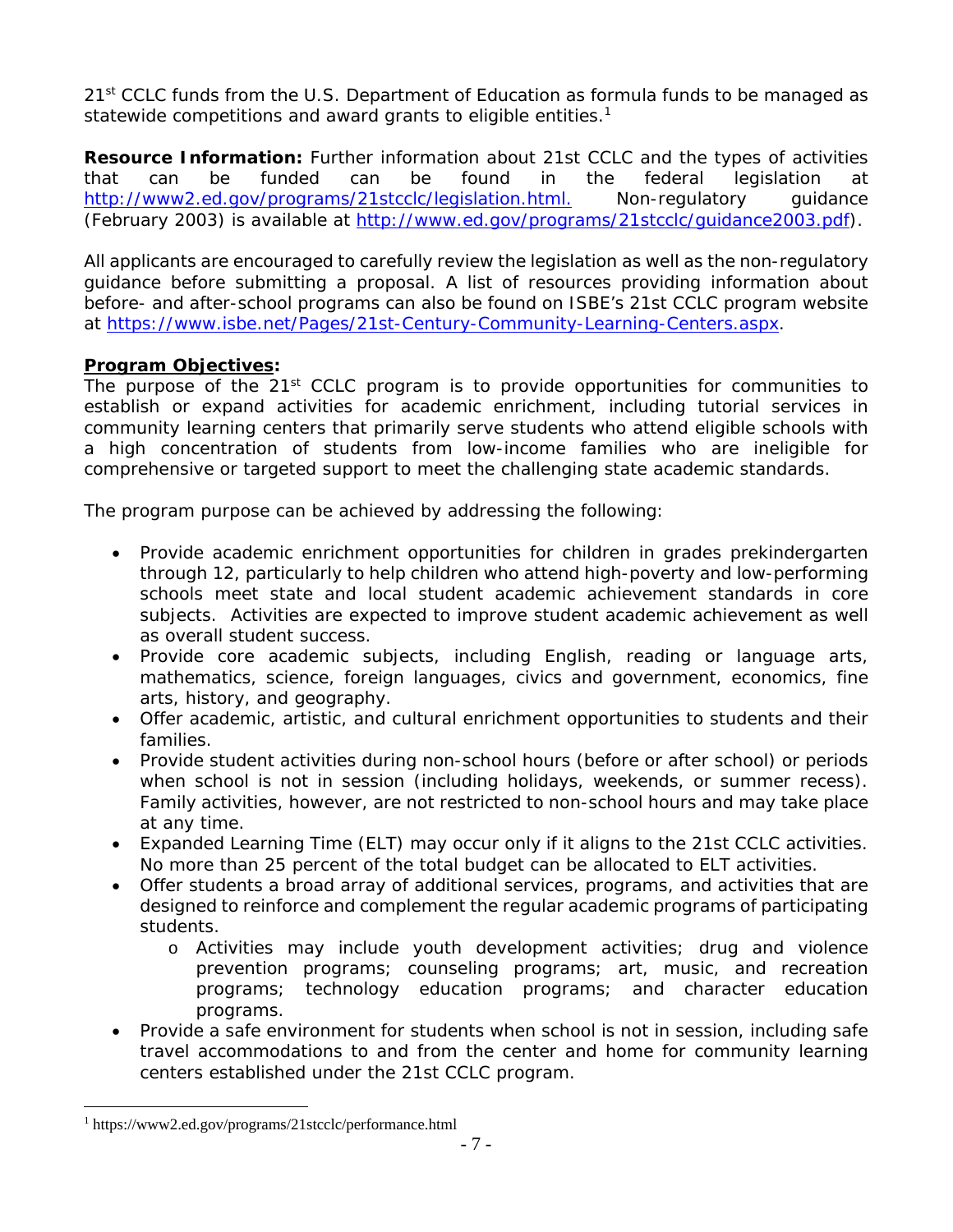May serve the families of participating students by offering literacy and related educational development activities.

**Full-Service Community Schools**: Elements of Full-Service Community Schools (FSCSs) can be offered by 21st CCLCs. FSCSs, as described by the U.S. Department of Education's Full-Service Community Schools Program, encourage coordination of academic, social, and health services through partnerships among (1) public elementary and secondary schools; (2) the schools' LEAs; and (3) community-based organizations, nonprofit organizations, and other public or private entities.

Full-Service Community Schools provide comprehensive academic, social, and health services for students, students' family members, and community members that will result in improved educational outcomes for children. These services may include high-quality early learning programs and services; remedial education aligned with academic supports and other enrichment activities that provides students with a comprehensive academic program; family engagement, including parental involvement, parent leadership, family literacy, and parent education programs; mentoring and other youth development programs; community service and service learning opportunities; programs that provide assistance to students who have been chronically absent, truant, suspended, or expelled; job training and career counseling services; nutrition services and physical activities; primary health and dental care; activities that improve access to and use of social service programs and programs that promote family financial stability; mental health services; and adult education, including instruction of adults in English as a second language. A list of allowable FSCS activities is provided on other allowable activities section of this RFP. Further information regarding the federal FSCS program can be found at https://innovation.ed.gov/what-we-do/parental-options/full-service-community-schoolsprogram-fscs/.

## **Deliverables and Milestones/ Goals and Measurements (Performance Measures):**

| Objective 1: Schools will improve student achievement in core academic areas.     |                                                                                                                                                                                                             |  |
|-----------------------------------------------------------------------------------|-------------------------------------------------------------------------------------------------------------------------------------------------------------------------------------------------------------|--|
| Deliverable/Milestones:<br>Regular program<br>participants<br>will                | Performance Indicator:<br>1. Regular program participants will show increases<br>in performance on the state's accountability                                                                               |  |
| demonstrate increased                                                             | assessment in both reading and mathematics.                                                                                                                                                                 |  |
| proficiency and growth in<br>core academic areas.                                 | Sources for Measurement:<br>state's<br>Individual student scores<br>the<br><sub>on</sub><br>accountability assessment<br>Attainment and growth for the purposes of<br>$\bullet$<br>statewide accountability |  |
|                                                                                   | Objective 2: Schools will show an increase in student attendance<br>and                                                                                                                                     |  |
| graduation from high school.                                                      |                                                                                                                                                                                                             |  |
| Deliverable/Milestones:   Performance Indicator:                                  |                                                                                                                                                                                                             |  |
| Participants in<br>the I<br>programs will demonstrate<br>increased involvement in | participants will<br>have<br>1. Student<br>higher<br>rates, increased<br>attendance<br>homework                                                                                                             |  |

Illinois' 21st CCLC Goals, Objectives, Indicators, and Data Sources: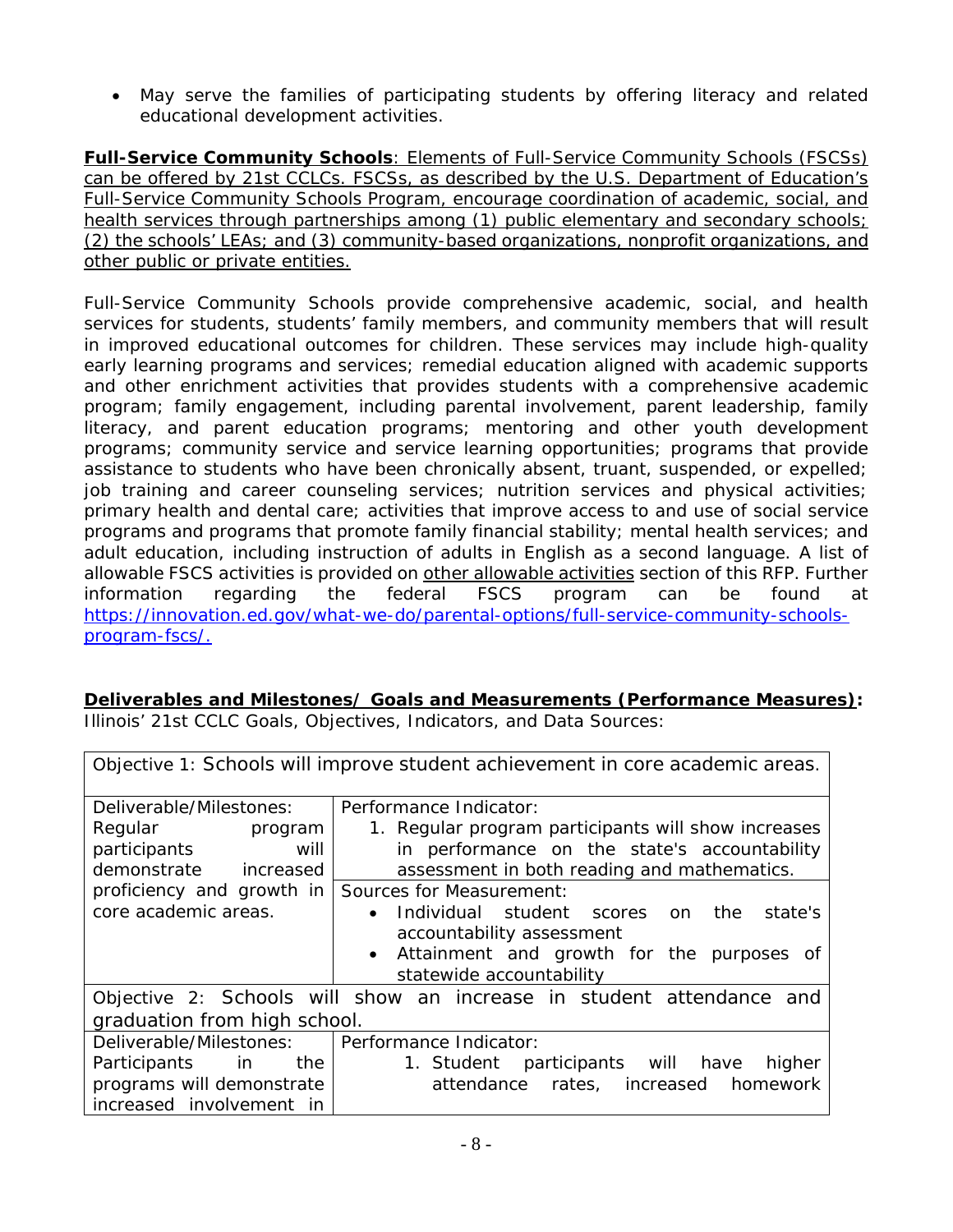| school activities and will                                | completion rates, and positive changes in                                         |
|-----------------------------------------------------------|-----------------------------------------------------------------------------------|
| have opportunities in other                               | their attitudes toward school.                                                    |
| subject areas, such as                                    |                                                                                   |
| science,<br>technology,<br>math                           |                                                                                   |
| engineering,<br>and<br>(STEM);<br>arts;<br>music;         | Required Sources for Measurement:                                                 |
|                                                           | Baseline data in year 1 of the following to<br>$\bullet$                          |
| theater; sports; career and<br>technical education (CTE); | measure growth<br>The student's attendance rate                                   |
| allowable<br>other<br>and                                 | $\bullet$                                                                         |
| activities.                                               | Increased enrollment/involvement in school day<br>academic activities             |
|                                                           | Teacher survey                                                                    |
|                                                           | Student survey<br>$\bullet$                                                       |
|                                                           | <b>5Essentials Survey</b>                                                         |
|                                                           | Performance Indicator:                                                            |
|                                                           | 1. Regular program participants will graduate from                                |
|                                                           | high school.                                                                      |
|                                                           | Required Sources for Measurement:                                                 |
|                                                           | Dropout rates/graduation rates                                                    |
|                                                           | Retention rates and/or promotion rates                                            |
|                                                           | Performance Indicator:                                                            |
|                                                           | 1. College-and career ready skills will be offered.                               |
|                                                           | <b>Sources for Measurement:</b>                                                   |
|                                                           | CTE programs within a CCLC program                                                |
|                                                           | Student participants who enroll in colleges after                                 |
|                                                           | graduating from high school                                                       |
|                                                           |                                                                                   |
| students.                                                 | Objective 3: Schools will see an increase in the social-emotional skills of their |
| Deliverable/Milestones                                    | Performance Indicators:                                                           |
| Participants<br>in<br>the I                               | 1. Student participants will show improvements in                                 |
| programs will demonstrate                                 | chronic<br>such<br>decrease<br>in<br>measures,<br>as                              |
| social benefits and exhibit                               | absenteeism, decrease in disciplinary actions,                                    |
| positive<br>behavioral                                    | less violence, and decrease in other adverse                                      |
| changes.                                                  | behaviors.                                                                        |
|                                                           | Sources for Measurement :                                                         |
|                                                           | Number of instances of school-reported student                                    |
|                                                           | violence and suspension incidences                                                |
|                                                           | Chronic absenteeism                                                               |
|                                                           | <b>5Essentials Survey</b>                                                         |
|                                                           | Teacher, parent, and student survey                                               |
|                                                           | Objective 4: Programs will collaborate with the community.                        |
| Deliverable/Milestones                                    | Performance Indicators:                                                           |
| will<br>Programs<br>provide                               | 1. The subgrantees will offer enrichment and other                                |
| opportunities<br>for<br>the                               | support services for families of participants.                                    |
| community to be involved.                                 | <b>Sources for Measurement:</b>                                                   |
|                                                           | Number of workshops and topics addressed                                          |
|                                                           | Evaluation of the workshops from participants                                     |
|                                                           | Numbers in attendance                                                             |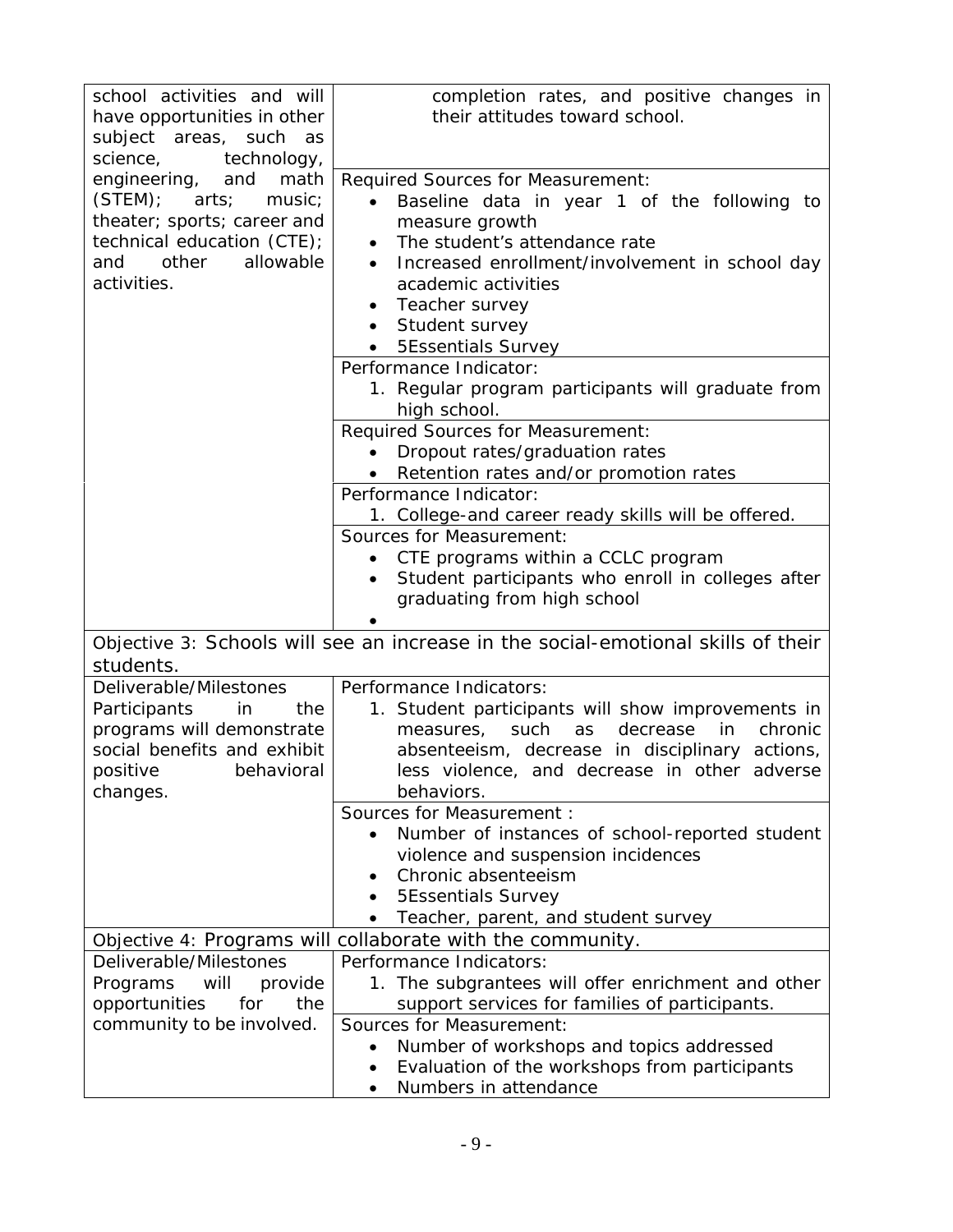|                                                             | Number of coordinating/collaborating agencies<br>$\bullet$<br>and the type of services provided |
|-------------------------------------------------------------|-------------------------------------------------------------------------------------------------|
|                                                             | What was offered as in-kind or purchase service                                                 |
| Deliverable/Milestones                                      | Performance Indicators:                                                                         |
| Programs<br>will<br>increase                                | 2. All families of students in the programs will have                                           |
| family engagement of the                                    | opportunities to be engaged in their children's                                                 |
| participating children.                                     | education and increase their children's learning                                                |
|                                                             | opportunities                                                                                   |
|                                                             | Required Sources for Measurement:                                                               |
|                                                             | Attendance at workshops                                                                         |
|                                                             | Evaluation of workshops' effectiveness                                                          |
|                                                             | Parent/adult satisfaction survey                                                                |
|                                                             | Objective 5: Programs will coordinate with schools to determine the students                    |
| and families with the greatest need.                        |                                                                                                 |
| Deliverable/Milestones                                      | Performance Indicators:                                                                         |
| will<br>provide<br>Programs                                 | 1. Seventy-five percent of subgrants<br>will<br>be                                              |
| opportunities, with priority                                | awarded in high-poverty communities.                                                            |
| given to all students who                                   | Required Sources for Measurement:                                                               |
| are lowest performing and                                   | The free and reduced-price lunch eligibility of the<br>$\bullet$                                |
| in the greatest need of                                     | students in the school being served                                                             |
| academic assistance.                                        | Individual<br>student<br>scores<br>the<br>on<br>state's                                         |
|                                                             | accountability assessment (Grantees should have                                                 |
|                                                             | a data agreement signed by parents/guardian to<br>have access to the student's data.)           |
|                                                             |                                                                                                 |
|                                                             |                                                                                                 |
|                                                             | Objective 6: Programs will provide ongoing professional development to                          |
| program personnel                                           |                                                                                                 |
| Deliverable/Milestones                                      | Performance Indicators:                                                                         |
| Professional development<br>be<br>offered<br>will           | 1. All centers' staff will participate in a variety of                                          |
| by the<br><b>ISBE</b><br>to<br>and                          | training/workshops provided to improve and                                                      |
| programs<br>meet the needs of the                           | maintain the quality of the program(s).<br><b>Required Sources for Measurement:</b>             |
| staff,<br>program,<br>and                                   | Number of workshops and topics addressed                                                        |
| students.                                                   | Attendance at workshops                                                                         |
|                                                             | Evaluation of workshops' effectiveness                                                          |
|                                                             | Measurement of implementation of knowledge                                                      |
|                                                             | after the professional development was offered                                                  |
|                                                             | (e.g., a pre and post survey or a matrix to show                                                |
|                                                             | improvement in quality of the instruction/activity                                              |
|                                                             | in the program)                                                                                 |
|                                                             | When tool is available, measurement of the                                                      |
|                                                             | quality of the program based on the Quality                                                     |
|                                                             | <b>Afterschool Standards</b>                                                                    |
|                                                             | Objective 7: Programs will collaborate with schools and community-based                         |
| organizations to provide sustainable programs.              |                                                                                                 |
| Deliverable/Milestones                                      | Performance Indicators:                                                                         |
| Projects<br>will<br>create<br>sustainability<br>to<br>plans | 1. All subgrantees will provide detailed plans of<br>coordination and collaboration efforts.    |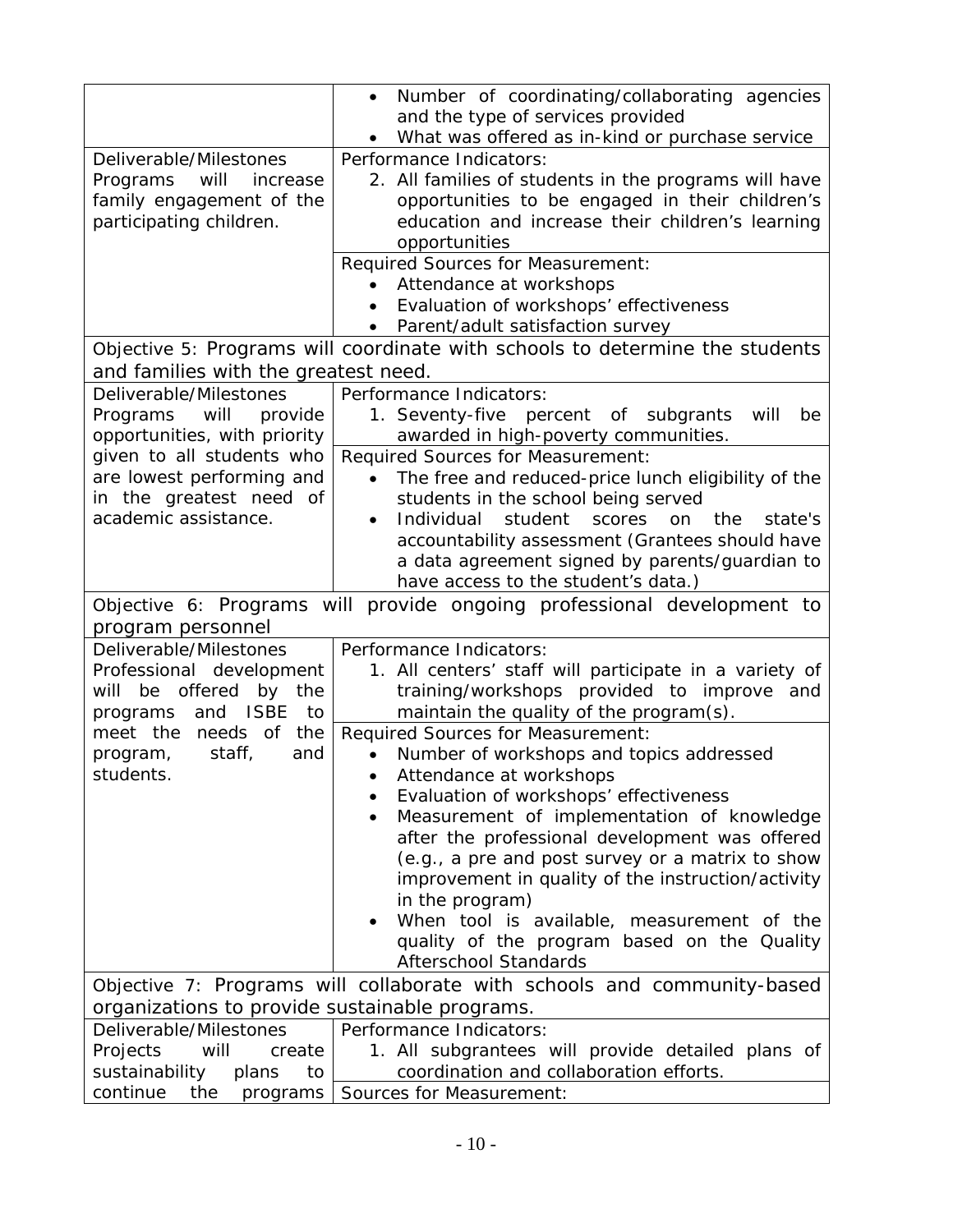| beyond the federal funding | Number of coordinating/collaborating agencies<br>$\bullet$                              |
|----------------------------|-----------------------------------------------------------------------------------------|
| period.                    | and the type of services, with letters of<br>agreement from collaborating agencies that |
|                            |                                                                                         |
|                            | identify roles and responsibilities of each entity                                      |
|                            | • Increased ability to continue programs beyond                                         |
|                            | the federal funding period as determined in the                                         |
|                            | sustainability plan                                                                     |
|                            | The progress made toward sustainability with the<br>$\bullet$                           |
|                            | assistance/partnership of the collaborating                                             |
|                            | organizations (e.g., increased services offered)                                        |

#### **Performance Standards**

 $\overline{a}$ 

The performance standards for the  $21<sup>st</sup>$  CCLC require that to continue to have a grant the grantees must comply with all of the following requirements:

- Submission of an annual evaluation,
- Submission of the annual performance report in the 21APR system for the U.S. Department of Education,
- Submission of the quarterly Periodic Performance Report and make adequate progress to address the conditions in the grant.

# **Grant Competition Priorities**

ISBE has established three areas in which applicants can receive competitive priority points for the FY 2019 21st CCLC grant competition. Proposals that receive a base score of 80 points or higher (out of 100 total points), as explained in the "Application Review" section, will be eligible for up to 30 competitive priority points. In order to receive competitive priority points, proposals may address the following priority areas:

## **Detailed Explanation of Three Priority Areas**

- 1. **Lowest-Performing Eligible Schools & Joint Applications:** *10 priority points*  will be awarded to applicants who:
	- A. Propose to serve eligible schools that are deemed to be a priority school? **and**
	- B. Submit a joint application between at least one LEA receiving funds under Title I, Part A **and** at least one public or private community organization.

A list of Illinois priority schools can be found at https://www.isbe.net/Documents/priority-schools-15.pdf#search=priority%20schools.

2. **Middle and High Schools:** *10 priority points* will be given to applicants who: A. Propose to serve eligible middle schools or high schools; **and** 

 $2$  ESSA identifies schools in need of support as comprehensive or targeted. It will not be a one-to-one alignment, but many schools currently receiving priority services will receive comprehensive services beginning in the 2018-19 school year.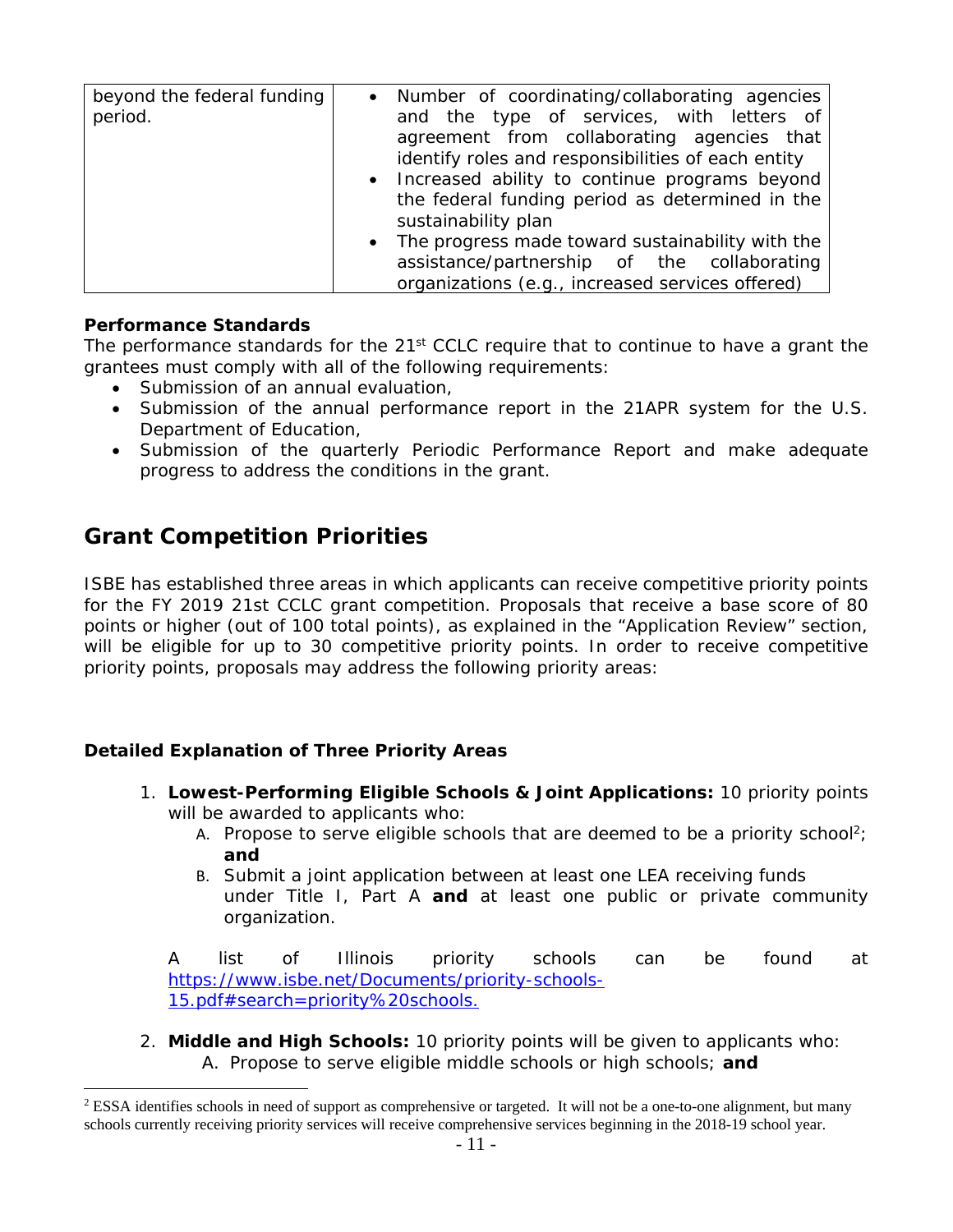B. Are submitted as a joint application between at least one LEA receiving funds under Title I, Part A **and** at least one public or private community organization.

For the purpose of this RFP, middle schools are defined as eligible schools that contain exclusively grades 5 through 8; 6 through 8; or 7 and 8. High schools are defined as eligible schools that serve any combination of grades 9 through 12 that grant a diploma upon completion.

- 3. **Rural Schools:** *10 priority points* will be given to applicants who:
	- A. Propose to serve eligible rural schools; **and**
	- B. Are submitted as a joint application between at least one LEA receiving funds under Title I, Part A **and** at least one public or private community organization.

For the purpose of this RFP, rural schools are defined in the section under Grant Competition Priorities. Rural schools as defined by National Center for Education Statistics at https://nces.ed.gov/surveys/ruraled/definitions.asp may be one of the following three:

- Fringe: Census-defined rural territory that is less than or equal to 5 miles from an urbanized area, as well as rural territory that is less than or equal to 2.5 miles from an urban cluster.
- Distant: Census-defined rural territory that is more than 5 miles but less than or equal to 25 miles from an urbanized area, as well as rural territory that is more than 2.5 miles but less than or equal to 10 miles from an urban cluster.
- Remote: Census-defined rural territory that is more than 25 miles from an urbanized area and is also more than 10 miles from an urban cluster.

Further information regarding the criteria that will be used to evaluate proposals can be found in the "Criteria for Review and Approval of Proposals*"* section.

## **PROGRAM SPECIFICATIONS**

The 21<sup>st</sup> CCLC programs provide activities and support that are expected to improve student academic achievement as well as overall student success.

The following section is separated into three distinct parts for the purpose of describing the 21st CCLC program specifications. The three parts include (1) Program Design, (2) Evaluation, and (3) Community Connections.

#### 1. **Program Design**

A. **Program Purpose:** 21st CCLCs offer high-quality academic, artistic, and cultural enrichment opportunities to students and their families. These programs are especially important for students who attend high-poverty and low-performing schools and are designed to assist students in meeting state and local academic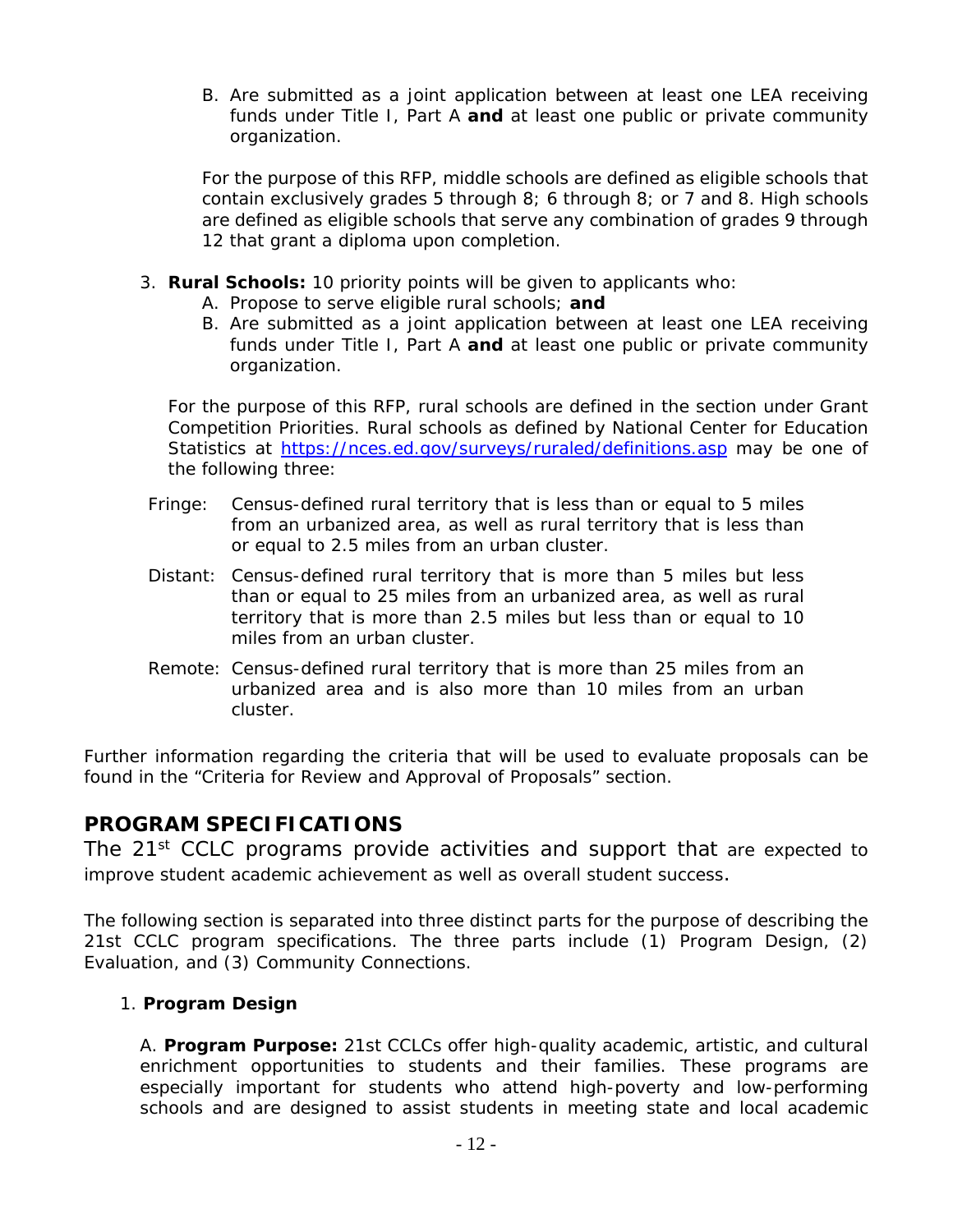achievement standards in core subjects. ESSA specifically indicates services are to be provided outside the regular school day or during periods when school is not in session, but activities targeting adult family members and prekindergarten children or ELT services may take place during regular school hours, as these times may be the most suitable for serving these populations. The ELT program must align to the  $21<sup>st</sup>$  CCLC requirements. The proposal must detail the reason for providing the  $21<sup>st</sup>$ CCLC program. There will be goals and objectives in the program that should align to the performance standards and focus on improving student academic achievement as well as overall student success.

B. **Needs Assessment:** Applicants must conduct a local needs **and** resources assessment prior to submitting the application in order to determine how to best serve the needs of the students, families, and communities. The needs assessment should include an appraisal of the cognitive, social, emotional, physical, and moral development needs of the youth population to be served.

The needs and resources assessment should be conducted prior to the submission of the application and include, at a minimum, an appraisal of the availability of community resources (e.g., drug and violence prevention programs; counseling programs; art, music, and recreation programs; technology education programs; and character education programs). Please use the template found under forms at https://www.isbe.net/Pages/21st-Century-Community-Learning-Centers.aspx. A gap analysis must be conducted on the data collected, including an identification of the strengths and weaknesses of the youth developmental needs, parent and family engagement needs, and available community services.

C. **Collaboration Requirement:** Each non-LEA applicant must actively collaborate with the LEAs and school(s) from which participating students attend to develop and implement the proposed program. Evidence of the collaboration must be illustrated by documentation that includes references to shared vision-building, planned results or outcomes, mutually identified goals, intervention strategies, and activities. The terms of the partnership must be established in a written agreement or a memorandum of understanding (MOU) that clearly articulates how each partner will contribute to the project. For example, collaboration may include shared space, inkind services, janitorial services, and security for the school. LEA applicants must share appropriate information and data, including grades, test scores, content-area standards, and curriculum, with those non-LEA applicants involved in the program at no cost as part of the partnership. All student data must be treated in accordance with the Illinois School Student Records Act (105 ILCS 10/).

D. **Allowable Activities:** Each eligible entity that receives an award may use the award funds to carry out a broad array of activities that advance student academic achievement and support student success, including:

- Academic enrichment learning programs, mentoring programs, remedial education activities, and tutoring services that are aligned with the challenging state academic standards and any local academic standards;
- Local curricula that are designed to improve student academic achievement;
- Well-rounded education activities, including such activities that enable students to be eligible for credit recovery or attainment;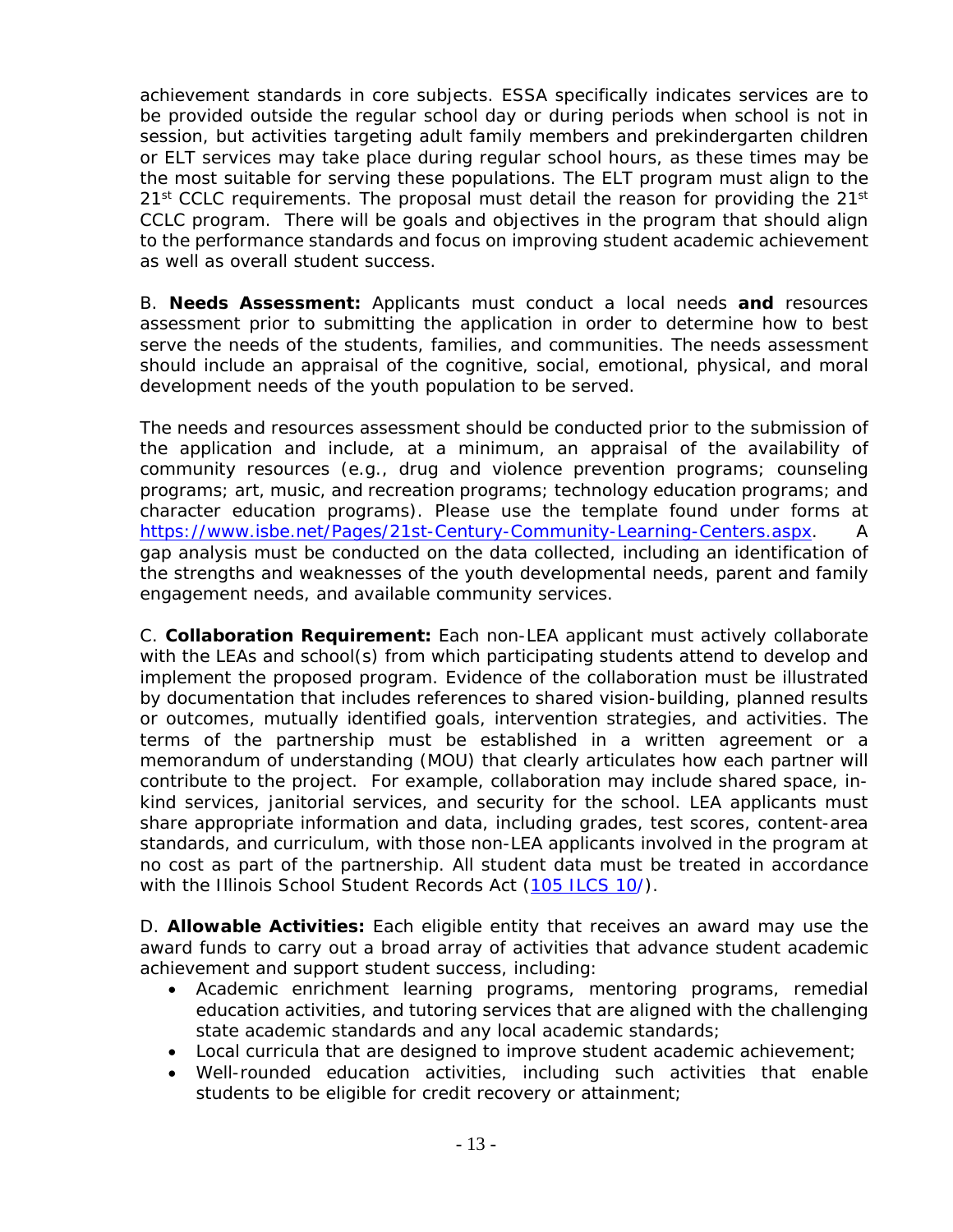- Literacy education programs, including financial literacy programs and environmental literacy programs;
- Programs that support a healthy and active lifestyle, including nutritional education and regular, structured physical activity programs;
- Services for individuals with disabilities;
- Programs that provide after-school activities for students who are English Learners that emphasize language skills and academic achievement;
- Cultural programs;
- Telecommunications and technology education programs;
- Expanded library service hours;
- Parenting skills programs that promote parental involvement, family engagement, and family literacy;
- Programs that provide assistance to students who have been truant, suspended, or expelled to allow the students to improve their academic achievement;
- Drug and violence prevention programs and counseling programs;
- Programs that build skills in science, technology, engineering,
- and mathematics (STEM'), including computer science, and that foster innovation in learning by supporting nontraditional STEM education teaching methods; and
- Programs that partner with in-demand fields of the local workforce or build career competencies and career readiness and ensure that local workforce and career readiness skills are aligned with the Carl D. Perkins Career and Technical Education Act of 2006 (20 U.S.C. 2301 et seq.) and the Workforce Innovation and Opportunity Act (29 U.S.C. 3101 et seq.).

E. **Other Allowable Activities:** 21st CCLC funds are available to carry out elements of FSCSs by providing comprehensive academic, social, and health services for students, students' family members, and community members that will result in improved educational outcomes for children. These services may include:

- High-quality early learning programs and services;
- Remedial education aligned with academic supports and other enrichment activities that provide students with a comprehensive academic program;
- Family engagement activities, including parental involvement, parent leadership, family literacy, and parent education programs;
- Mentoring and other youth development programs;
- Community services and service learning opportunities;
- Programs that provide assistance to students who have been chronically absent, truant, suspended, or expelled;
- Job training and career counseling services;
- Nutrition services and physical activities;
- Primary health and dental care;
- Activities that improve access to and use of social service programs and programs that promote family financial stability;
- Mental health services; and
- Adult education, including instruction of adults in English as a second language (ESL).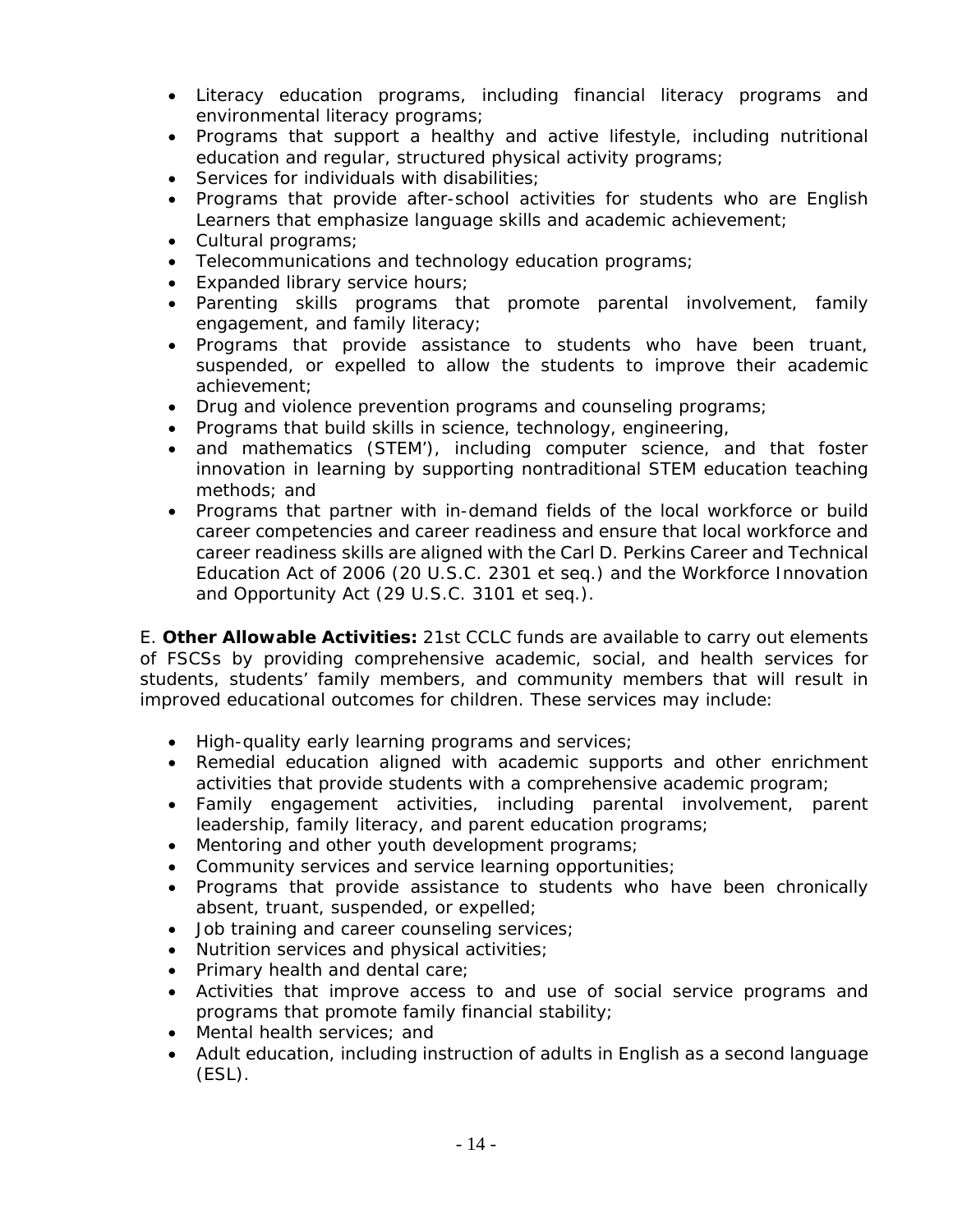F. **Implementing Activities Based on Evidence-Based Practices or Research:**  The authorizing statute provides *measures of effectiveness* (see –Program Evaluation) to guide applicants in successfully identifying and implementing programs and activities that can directly enhance student learning, one of which includes activities based on evidence-based practices or research.

Accordingly, 21st CCLC programs must employ strategies that are evidence- or research-based and, where possible, incorporate college and career-ready skills. Further information on college and career-ready skills can be found at http://www2.ed.gov/policy/elsec/leg/blueprint/college-career-ready.pdf.

G. **Innovative & Evidence-Based Practices Programs:** The chart on the next page includes resources of evidence-based programs that can be implemented in the proposed 21st CCLC. These programs must supplement what is already being provided and cannot take the place of programs currently being implemented. The programs must utilize evidence-based practices and include strategies that will make an impact on improving student achievement, closing achievement gaps, decreasing dropout rates, increasing high school graduation rates, or increasing college enrollment. Applicants may choose from any number of innovative promising practices. ISBE does not endorse any particular program or organization; the list on the next page, although not exhaustive, is provided to exemplify high-quality innovative programs.

For purposes of this RFP, evidence-based means the proposed project component is supported by one or more of strong evidence, moderate evidence, promising evidence, or evidence that demonstrates a rationale. (Title 34 Subsection 77.1)<sup>3</sup> For more information on best practices, see Expanding Minds and Opportunities Leveraging the Power of Afterschool and Summer Learning for Student Success at www.expandinglearning.org/expandingminds (Terry K Peterson, 2013).

| <b>Type of Program Organization</b>      |                                                                | <b>Link</b>                                   |
|------------------------------------------|----------------------------------------------------------------|-----------------------------------------------|
| Entrepreneurial<br>education<br>Programs | Consortium for<br>Entrepreneurs<br>in Education                | http://www.entre-ed.org                       |
|                                          | National<br>Foundation for<br>Teaching<br>Entrepreneurs<br>hip | http://nfte.com                               |
| $21st$ century<br><b>skills</b>          | Partnership for<br>21st Century<br><b>Skills</b>               | http://www.p21.org/about-us/p21-<br>framework |

What follows are examples of acceptable programming.

 $\overline{a}$ 

<sup>&</sup>lt;sup>3</sup> Electronic Code of Federal Regulations are at https://www.ecfr.gov/cgi-bin/textidx?SID=393301a7cdccca1ea71f18aae51824e7&node=34:1.1.1.1.24&rgn=div5.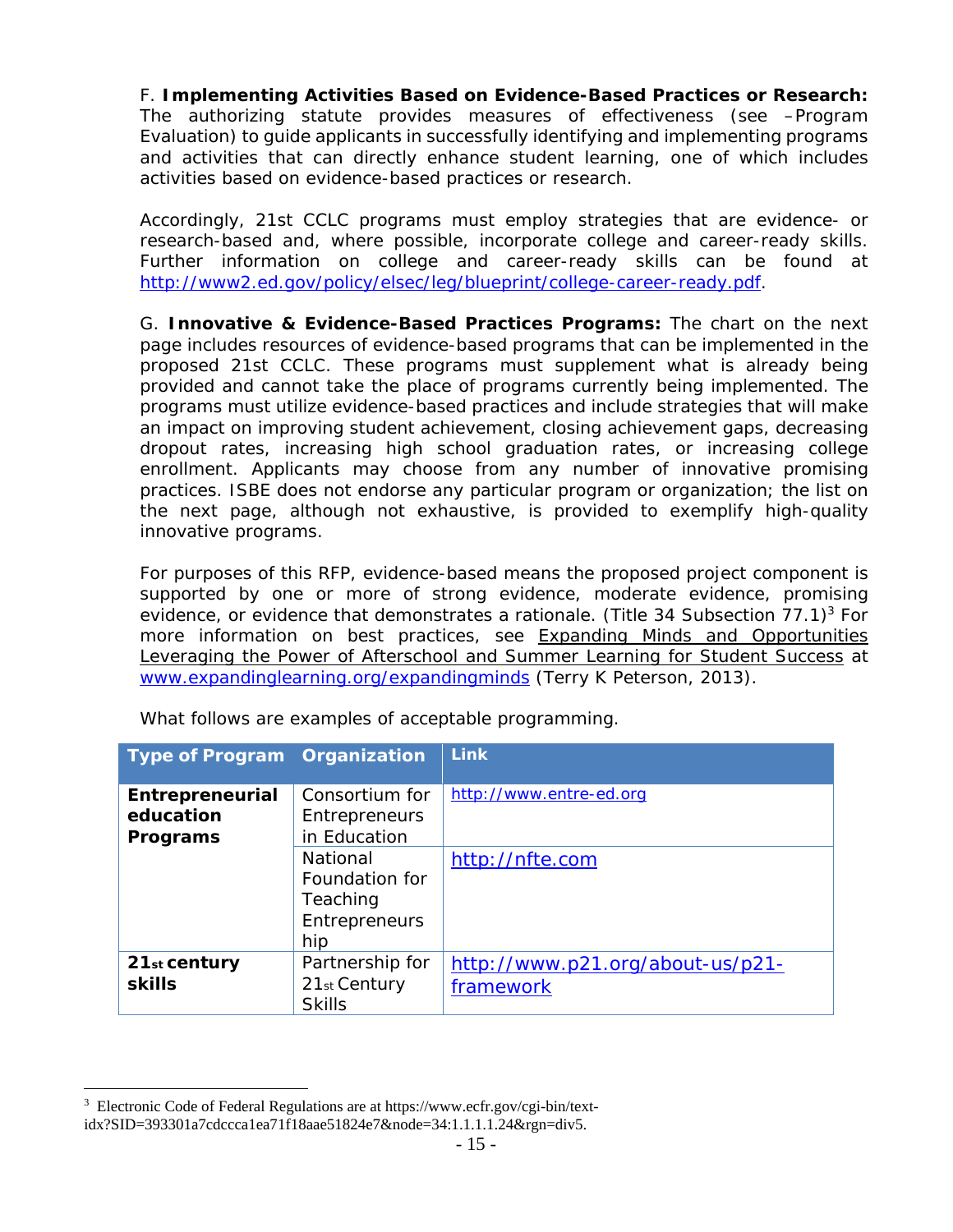| <b>STEM programs</b> | <b>PBS Teachers</b><br><b>STEM</b> | https://illinois.pbslearningmedia.org          |
|----------------------|------------------------------------|------------------------------------------------|
|                      | Education                          |                                                |
|                      | Resource                           |                                                |
|                      | Center                             |                                                |
|                      |                                    |                                                |
|                      | For Inspiration                    | https://www.firstinspires.org                  |
|                      | and                                |                                                |
|                      | Recognition of                     |                                                |
|                      | Science and                        |                                                |
|                      | Technology                         |                                                |
|                      | (FIRST)                            |                                                |
|                      | <b>NASA STEM</b>                   | https://www.txstate-epdc.net/k-12-             |
|                      | Educator                           | educator                                       |
|                      | Professional                       |                                                |
|                      | Development                        |                                                |
|                      | Collaborative                      |                                                |
|                      | <b>Illinois STEM</b>               | https://www.illinoisworknet.com/ilpathways/Ab  |
|                      | Learning                           | out/Pages/STEMLE.aspx                          |
|                      | Exchange                           |                                                |
| Career               | Career                             | http://www.careercruising.com                  |
| development          | Cruising                           |                                                |
| Programs             | CTE: Learning                      | https://careertech.org/resource-center         |
|                      | that works                         |                                                |
|                      | Resource                           |                                                |
|                      | Center                             |                                                |
|                      | <b>Illinois Work</b>               | https://www.illinoisworknet.com/Updat          |
|                      | Net Career                         | esHelp/Pages/youthdashboard.aspx               |
|                      | planning tools                     |                                                |
|                      | <b>ISAC College</b>                | http://www.isac.org/students/before-           |
|                      | Career                             | college/college-career-                        |
|                      | Planning                           |                                                |
|                      |                                    | planning/index.html                            |
|                      | <b>Illinois Career</b>             | https://portal.ilcis.intocareers.org           |
|                      | Information                        |                                                |
|                      | System                             | https://www2.ed.gov/about/offices/list/ovae/pi |
| <b>Career and</b>    | U.S.                               | /cte/vso.html                                  |
| technical            | Department of                      |                                                |
| student              | Education:                         |                                                |
| organizations        | Office of                          |                                                |
|                      | Vocational and                     |                                                |
|                      | Adult                              |                                                |
|                      | Education                          |                                                |
| Community            | Generator                          | https://gsn.nylc.org/clearinghouse             |
| service learning     | School                             |                                                |
| programs             | <b>Network</b>                     |                                                |
|                      | $(GSN)$ :                          |                                                |
|                      | National                           |                                                |
|                      | Service-                           |                                                |
|                      | Learning                           |                                                |
|                      | Clearinghouse                      |                                                |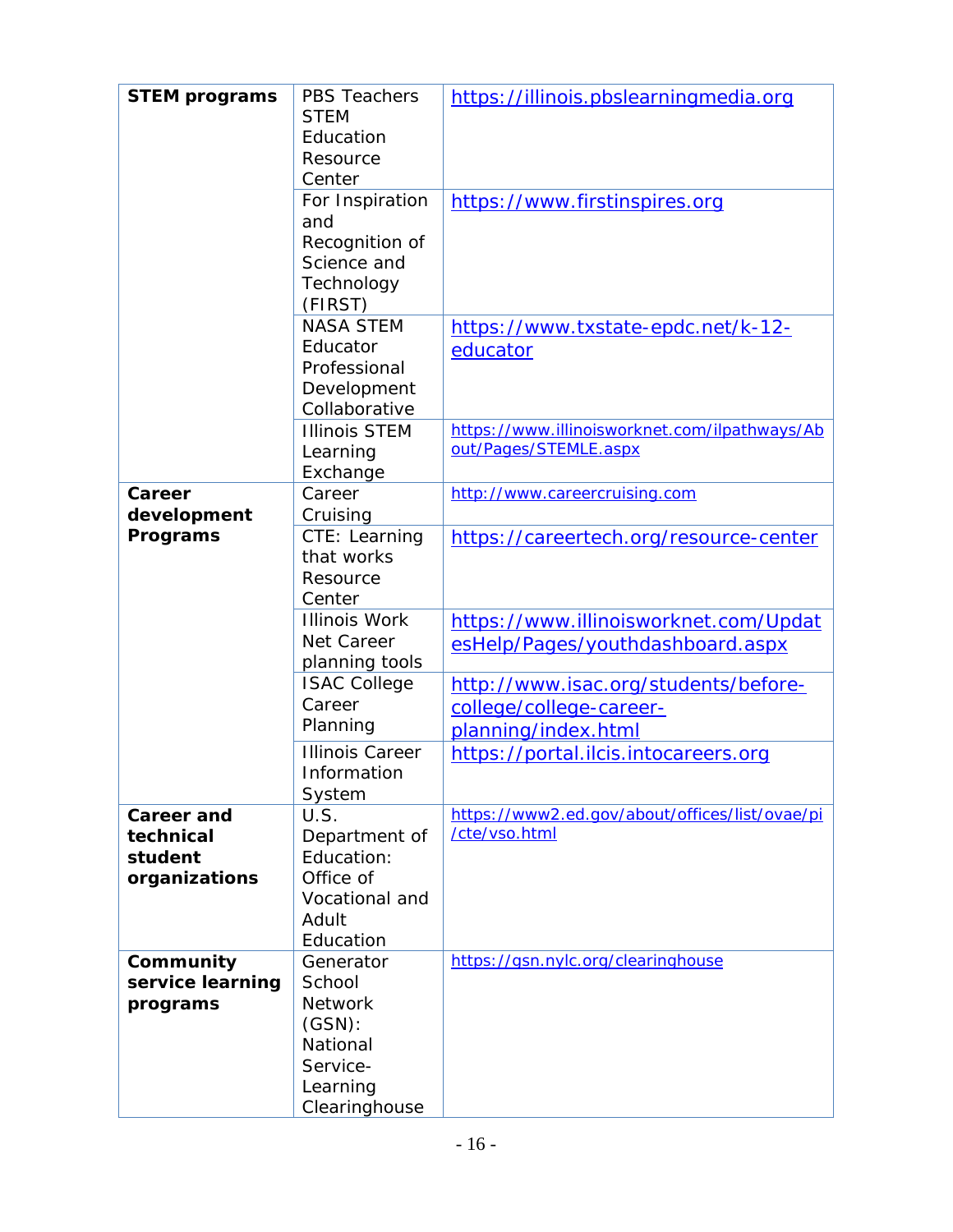| Civic<br>Engagement                                              | <b>McCormick</b><br>Foundation<br>Democracy<br><b>Schools</b><br>Program<br><b>MIKVA</b><br>Challenge | https://www.mccormickfoundation.org/democr<br>acy/democracy-schools<br>http://www.mikvachallenge.org/ |
|------------------------------------------------------------------|-------------------------------------------------------------------------------------------------------|-------------------------------------------------------------------------------------------------------|
| Social and<br>emotional<br>learning<br>programs and<br>practices | <b>Illinois State</b><br>Board of<br>Education                                                        | https://www.isbe.net/Pages/Social-Emotional-<br>Learning.aspx                                         |
| <b>Financial</b><br>Literacy                                     | Junior<br>Achievement                                                                                 | https://www.juniorachievement.org/web/ja-<br>eco/financialliteracy                                    |
| Environmental<br>Literacy                                        | <b>Illinois</b><br>Environmental<br>Protective<br>Agency                                              | http://www.epa.illinois.gov/educators/index                                                           |
| <b>Supports for</b><br><b>Sub-Group</b><br><b>Populations</b>    | <b>MOTT</b><br>Foundation<br>Compendium                                                               | http://www.expandinglearning.org/                                                                     |

H. **Academic Programs**: Programs designed to provide academic opportunities and activities to students, targeting those most in need of academic assistance, in lowperforming, high-poverty schools may be supported with 21st CCLC program funds. Academic programs must help students meet the Illinois Learning Standards as well as local standards in the core academic subjects. In this regard, academic programs must be aligned to the respective schools' curricula, and they must complement and enhance the academic performance, achievement, and *positive youth development*  of the students. *Positive youth development* refers to a philosophy and approach to working with young people that recognizes that (1) multiple domains of young people's development (i.e., cognitive, social, emotional, physical, and moral) are interconnected; (2) all young people have strengths and prior knowledge that serve as a platform for subsequent development; and (3) young people are active agents of their own growth and development.

I. **High School Credit:** In some circumstances, 21st CCLC program funds may be used to offer programs or activities for which participants may receive credit toward high school graduation. Funds used for this purpose must supplement and not supplant other federal, state, and locally funded programs. In other words, 21st CCLC funds may not be used to pay for activities or programs that are otherwise provided from other State of Illinois funds in the absence of the 21st CCLC program.

The following criteria apply to programs and activities for which participants may receive credit toward high school graduation requirements: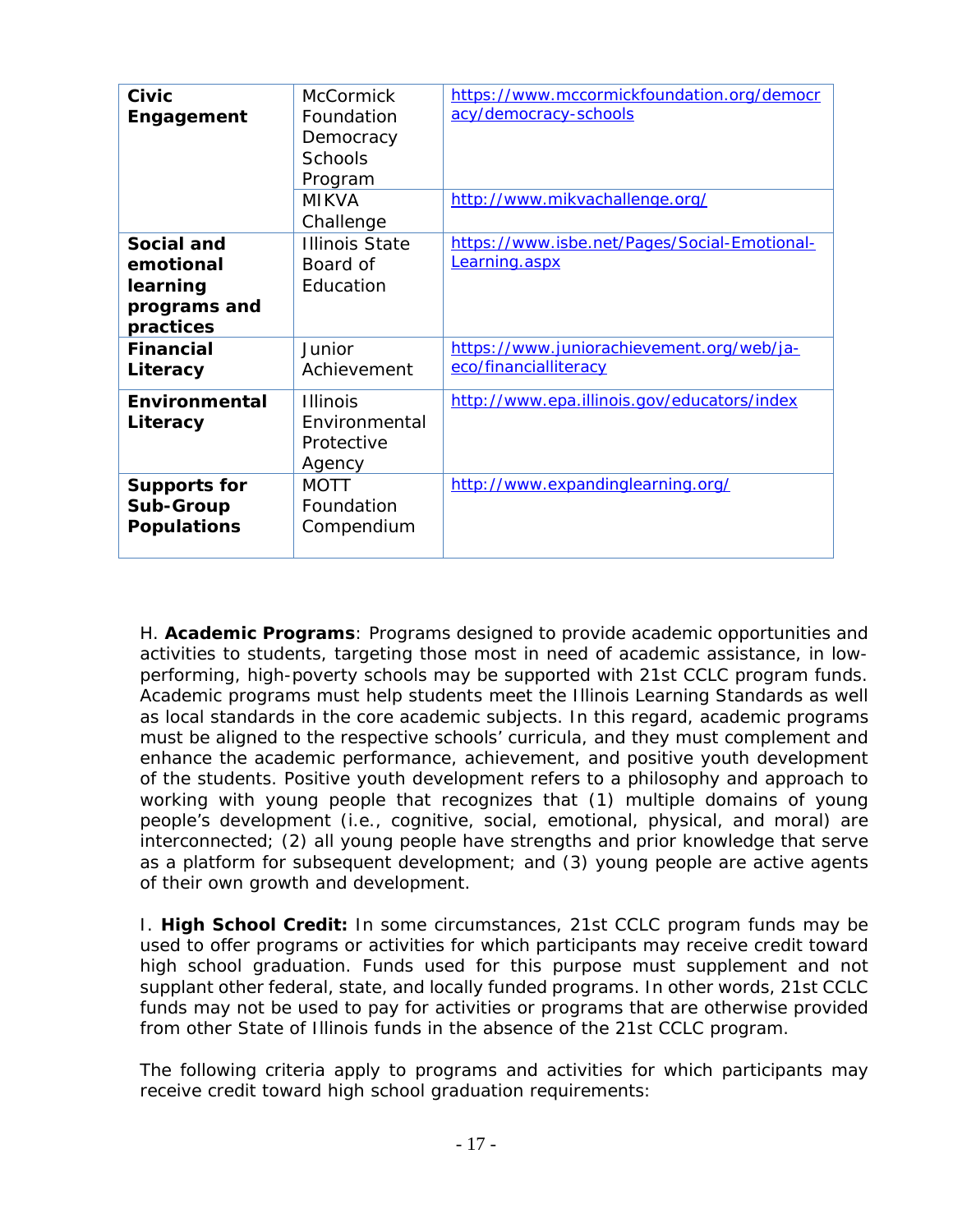- The program or activity is an expansion of the options for receiving high school credit in a particular area that is unable to be provided in the regular school program; and
- The program or activity does not replace or reduce the courses and programs normally provided by a school district or private school (i.e., there is no reduction in the course offerings or costs in the particular academic area).

All Illinois school districts are required to provide, during the regular school day, sufficient coursework necessary for students to meet the state graduation requirements set forth in Section 27-22 of the School Code (105 ILCS 5/27-22). For this reason, applicants are advised to carefully consider which courses may be offered by the 21<sup>st</sup> CCLC program to be counted toward high school graduation. The federal guidance regarding supplanting indicates that the courses must be those not offered in the regular school program and would not have otherwise been available without funding from the 21st CCLC program. All courses provided for graduation credit must be taught by individuals who are appropriately licensed/qualified to teach the courses.

21st CCLC funds may also be used to offer summer school programs for students who failed required courses during the regular school term to retake the courses for credit toward graduation.

Applicants proposing to offer high school courses for credit must complete Attachment 12.

J. **Hours of Operation:** Applicants should propose programming based on the needs of families within the community. Therefore, centers should establish consistent and dependable hours of operation. Research suggests that high-quality programs typically provide a minimum of 36 weeks of programming per project year, not including summer programming. 21st CCLC programs funded under this RFP, however, must operate **a minimum of 12 hours a week for a minimum of 28 weeks per year**. Applicants are encouraged to propose services that exceed the minimum operational requirements and aim for the higher standards established by research. See Expanding Minds and Opportunities Leveraging the Power of Afterschool and Summer Learning for Student Success (Terry K Peterson, 2013). Any proposed summer programming will be considered in addition to the 12-hour, 28 week requirement and will have a three-week minimum requirement.

K. **Secular Programs:** All programs and services provided to students and their families must be secular, neutral, and non-ideological. No funds provided pursuant to the 21<sup>st</sup> CCLC program may be expended to support religious practices, such as religious instruction, worship, or prayer. It is recognized that FBOs do offer nonsecular activities, but funds under the 21st CCLC program may not be used for this purpose. All programs, including FBOs, must comply by using applicable cost accounting practices in accordance with 23 Illinois Administrative Code 100 (Requirements for Accounting, Budgeting, Financial Reporting, and Auditing) found at http://www.isbe.net/rules/archive/pdfs/100ARK.pdf and as established by policy in the "State and Federal Grant Administration Policy, Fiscal Requirements and Procedures*"* handbook.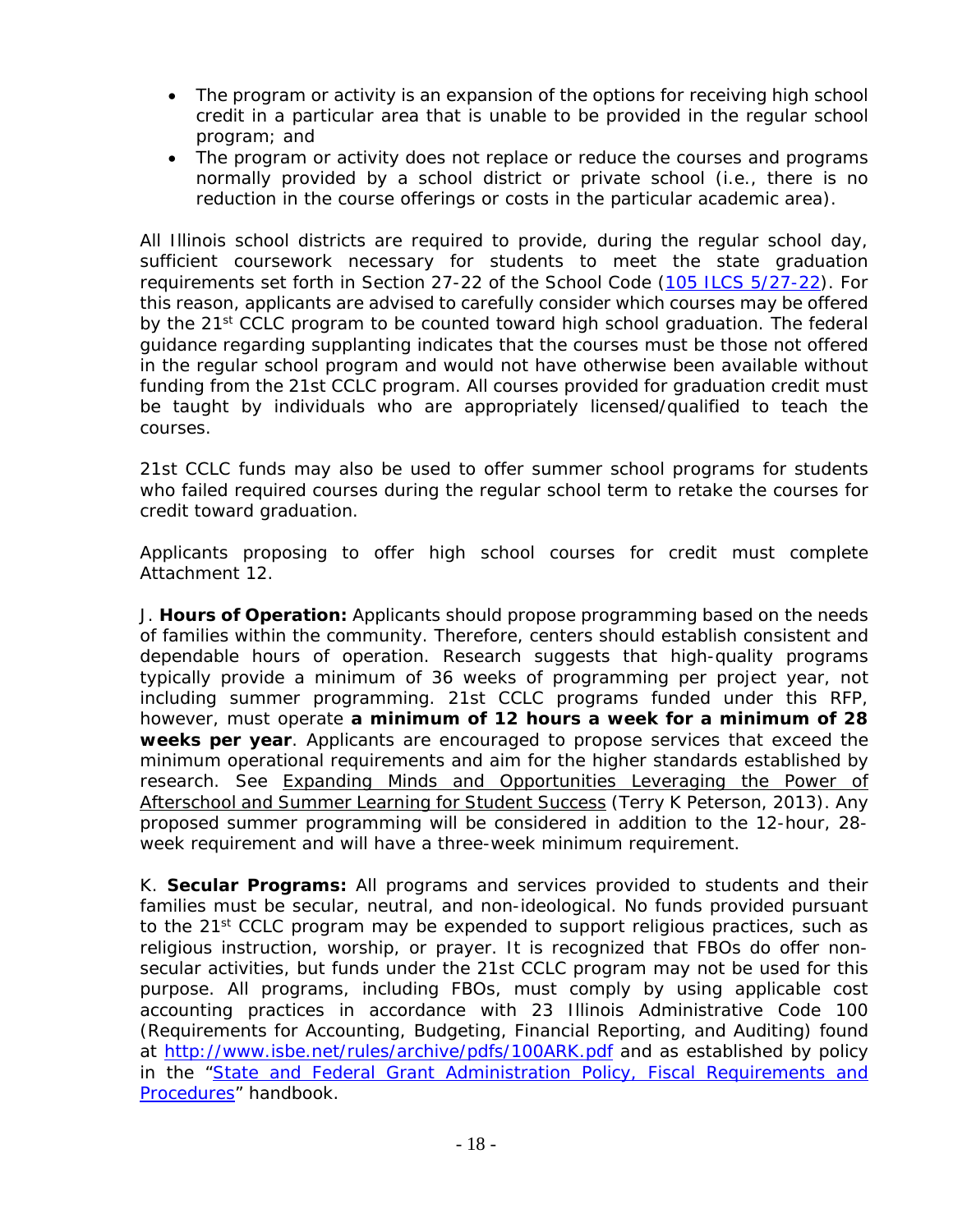The following types of religious activities are prohibited in 21st CCLC programs:

- Bible verses for handwriting;
- Praying before snack;
- Memory exercises with religious verses;
- Bible trivia; and
- Spelling religious words.

L. **Family Services:** For purposes of this program, the terms *family* and *parent*  include caregivers, guardians, or others, such as grandparents, aunts, uncles, cousins, and siblings of the mother and father, who act in the stead of parents. 21st CCLC programs may provide ongoing services to the families of children who are served in the program.

ISBE believes meaningful family engagement is based on the premise that parents, educators, and community members share responsibility for the academic, physical, social, emotional, and behavioral development of youth. Family engagement is fostered through a deliberate process embraced throughout the school. It empowers adults to jointly support student growth, addresses barriers to learning, and best ensures college and career readiness. Foremost, effective family engagement systems, policies and practices are mindful of diverse school-communities that are rich in language, culture, and school experiences. They are responsive to student and family needs.

Services provided with 21st CCLC funds to adult family members must be meaningful and ongoing. Accordingly, services that are episodic or non-recurring, such as Family Nights and special events*,* do not fulfill the mission of the program and should not be proposed for funding. Examples of services that may be funded by 21st CCLC include, but are not limited to ESL classes, literacy and numeracy classes, General Educational Development test preparation classes, computer classes, citizen preparation classes, social services, and recreational and enrichment opportunities.

Services for family members may be provided during the school day, if this is the most appropriate time to do so. *The total hours and days of family services, however, must not exceed the hours and days of the student activities, which is three hours a day, four days a week*.

M. **Prekindergarten Services:** 21st CCLC programs may provide services for prekindergarten children. School-aged students are designated in statute as the intended beneficiaries of the program, but the U.S. Department of Education (ED) allows younger children who will become students in the schools that are served by the program to receive services. Proposed prekindergarten activities must be designed to prepare the preschool children to succeed in school.

N. **Equitable Participation of Private and Public School Students**: Students, teachers, and other educational personnel are eligible to participate in 21st CCLC programs on an equitable basis. A public school or other public or private entity that is awarded a grant must provide equitable services to private and public school students and their families. Grantees designing a program that meets this requirement must provide comparable opportunities for the participation of both private and public school students in the area served by the grant. Thus, a private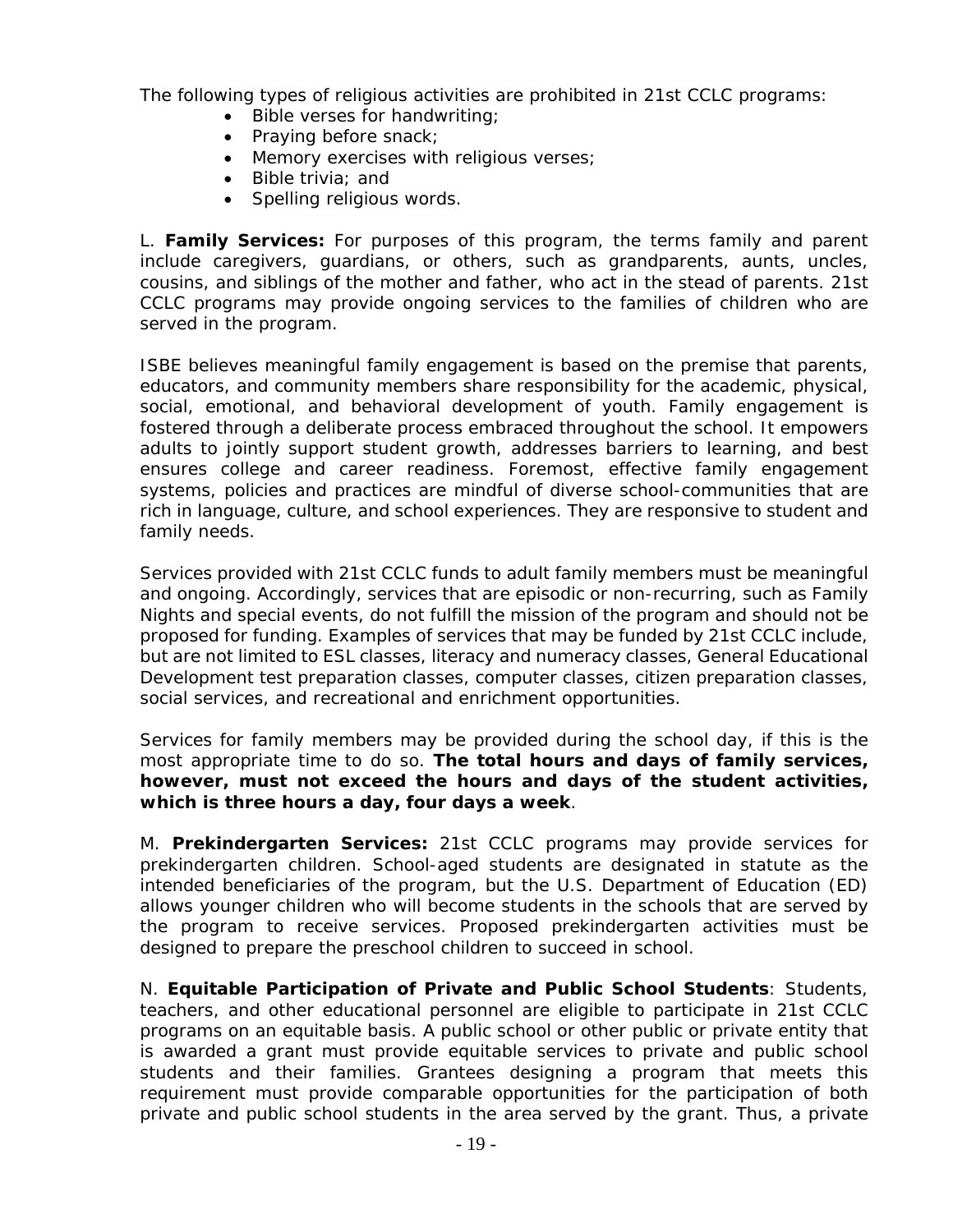school that is awarded a grant must provide equitable services to the public school students and families and vice versa.

Applicants must consult with private and public school officials during the design and development of the 21st CCLC program on issues such as how the children's needs will be identified and what services will be offered. The applicants should provide services that will meet those needs, such as, but not limited to, tutoring, social emotional, math and reading reinforcement (Attachments 11A and 11B). Services and benefits provided to private school students must be secular, neutral, and nonideological. Private schools may apply for this grant and are likewise held to the standard requirements of equitable participation and timely and meaningful consultation.

*Private school grantees must provide equitable access to the program for all public school students and their families who reside in the geographic area of the private school.* Private schools, where applicable, must consult with public schools (Attachment 11B).

O**. Professional Development**: 21st CCLC funds are available for professional development activities that support the delivery of high-quality programs. Applicants may propose professional development activities pursuant to the needs of their programs. Specifically, grant funds may be used to support professional development activities for 21st CCLC program staff to ensure that all have access to and the opportunity for participation in professional development activities that provide curriculum integration and instructional methods that can enhance student learning.

Requests to attend national conferences, other than the 21st CCLC Summer Institute, must be received by ISBE for approval at least 45 days prior to using grant funds for this purpose, and all out-of-state travel must receive prior approval from ISBE.

ISBE will also provide professional development opportunities to increase statewide capacity for delivering 21st CCLC services. ISBE-sponsored workshops and trainings are designed to improve the quality of the program and to give technical assistance to program staff for continuous improvement. All grantees must attend ISBEsponsored workshops and trainings. Applicants are advised to include funding requests in their proposals appropriate to the travel costs associated with attendance at required professional development activities. ISBE will host the following required professional development workshops:

- *New Grantee Workshop* for all grantees awarded under this RFP (one year only),
- Annual *Fall Kickoff Workshops*,
- Annual *Spring Workshops*, and
- Other professional development opportunities as they become available.

At its discretion, ISBE may provide a peer mentor in an effort to assist first-year grantees with program implementation. The peer mentor's duties include, but are not limited to, providing training and technical assistance to the grantees, making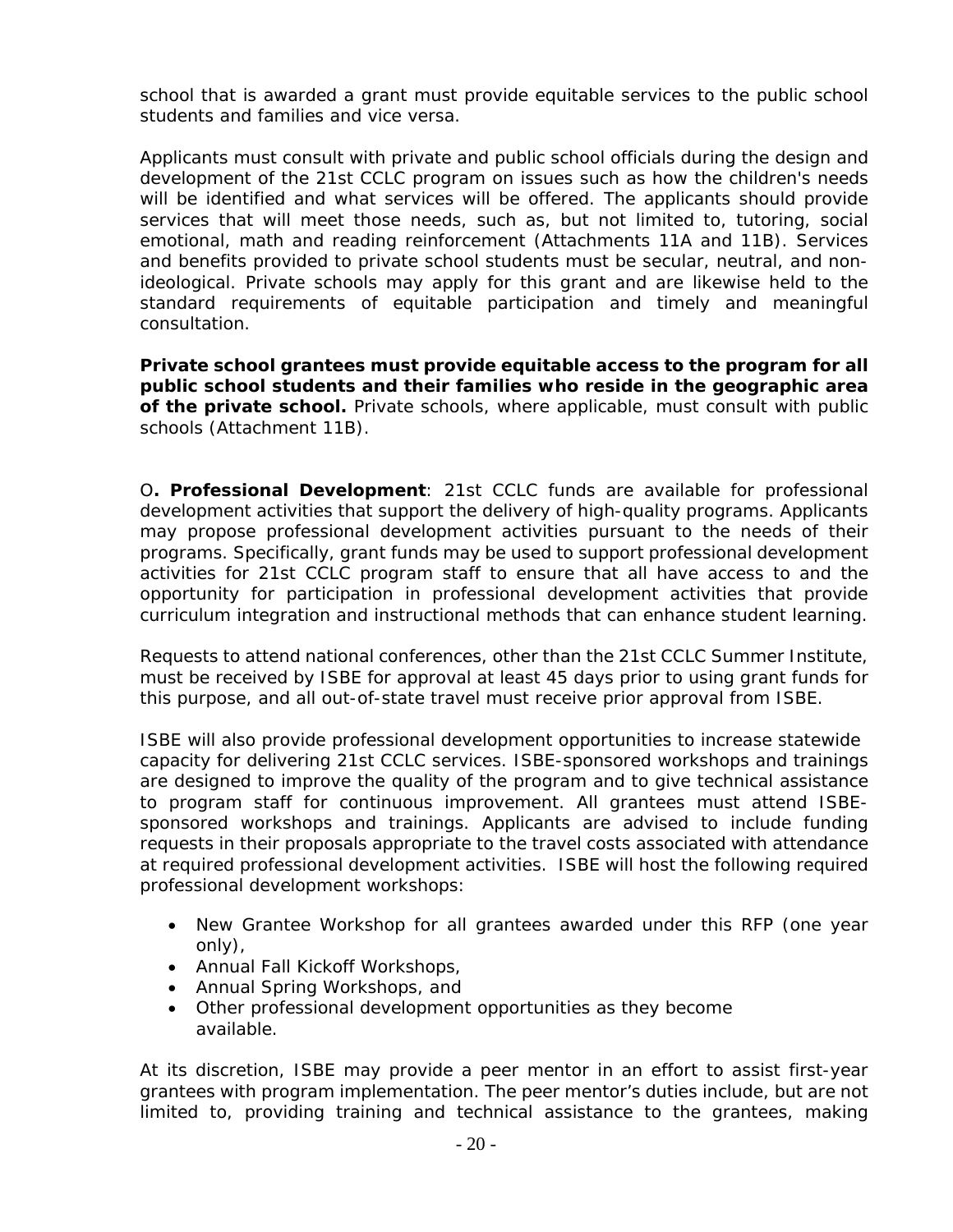required site visits to local programs throughout the year, and providing regional workshops. Assignment of an adviser is in addition to participation in required workshops and trainings and is done at no additional cost to the grantees.

ED has created the *You for Youth* portal at http://y4y.ed.gov/ to provide professional development, technical assistance, and resource tools to 21st CCLC program staff. Applicants shall incorporate the *You for Youth* portal in their professional development plan.

#### **2. Evaluation**

#### **A. Measures of Effectiveness**

**(1.) In general:** For a program or activity developed pursuant to this part to meet the measures of effectiveness, monitored by the State Education Agency <sup>4</sup>such program or activity shall:

(A) Be based upon an assessment of objective data regarding the need for before and after school (or summer recess) programs and activities in the schools and communities;

(B) Be based upon an established set of performance measures aimed at ensuring the availability of high-quality academic enrichment opportunities;

(C) If appropriate, be based upon evidence-based research that the program or activity will help students meet the challenging State academic standards and any local academic standards;

(D) Ensure that measures of student success align with the regular academic program of the school and the academic needs of participating students and include performance indicators and measures<sup>5</sup>; and

(E) Collect the data necessary for the measures of student success described in subparagraph (D).

#### **(2) Periodic Evaluation**

(A) To assess the program's progress toward achieving the goal of providing high-quality opportunities for academic enrichment and overall student success.<sup>6</sup>

(B) Use of Results: The results of evaluations under subparagraph (A) shall be—

(i) Used to refine, improve, and strengthen the program or activity, and to refine the performance measures;

(ii) Made available to the public upon request, with public notice of such availability provided; and

(iii) Used by the state to determine whether a subgrant is eligible to be renewed7

 $\overline{a}$ 

<sup>4</sup> as described in section 4203(a)(14) of the ESSA

 $5$  described in section  $4203(a)(14)(A)$  of the ESSA

 $6$  section 4203(a)(14) of the ESSA

 $7$  under section  $4204(j)$  of the ESSA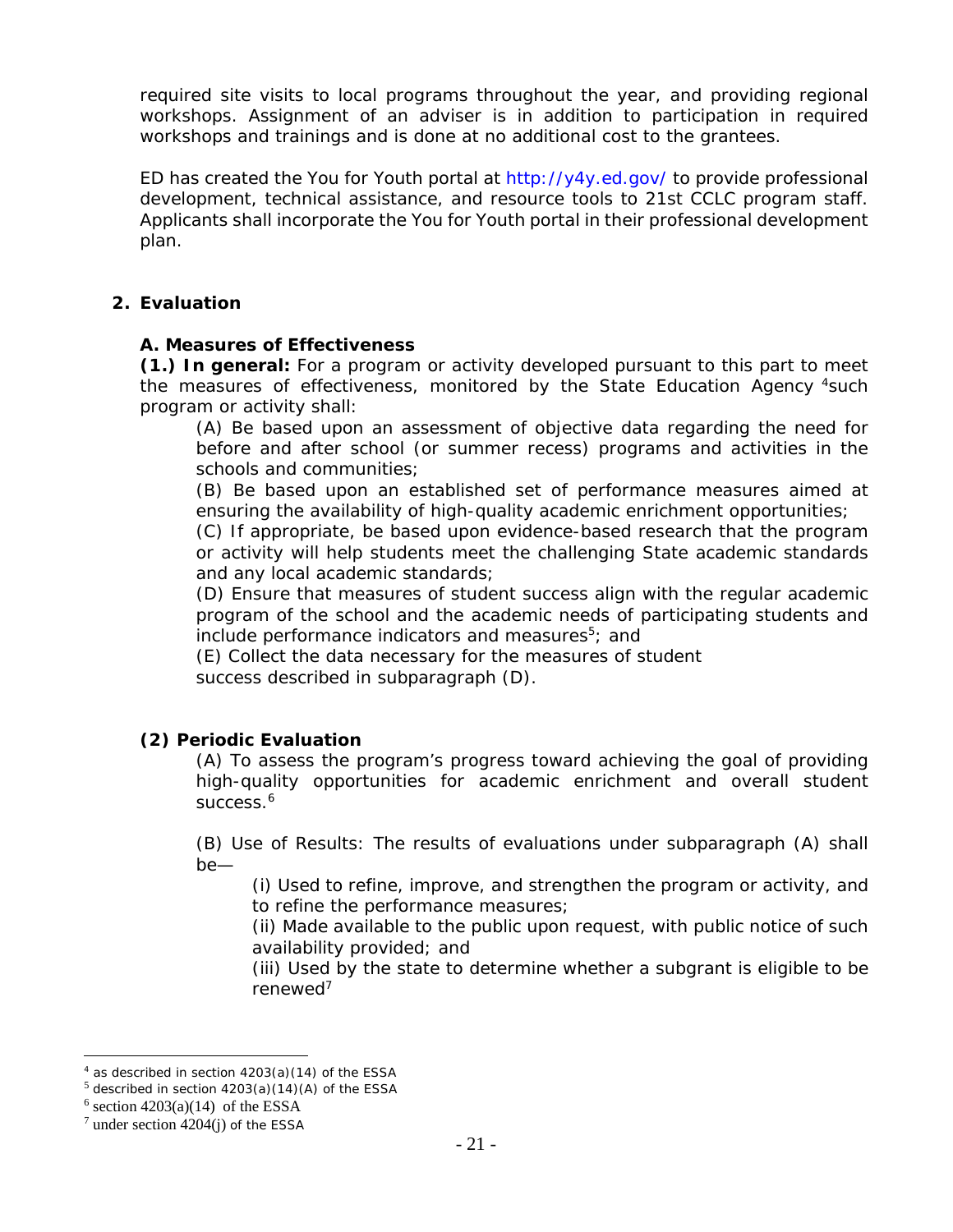**B. Program Evaluation**: The statute governing 21st CCLC programs requires each state to develop performance indicators and performance measures that it will use to evaluate the programs and activities. Illinois' objectives, indicators, and measures can be found in the section Deliverables and Milestones/ Goals and Measurements (Performance Measures). Accordingly, each grantee will be required to participate in the state evaluation process and to submit a local evaluation report on a timeline prescribed by ISBE. The evaluation requirements are provided below.

1. **State Evaluation**: Illinois began its statewide evaluation of 21st CCLC programs during the 2005-06 school year. It has since provided recommendations for improvements in the implementation of projects at the local level and in the provision of technical assistance and professional development at the state level. All grantees are required to participate in all data collection processes required for the state evaluation.<sup>8</sup>

2. **Local Evaluation**: Grantees are required to annually evaluate programs funded with 21st CCLC funds. At minimum, the local evaluation must assess the quality of the academic enrichment component; the scope, substance, and quality of the programming; and the relationship between program offerings and the academic progress of the children enrolled in the 21st CCLC program. The evaluation must also be based on the *measures of effectiveness*. At a minimum, grantees must evaluate local efforts toward the accomplishment of the statewide goals and objectives, and the local goals and objectives submitted as part of the initial grant proposal (Attachment 8). Local goals and objectives must align to the state performance indicators provided in the section Deliverables and Milestones/ Goals and Measurements (Performance Measures). The local evaluation should follow the template at https://www.isbe.net/Pages/21st-Century-Community-Learning-Centers.aspx

The results of the local evaluation must be:

- A. Used to show progress toward meeting program goals and objectives;
- B. Used to refine, improve, and strengthen the program;
- C. Submitted to ISBE when requested to inform the statewide
- D. evaluation; and

 $\overline{a}$ 

E. Made available to the public upon request.

To this end, local evaluation plans must be designed to document and demonstrate the successes and challenges of the program with regard to increased academic achievement of the students who participate in the program. The plan must, at a minimum, include the following information and be submitted as part of the proposal (Attachment 6):

- A. Have a compelling rationale for the selected evaluation approach;
- B. Be technically sound with regard to the evaluation design and measurement of the program toward goals and objectives;
- C. Be clearly tied to the state and local goals and objectives;

<sup>&</sup>lt;sup>8</sup> Grantees that do not participate in the data collection process and/or state evaluation may not be renewed in subsequent years.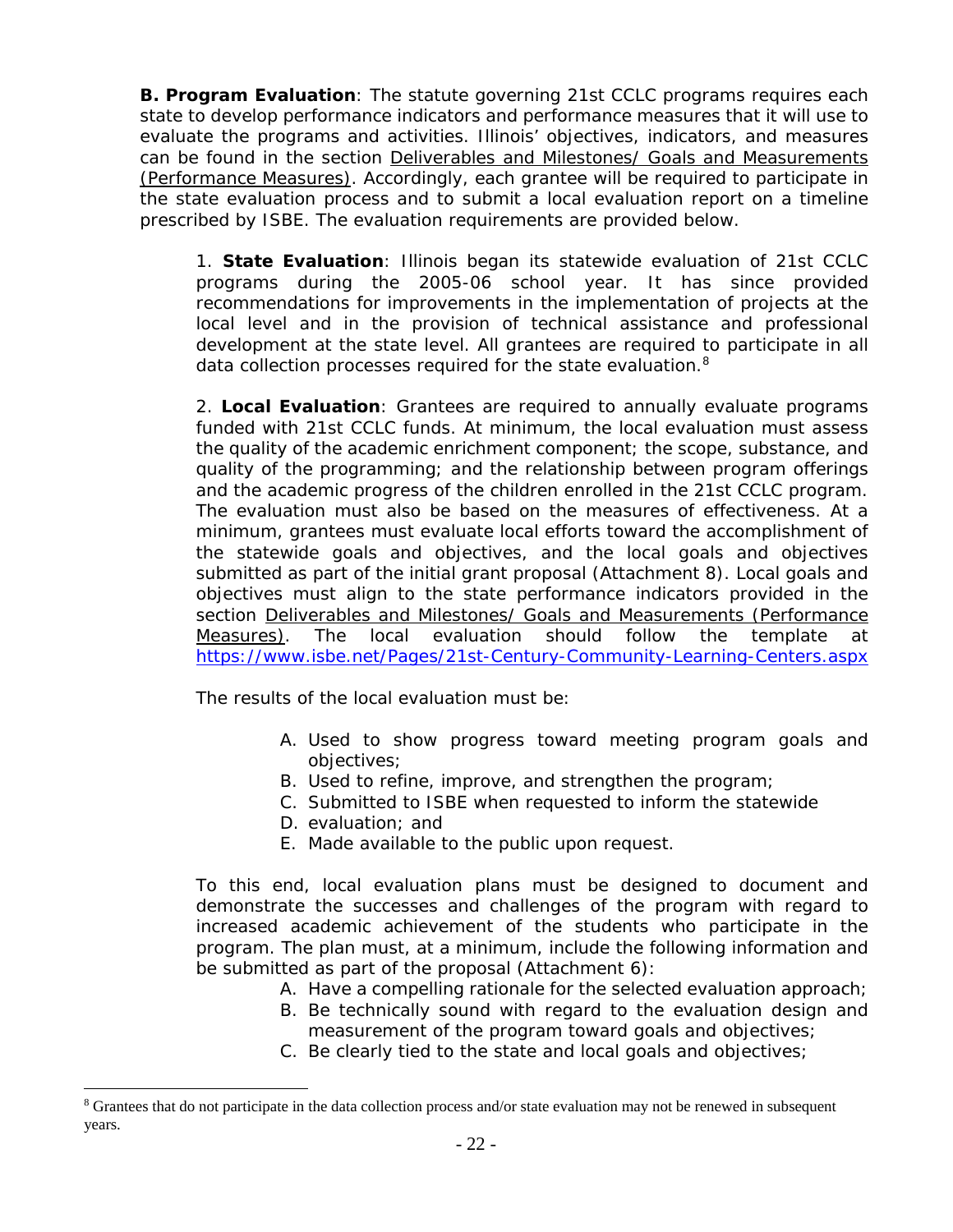- D. Describe the methods to be used to gather, organize, summarize, analyze, and present data;
- E. Identify the quantitative and qualitative data to be collected. Describe and/or include the data collection tools, if applicable. Data collection efforts must be aligned to Illinois' 21st CCLC goals, objectives, indicators, and data sources as outlined in the section Deliverables and Milestones/ Goals and Measurements (Performance Measures) of this RFP and aligned to local goals and objectives as submitted in Attachment 8 of the RFP forms;
- F. Facilitate the collection of both formative and summative evaluation data;
- G. Indicate who will be responsible for conducting the evaluation (i.e., whether it will be conducted internally or externally);
- H. Provide the organizational structures that will be employed to oversee the evaluation process;
- I. Indicate how the resulting recommendations will be incorporated into the program on an annual basis for continuous improvement; and
- J. Describe the process to disseminate the evaluation results to the target audiences.

Further information required of applicants who have previously been awarded 21st CCLC funding is as follows:

a. Indicate whether the evaluation from the previous grant cycle will be maintained or modified. Provide a rationale for any proposed changes or for continuing to conduct the evaluation as previously approved;

b. Describe fully the evaluation process that is being proposed for the new grant cycle;

c. Describe how evaluation results from the previous grant cycle were used to make changes to the program; and

d. Local evaluations should be on file for the past three years of the previous grant with ISBE.

The cost for the local evaluation must be included in the budget submitted with the proposal. Grant funds should be used primarily to provide services to students, so the cost of the evaluation should not exceed 10 percent of the overall budget.

Further information about state and local evaluations can be found in Questions H-5 and H-6 of the non-regulatory guidance at (http://www.ed.gov/programs/21stcclc/guidance2003.pdf) referenced in the Resource section of this RFP.

C. **Program Monitoring:** Each grantee will be assessed for financial and programmatic risk through GATA) as well as monitored for implementation and program fidelity by ISBE. Grantees will be required to participate in a self-assessment survey, desk audits, or on-site audits. In addition, some grantees may be identified for a financial audit conducted by ISBE's Division of Federal and State Monitoring. Monitors will check program compliance and adherence to the activities outlined in the original proposals submitted by the grantees. The results of the monitoring visits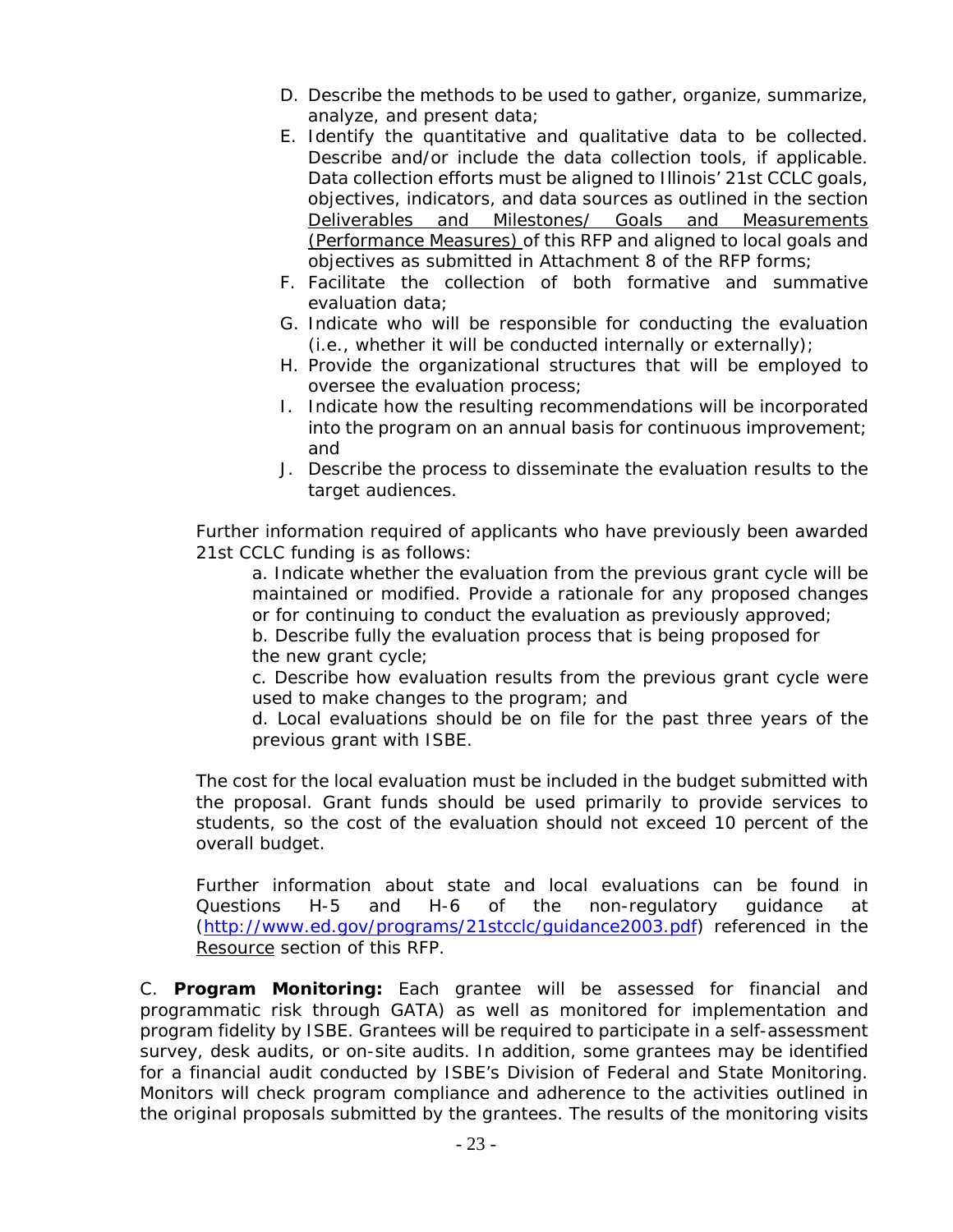will also be considered in determining the continuation of funding in subsequent years of the grant.

Additionally, each grantee will be required to complete a spring program survey and an annual performance report (APR) that includes required data collection through the federal reporting system as specified by ED. APR data-gathering may include surveys of students, parents, and teachers; a comparison of students' grades; and collection of state assessment scores. ISBE, through its technical assistance contractor, will provide workshops and telephone support to assist grantees with the completion of the required APR.

Grantees who expend \$750,000 or more in total combined federal funds must have a single audit conducted for that year in accordance with the provisions of the OMB Circular A-133: Audit of States, Local Governments and Non-Profit Organizations. Where applicable, grantees must submit these audits to ISBE at the end of each fiscal year of the grant.

Failure to comply with any of the above requirements within the timeframe specified by ISBE may result in monitoring findings and potentially a loss of continuation funds. Funds may be frozen until such time that the requirements are fulfilled.

#### 3. **Community Connections**

A. **Community Partnerships**: 21st CCLC programs are strongly encouraged to establish collaborative partnerships with community organizations. The purpose of these partnerships is to provide children and their families with opportunities to take advantage of community resources. Alternatively, the partnerships can provide community residents the opportunity to volunteer their time and share their expertise to help students achieve academic standards and master new skills. Applicants must give a 45-day prior notice to the community of their intent to submit an application for a 21st CCLC grant in an effort to generate community partnerships. The community should be aware that this notice is not a guarantee that an award will be received; it is only the intent to apply. This communication can be accomplished through venues such as newspapers, public websites, and community meetings. Evidence of this action is not required to be submitted as part of the proposal; however, applicants who are awarded a grant must maintain evidence/documentation of the community notice for monitoring purposes.

Once partnerships have been determined, applicants should execute letters of agreement with those entities that will serve as community partners in the 21st CCLC program and include roles and responsibilities of each entity. These letters can be submitted as an attachment to the proposal as evidence of a commitment to partner with community organizations. The letters should describe the roles and responsibilities of the partners in the 21st CCLC, including any cash or in-kind services. The letters should indicate the names of the partners and be signed by the partners' chief executive officers or persons authorized to commit the partner's staff and/or resources to the center.

B. **Memorandum of Understanding for Joint Applications:** Joint applicants must document the commitment to a partnership for the implementation of the 21st CCLC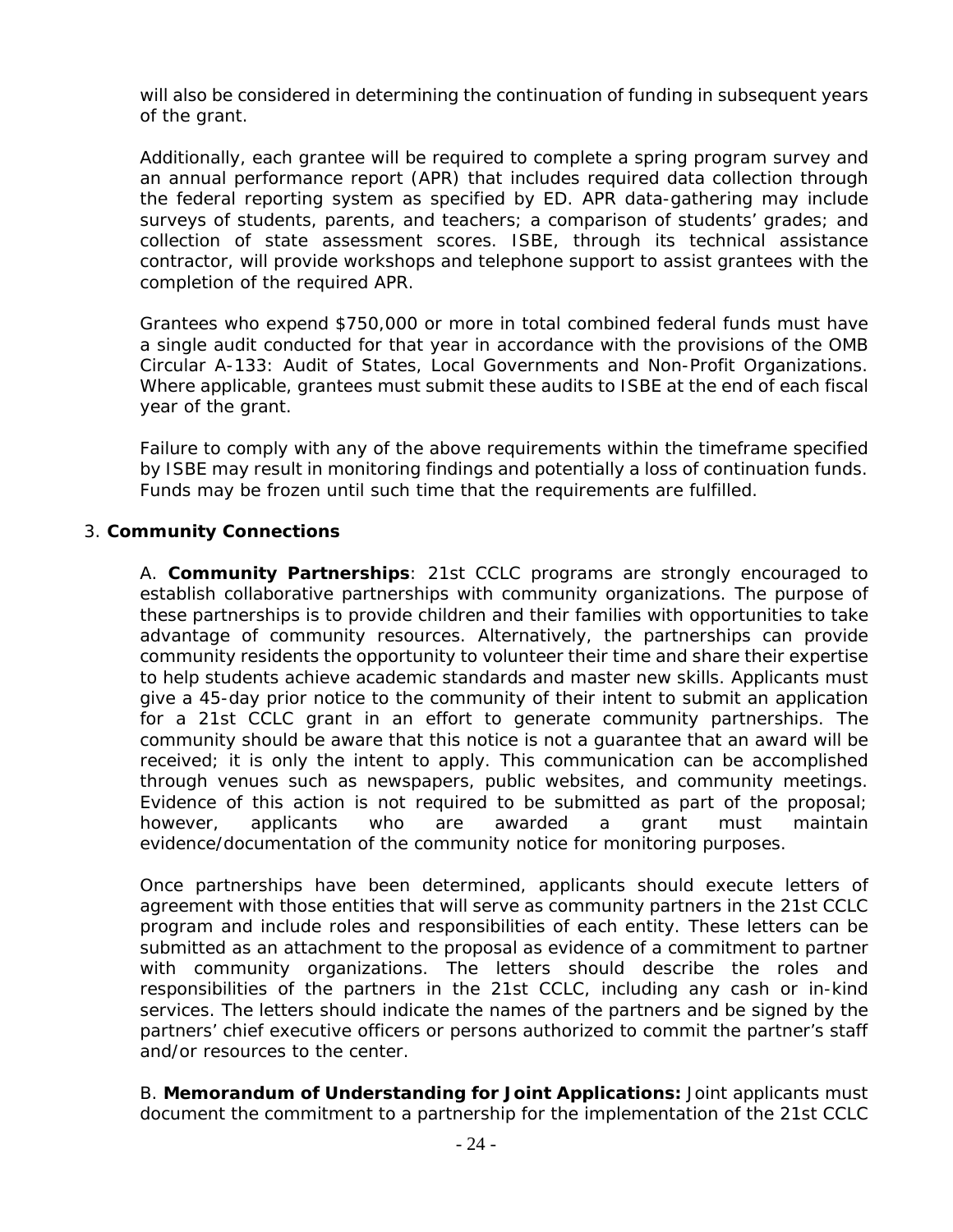program in an MOU. The MOU must be established and signed by the LEA, the principal at each school to be served by the grant, and any other organization included as a co-applicant. The MOU must outline the terms of the agreement, including the services that will be provided, designation of responsibilities, timelines for actions, and all financial arrangements. All MOUs must be submitted with the proposal as an Attachment.

At a minimum, the MOU must include the following information:

- 1. A description of the collaboration among the co-applicants regarding the planning and design of the program;
- 2. An assurance that the 21st CCLC program was developed together with the LEA, the building principals, and the teachers, and that the program will be carried out in collaboration with all parties;
- 3. A description of each co-applicant's role in the delivery of services;
- 4. An explanation of how resources will be shared to carry out each coapplicant's role;
- 5. An explanation of how each co-applicant will have significant and ongoing involvement in the management and oversight of the program;
- 6. A description of how the students will be chosen for the program;
- 7. A clear description of the linkage between the school day and the 21st CCLC programming; and
- 8. A description of how and when data, surveys, and information about the 21<sup>st</sup> CCLC will be collected, compiled, and shared over the term of the grant, including surveys of students, parents, and teachers; a comparison of students' grades for the first and fourth quarters; and the collection of state assessment scores.

Services provided by a co-applicant within the grant and as required by the assurances and the terms of the grant should be provided in partnership and neither party should benefit or profit from services provided or required within the grant.

C. **Sustainability Plan:** Applicants are required to submit a program sustainability plan that describes how the 21st CCLC program will be continued after the grant funding has ended. Attachments 7A and 7B are provided for the submission of the sustainability plan.

- **Applicants who have never received 21st CCLC funding:** New applicants must take into account the resources available within the community and explain how they plan to maintain and continue the size and scope of their funded programs, including a minimum of 12 hours of weekly programming for a period of at least 28 weeks, when 21st CCLC funding ends after FY 2019. Applicants must project other sources of funding (e.g., grants received, donations, in-kind services, and fundraising efforts) to continue the program and include the information as part of the sustainability plan submitted with the proposal. Attachments 7A and 7B are provided for this purpose.
- **Applicants who have previously received 21st CCLC funding:** Previously funded applicants must take into account the resources available within the community and explain how they plan to maintain and continue the size and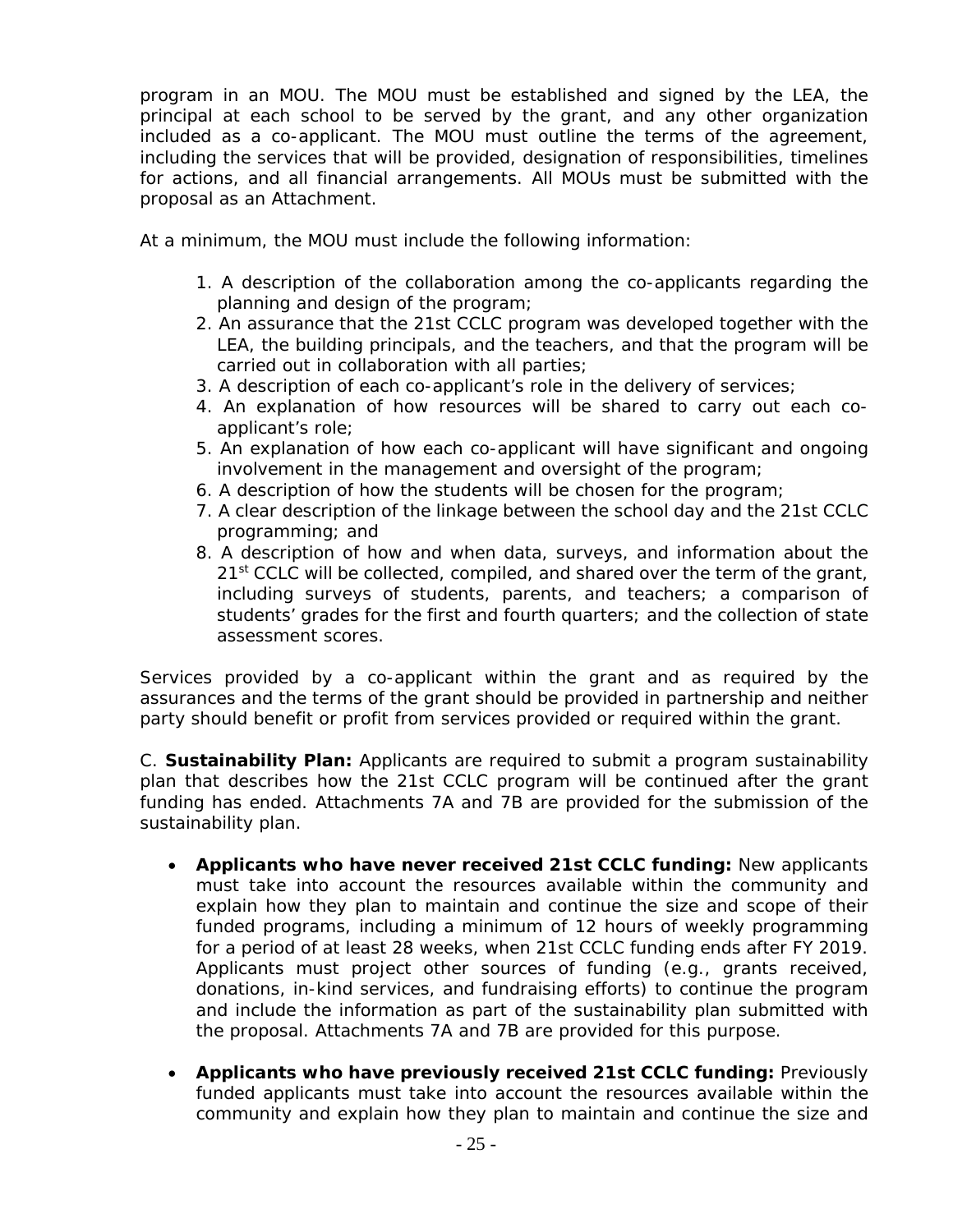scope of their funded programs, including a minimum of 12 hours of weekly programming for a period of at least 28 weeks, when 21st CCLC funding ends after FY 2019. Applicants must project other sources of funding (e.g., grants received, donations, in-kind services, and fundraising efforts) to continue the program and include the information as part of the sustainability plan submitted with the proposal. Also, previously funded applicants must provide a list of all other grants, donations, in-kind services, etc. that have been received as part of their sustainability efforts under their previous grants. They should indicate if those supports contributed to improving student outcomes and whether these same supports will be utilized if a new grant is awarded. Attachments 7A and 7B are provided for this purpose.

Examples of program sustainability practices are provided below:

- 1. **Program Fees**: 21st CCLC programs may charge a fee to participants; however, staff must ensure equal access to all students (and their families) targeted for services regardless of their ability to pay. Programs that charge fees **may not prohibit** any family from participating due to its financial situation. No student may be denied services due to lack of ability to pay fees. Income collected from fees must be used to fund program activities during the fiscal year in which they are received and as specified in the grant application. Previously funded applicants whose funding has been decreased from the previous grant may choose to impose fees as one option for securing additional funds for programming.
- 2. **Resources:** 21st CCLC programs must seek to leverage resources available from community partnerships and seek contributions of cash or in-kind services to sustain the program in an effort to continue the after-school program when federal funding ends.

# **Funding Information**

**Introduction:** All grant funds disbursed to administer the 21st CCLC program and all related services must be handled in accordance with the authorizing legislation; the corresponding federal guidance; the State and Federal Grant Administration Policy, Fiscal Requirements and Procedures handbook; and 23 Illinois Administrative Code 100 (Requirements for Accounting, Budgeting, Financial Reporting, and Auditing). Funding levels during the grant period for new grantees and previously funded grantees are anticipated as follows.

All grantees will be level-funded at the initial award amount for each year of the life of the grant.

**Cost Sharing or Matching:** A cost sharing or matching component is acceptable but not required for these funds.

**Indirect Cost Rate:** In accordance with a Delegation Agreement between ED and ISBE and pursuant to its authority under GATA and administrative rules, the Governor's Office of Management and Budget has granted ISBE an exception to the federal Uniform Guidance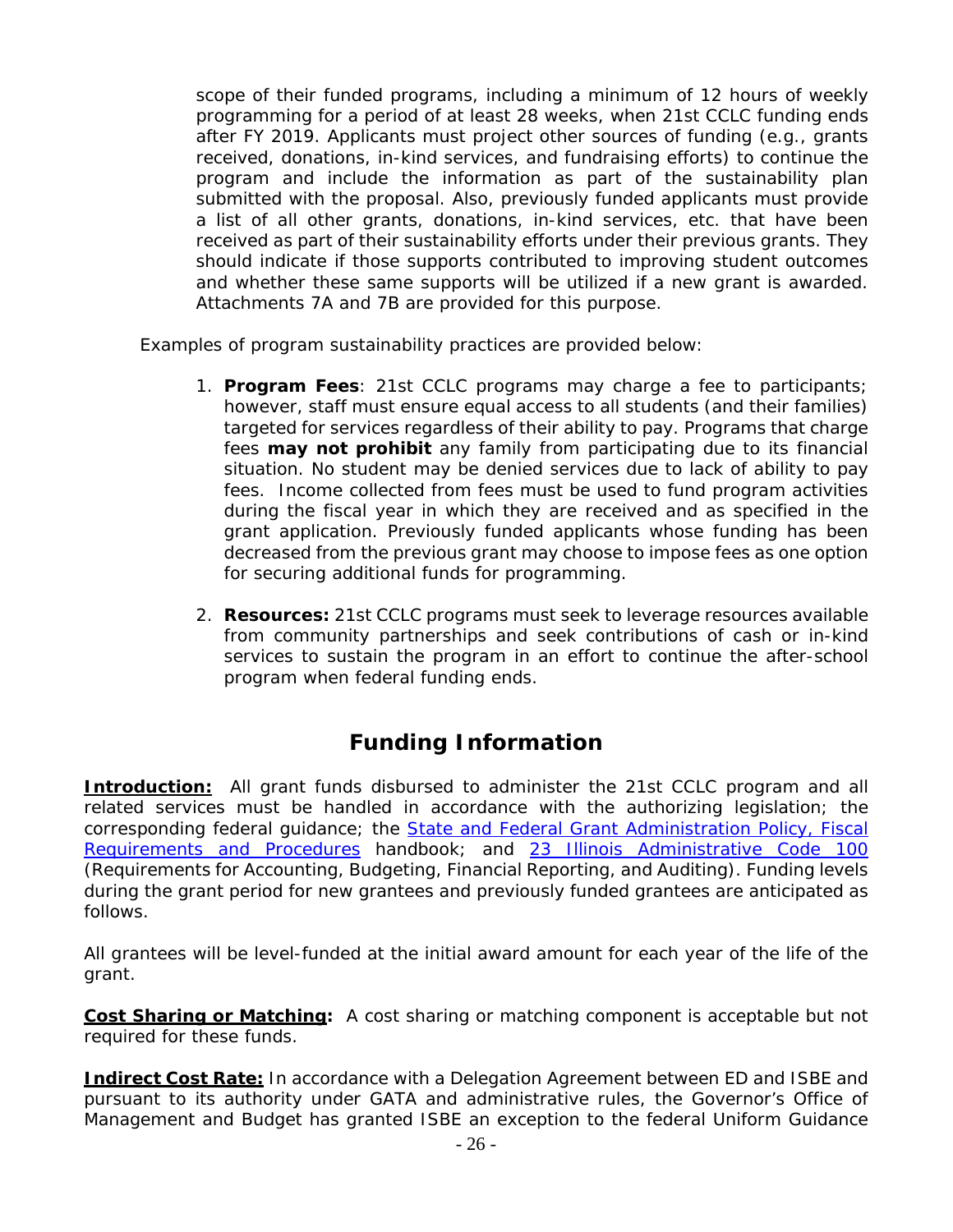and GATA regarding the determination of indirect cost rates that may be utilized by all grantees that receive a state award or federal pass-through award for grant programs administered by ISBE. The agreement may be found at https://www.isbe.net/Pages/Indirect-Cost-Rate-Plan.aspx.

LEAs may utilize either the restricted indirect cost rate the LEA negotiates annually with ISBE (school districts) or the statewide average restricted indirect cost rate calculated by ISBE (Regional Offices of Education, Intermediate Service Centers, special education cooperatives, area vocational centers, charter schools, and university laboratory schools approved by ISBE).

**Not-for-profit agencies, community/faith-based organizations, for-profit entities, colleges and universities will be restricted to a maximum indirect cost rate of 8 percent or other indirect cost rate calculated by their cognizant federal agency, whichever is less, in conformance with the guidance at 34 CFR 76.564.** 

Costs associated with Fiscal Support Services (2520), Internal Support Services (2570), Staff Support Services (2640), and Data Processing Services (2660) and Direction of Business Support Services (2510) charged to the Educational Fund are properly budgeted as indirect costs.

**Funding Restrictions:** The budget shall specify that no more than 2 percent of the total grant award shall be used for administrative and general expenses (General Administration 2300). A budget outlining projected costs of the 21st CCLC program must be included in the proposal. Proposed expenditures must align with the proposed activities, the number of students and families to be served, staffing levels, goals and objectives, and the evaluation of the project. All expenditures must be reasonable and necessary to carry out the program's purpose, goals, and objectives, and all funds must be spent in accordance with the State and Federal Grant Administration Policy, Fiscal Requirements and Procedures handbook. The obligation of funds may not begin until after the official notification of a grant award. **Applicants may submit any number of applications; however, only their three top scoring applications will be eligible for funding. Funded applications cannot exceed \$600,000 each. Administrative agents with budgets of more than \$750 million may be awarded up to six grants (\$3.6 million total possible).** 

**Allowable Uses of Funds**: Grant funds may be used to provide the types of programs and activities explained in the "Program Specifications*"* section of this RFP. Accordingly, 21st CCLC grant funds **may** be used for the following:

- 1. **Program Implementation Costs:** Supplies and materials necessary to implement the program may be proposed.
- 2. **Indirect Costs:** Indirect costs may be requested for some 21st CCLC activities. If indirect costs are requested, they are subject to the indirect costs rate established by ISBE. For more information on the guidance for indirect costs, review the State and Federal Grant Administration Policy, Fiscal Requirements, and Procedures handbook at https://www.isbe.net/Documents/fiscal\_procedure\_handbk.pdf.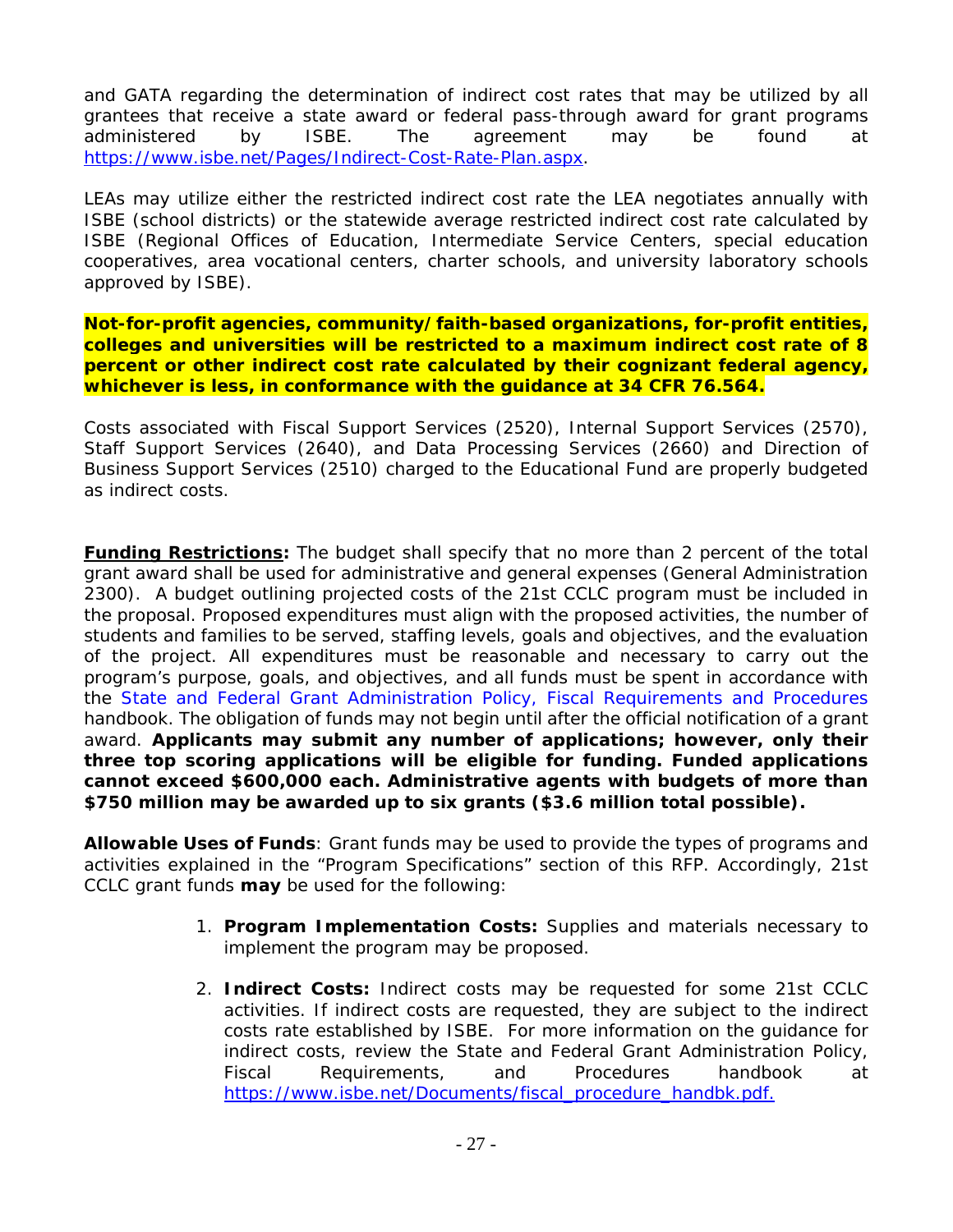- 3. **Administration Costs:** General administration costs (i.e., Function 2300), which are direct costs associated with the overall administration of the 21st CCLC program, may be proposed. **These costs, however, must be limited to not more than 2 percent of the total funding request.** Applicants are advised to refer to the **State and Federal Grant** Administration Policy, Fiscal Requirements and Procedures handbook at for budget information. Administration costs are not to exceed 2%. The Indirect costs will be in addition to the administration costs. They will not be combined.
- 4. **Professional Development Costs:** ISBE will host the following required professional development workshops:
	- A. *New Grantee Workshop* for all grantees awarded under this RFP;
	- B. *Annual Fall Kickoff Workshops*;
	- C. *Annual Spring Workshops*; and

D. Other professional development opportunities as they become available.

Funds may be requested to provide professional development activities for program staff; however, any out-of-state travel proposed by the applicant must be approved by ISBE 45 days prior to the event.

Funds necessary for attendance at the required professional development workshops and trainings hosted by ISBE must be included in the budget proposal. Applicants should include travel costs associated with required workshops as well as other professional development opportunities they wish to provide for staff.

Travel expenses associated with professional development must be processed in accordance with **either** the written and official travel policy of the fiscal agent **or** the state's travel policy. The state's travel policy, including mileage and, where overnight stay is required, lodging and per diem, is governed by the Governor's Travel Control Board and is outlined in the *Reimbursement Schedule of the Travel Guide for State Employees* and any annual changes found therein.

- 5. **Instructional Staff Costs:** Funds may be requested to cover expenses for instructional staff who work directly with students. Job descriptions are required for each position that is proposed to be paid with funds from a  $21^{st}$ CCLC grant. Include the job descriptions in your proposal in a document labeled "Attachment D." Funds may also be requested to pay staff for preand post-program planning activities. Payment for pre- and post-planning purposes, however, must not exceed four weeks of work within each fiscal year commensurate to each employee's typical weekly work schedule. In other words, a staff member who works 20 hours per week would be eligible for up to 80 total hours of pre- and post-planning employment with 21st CCLC program funds.
- 6. **Food Costs:** Funds to purchase food are **only** allowed for the following two purposes.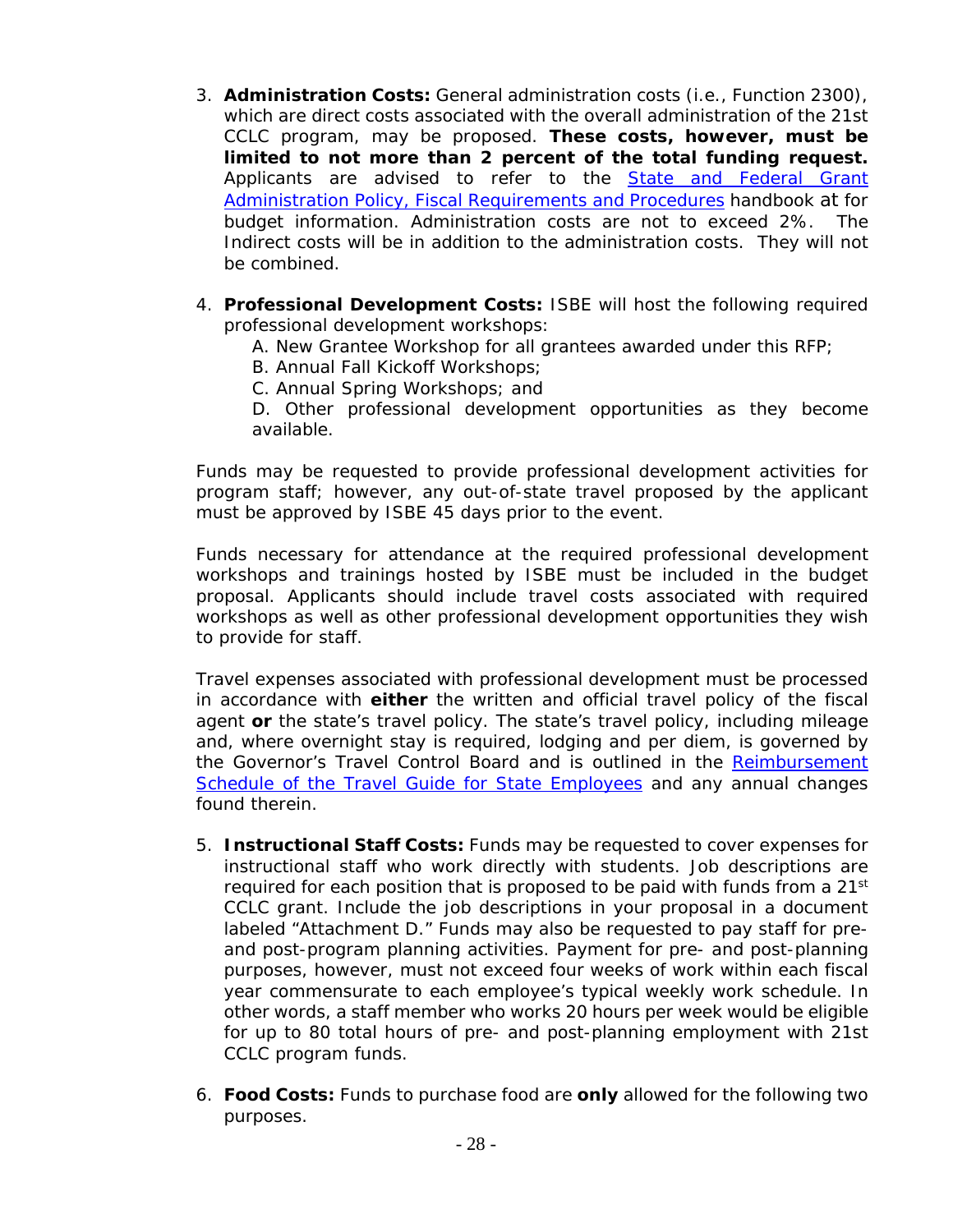A. Meetings that take place during regular mealtime hours **and** include family members. The purpose of this line item is to encourage parent/family participation. The maximum allowable expense is \$10 per person served. Food costs may be included in the Budget Summary (Attachment 9) under Community Services - Function 3000 and Object 400. The Budget Summary Breakdown (Attachment 10) must include detailed itemization regarding the anticipated numbers of people to be served at each event.

B. Use in culinary classes. Food costs may be included in the Budget Summary (Attachment 9) under Instruction - Function 1000 and Object 400. The Budget Summary Breakdown (Attachment 10) must include detailed itemization regarding the anticipated costs relative to the proposed courses as described in the proposal narrative.

Grantees are encouraged to seek other sources of funding for snacks and meals for students, if necessary. The U.S. Department of Agriculture sponsors the After-School Care Program as part of the National School Lunch Program. The program offers cash reimbursement to help schools serve snacks to children in after-school activities aimed at promoting the health and well-being of children and youth in our communities. More information can be found at https://www.isbe.net/Pages/National-School-Lunch-Program.aspx and www.fns.usda.gov/cnd.

- 7. **Transportation Costs:** Program funds may be used to cover reasonable transportation costs for program participants. Requests for transportation costs must be clearly and appropriately related to 21st CCLC program activities.
- 8. **Technology Costs:** Funds to purchase technology used in 21st CCLC programs is restricted to the purchase of equipment, such as computers, laptops, DVD players, printers, scanners, televisions, digital cameras, or similar items, **and** must be (1) reasonable, (2) allocable, (3) allowable, and (4) directly related to academics and student achievement. Prior approval from ISBE is required for the purchase of all technology.

Computers purchased with multiple licenses are considered to be technology. Applicants are advised that pursuant to Section 80.32 of the Education Department General Administrative Regulations, grantees must conduct an inventory of equipment purchased with grant funds at least every two years and reconcile that information with property records.

9. **Subcontracting Costs:** Funds may be used to enter into subcontracting agreements for the provision of 21st CCLC program activities that are beyond the capacity of the grantee. Subcontracted services may include evaluation services. No subcontracting is allowed without prior written approval of the State Superintendent or his designee. This information must also be provided on the Budget Summary Breakdown (Attachment 10A) for ISBE approval prior to the execution of services.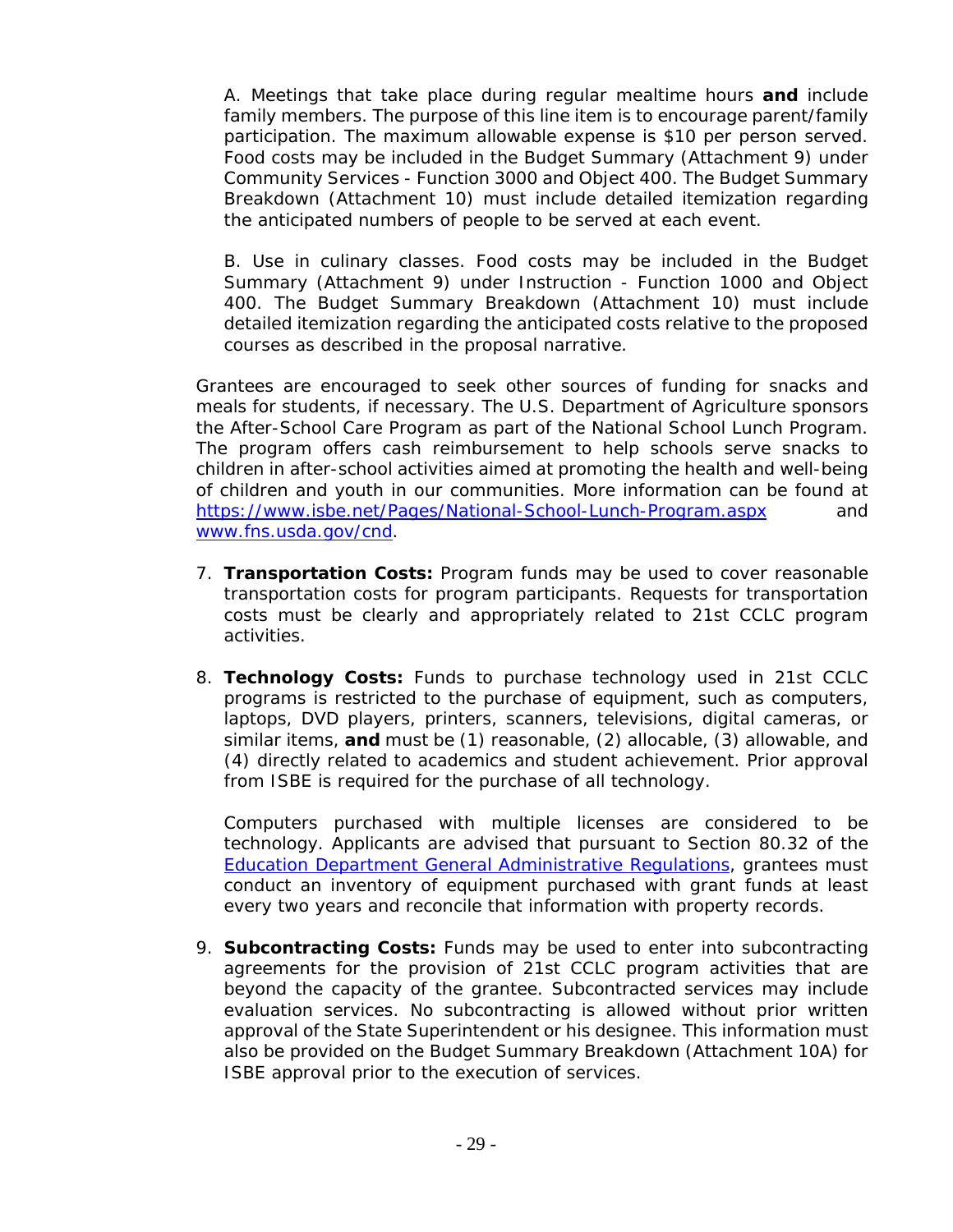Funds for services provided by subcontractors typically include direct instruction to students (Function 1000, Object 300); teacher professional development (Function 2210, Object 300); and services by a governmental entity (Function 4000, Object 300). The **State and Federal Grant** Administration Policy, Fiscal Requirements and Procedures provides further information about budget coding.

10.**Program Evaluation Costs:** Funds should be allocated to pay for costs associated with participating in the state evaluation and conducting the local evaluation. Funds proposed for evaluation purposes must be reasonable when compared to other proposed costs. Grant funds should be used primarily to provide services to students, so the cost of the evaluation should not exceed 10 percent of the overall budget. Grantees may subcontract for local program evaluation services (Function 2620, Object 300).

**Non-Allowable Uses of Funds:** 21st CCLC grant funds **may not** be used for the following:

- 1. Proposal preparation costs;
- 2. Pre-award costs;
- 3. Overnight or out-of-state travel for students;
- 4. Food, including daily snacks and/or meals for students;
- 5. Food for professional development events, faculty, staff, administrative meetings, or for staff in any setting other than described under the Allowable Uses of Funds section ;
- 6. Clothing;
- 7. Purchase of equipment, such as computers, laptops, DVD players, printers, scanners, fax machines, telephones, cell phones, televisions, digital cameras, or similar items, regardless of cost unless prior approval has been given by ISBE;
- 8. Incentives of cash, clothing, gas cards, gift cards, movie passes, or other incentives that are not reasonable in proportion to the amount of funding;
- 9. Furniture;
- 10.Staff events that include retreats, lock-ins, or other events of a similar nature;
- 11.Field trips that are purely recreational in nature (field trips without academic support will be considered entertainment and cannot be funded);
- 12.Membership dues to organizations, federations, or societies;
- 13.Promotional or marketing items (e.g., flags, banners, mugs, pens, totes);
- 14.Decorative items;
- 15.Capital improvements, such as facility construction, remodeling, or renovation;
- 16.Classes previously offered and paid for by district or other fund sources; and
- 17.Supplanting federal, state, or local funds.

**Continuation Funding:** Continuation funding beyond the initial grant period will be based on the grantee's progress toward meeting the objectives stated in the approved proposal.

Grants will not be automatically renewed. Grantees that want to receive continued funding will be required to complete an annual *Continuation Renewal for Funding* provided by ISBE and submit an annual written project evaluation no later than December 1. (See Program Evaluation). The results of any monitoring efforts, including a risk analysis, will also be considered in determining eligibility for continued funding. Programs that do not improve student outcomes will also be considered in determining eligibility for continued funding.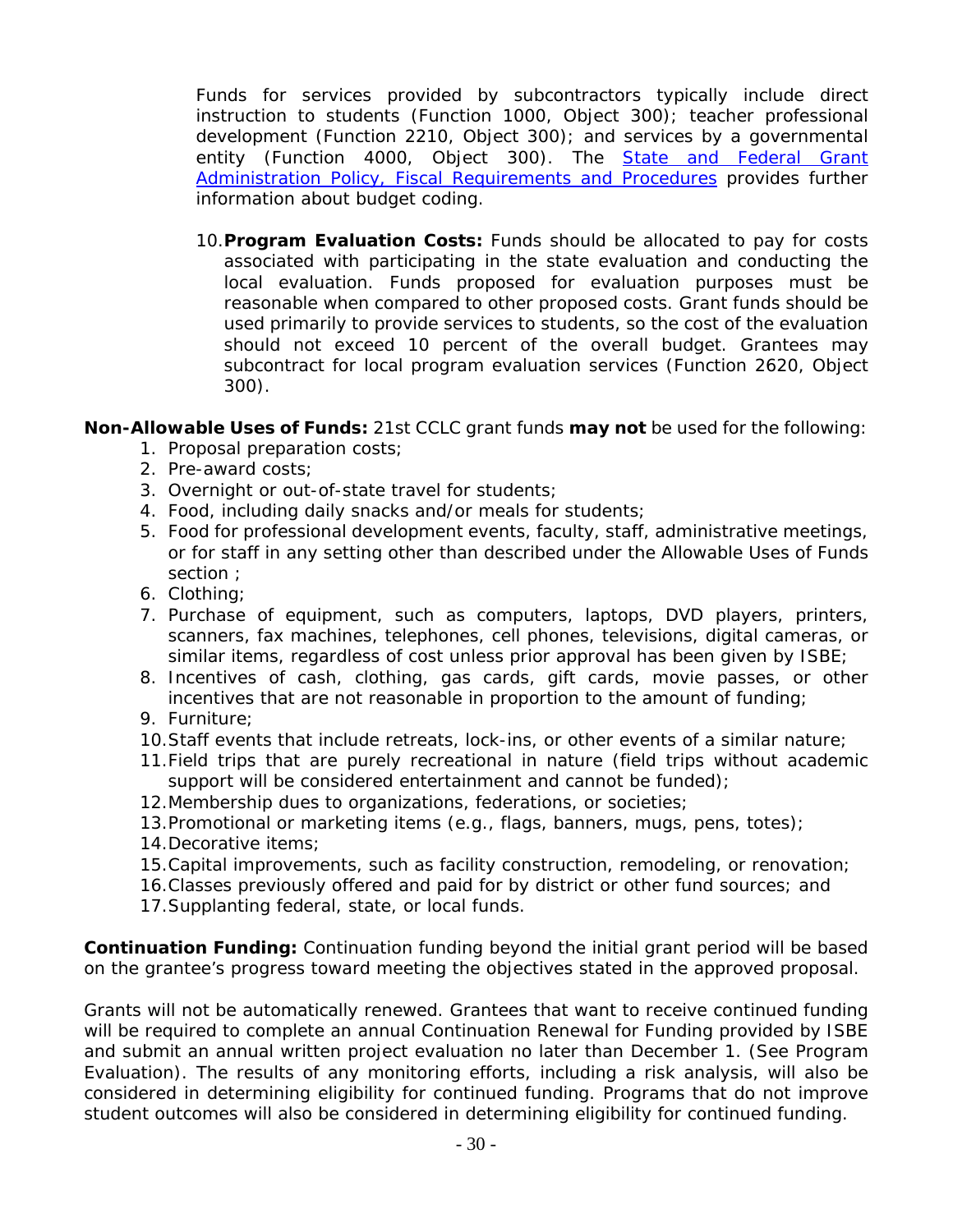Grantees who fall within a higher risk level, as determined by the monitoring risk analysis, may be asked to submit and comply with a remediation plan for improvement. Grantees who continue to fail in demonstrating substantial annual progress in implementation during the final years of the grant and/or do not submit the *Continuation Application for Funding*  with an approvable budget in a timely manner may not receive a funding allocation or may receive a reduced funding allocation in the following fiscal year of the grant cycle. Grantees may submit explanations regarding the inability to meet their goals. ISBE will take this information into consideration when determining the reallocation.

Budget submissions will be reviewed routinely to ensure appropriate use of funds. Unspent funds at the end of each fiscal year may result in a decrease in grantee allocations in subsequent years of the grant cycle.

**Supplanting:** Grantees must use program funds for the purpose intended and to supplement and not supplant other federal, state, and local funds. This prohibition includes using funds awarded under this grant competition for any activities and programs currently funded with 21st CCLC grant funds. The supplanting prohibition does not, however, prohibit 21st CCLC funds under this RFP from being used to continue programs where a previous federal grant has ended and other federal, state, or local funds are no longer available.

**Coordination of Resources**: Each applicant must be a good steward of public funds and take action to prevent the duplication of services. As such, applicants should identify other federal, state, and local programs that offer before- and after-school and summer services and work to coordinate and/or combine efforts for the most effective use of public resources.

**Flexibility of Funding:** LEAs are provided certain flexibilities in the use of 21st CCLC funds under ESSA. These flexibilities are described below.

1. **Consolidation of Local Administrative Funds:** LEAs may get approval from ISBE to consolidate administrative funds with any other administrative funds available from ESSA programs, consistent with the administrative provisions established for each program. Such consolidation may enhance the effective and coordinated use of administrative funds under the consolidated programs.

2. **Programs:** LEAs are permitted to consolidate and use funds from Title I, Part A; Title IV, Part B (i.e., 21st CCLC); and other ESSA program funds received at the school to upgrade the entire educational program of a school that serves a school attendance area where not less than 40 percent of the children are from low-income families or where not less than 40 percent of the children enrolled in the school are from such families. These schools are otherwise recognized under Section 1114 of ESSA as schoolwide programs and are eligible to consolidate their federal, state, and local funds accordingly. Under this provision, however, schools are still responsible for implementing the activities for which they received the 21st CCLC funds and would have to be part of the individual school's Schoolwide Plan and the District Title I Plan prior to consolidating funds. Guidance is available at http://www.aasa.org/uploadedFiles/Policy\_and\_Advocacy/ESSA\_Resource\_Library/ essaguidance160477.pdf regarding the transferability of Title funds under ESSA.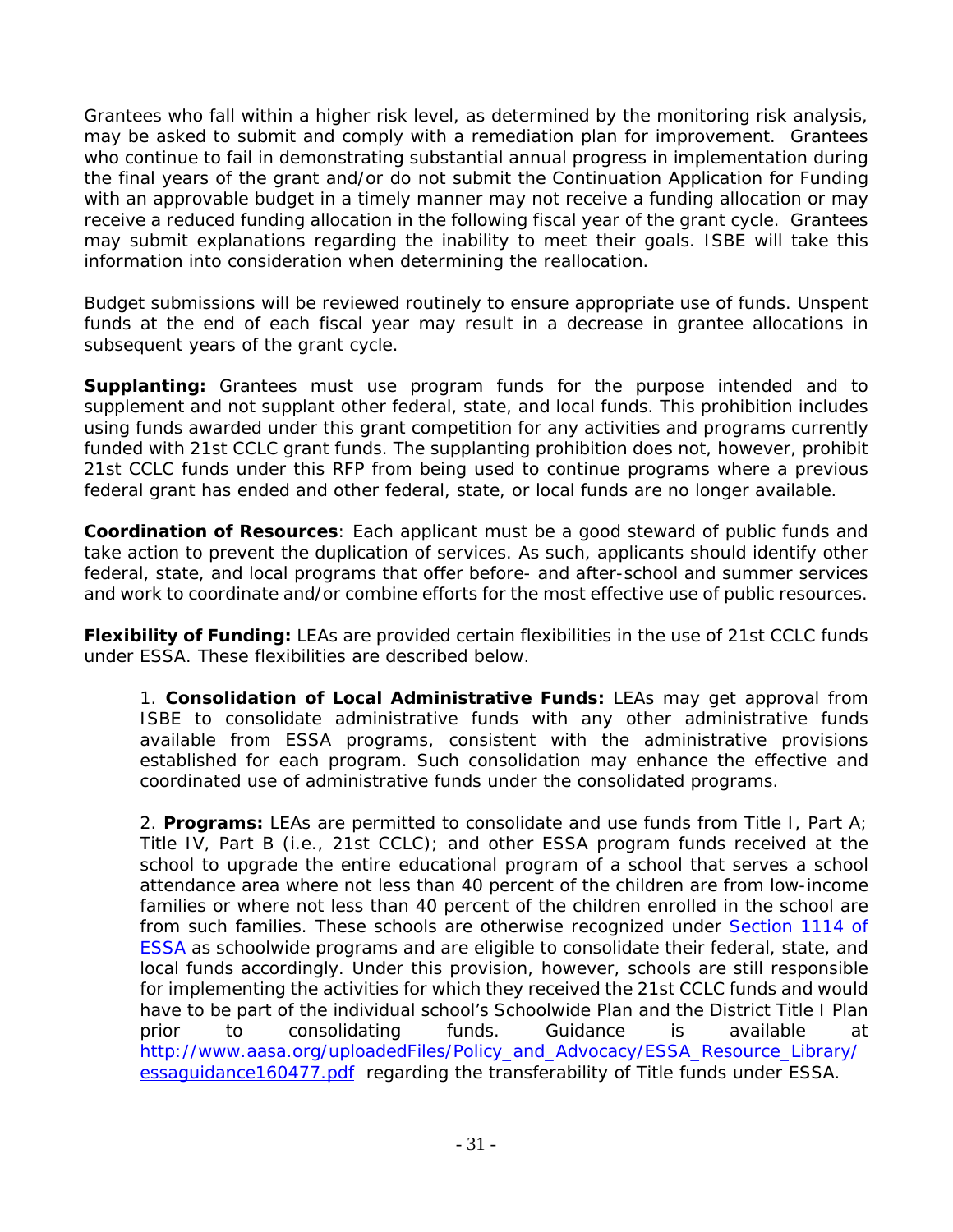3. **Rural Education Initiatives:** LEAs eligible for the Small, Rural School Achievement program may use their "applicable funding" (funds received under the Improving Teacher Quality State Grants, Educational Technology State Grants, State Grants for Innovative Programs, and Safe and Drug-Free Schools and Communities program) to carry out activities authorized under the 21st CCLC; Title I, Part A; Title III; or any of these particular programs.

All applicants and co-applicants must individually comply with all applicable state and federal laws, regulations, and executive orders, including without limitation those regarding the confidentiality of student records, such as the Family Educational Rights and Privacy Act (FERPA) (20 U.S.C. 1232g) and the Illinois School Student Records Act (ISSRA) (105 ILCS 10/1 et seq.), and those prohibiting discrimination on the basis of race, color, national origin, sex, age, or handicap, such as Title IX of the Amendments of 1972 (20 U.S.C. 1681 et seq.), the Illinois Human Rights Act (775 ILCS 5/1-101 et seq.), the Individuals with Disabilities Education Act (20 U.S.C. 1400 et seq.), the Age Discrimination in Employment Act of 1967 (29 U.S.C. 621 et seq.), and Titles VI and VII of the Civil Rights Act of 1964 (42 U.S.C. 2000d et seq.). Further, **all co-applicants participating in a joint application**  must certify that they are individually and jointly responsible to ISBE and to the administrative agent for the grant.

The entity serving as the administrative agent (i.e., the applicant) must certify via the Program-Specific Terms of the Grant (Attachment 13) and the Grant Application Certifications and Assurances(Attachment 14) that it is responsible for administering the grant program; all related services, including all reports; and all funds in accordance with the authorizing legislation, the corresponding federal guidance, the State and Federal Grant Administration Policy, Fiscal Requirements and Procedures handbook, and 23 Illinois Administrative Code 100 (Requirements for Accounting, Budgeting, Financial Reporting, and Auditing) and that it will specifically conduct the following fiscal activities:

- 1. Provide fully executed Grant Application Certifications and Assurances forms (Attachment 14) from the applicant and each co-applicant participating in the grant and return the forms to ISBE prior to the execution of a grant agreement;
- 2. Maintain separate accounts and ledgers for the project;
- 3. Provide a proper accounting of all revenue from ISBE for the project pursuant to 23 Illinois Administrative Code 100 (Requirements for Accounting, Budgeting, Financial Reporting, and Auditing);
- 4. Properly post all expenditures made on behalf of the project;
- 5. Be responsible for the accountability, documentation, and cash management of the project; the approval and payment of all expenses, obligations, and contracts; and the hiring of personnel on behalf of the project in accordance with the executed grant agreement;
- 6. Disburse all funds to joint applicants in accordance with the executed grant agreement (i.e., approved budget);
- 7. Require joint applicants to report expenditures to the fiscal agent based on actual expenditures and obligations. Require appropriate fiscal documentation from all joint applicants;
- 8. Submit all financial reports to ISBE to reflect actual expenditures and/or obligations for the fiscal agent and the joint applicants;
- 9. Make financial records available to outside auditors and ISBE personnel, as requested;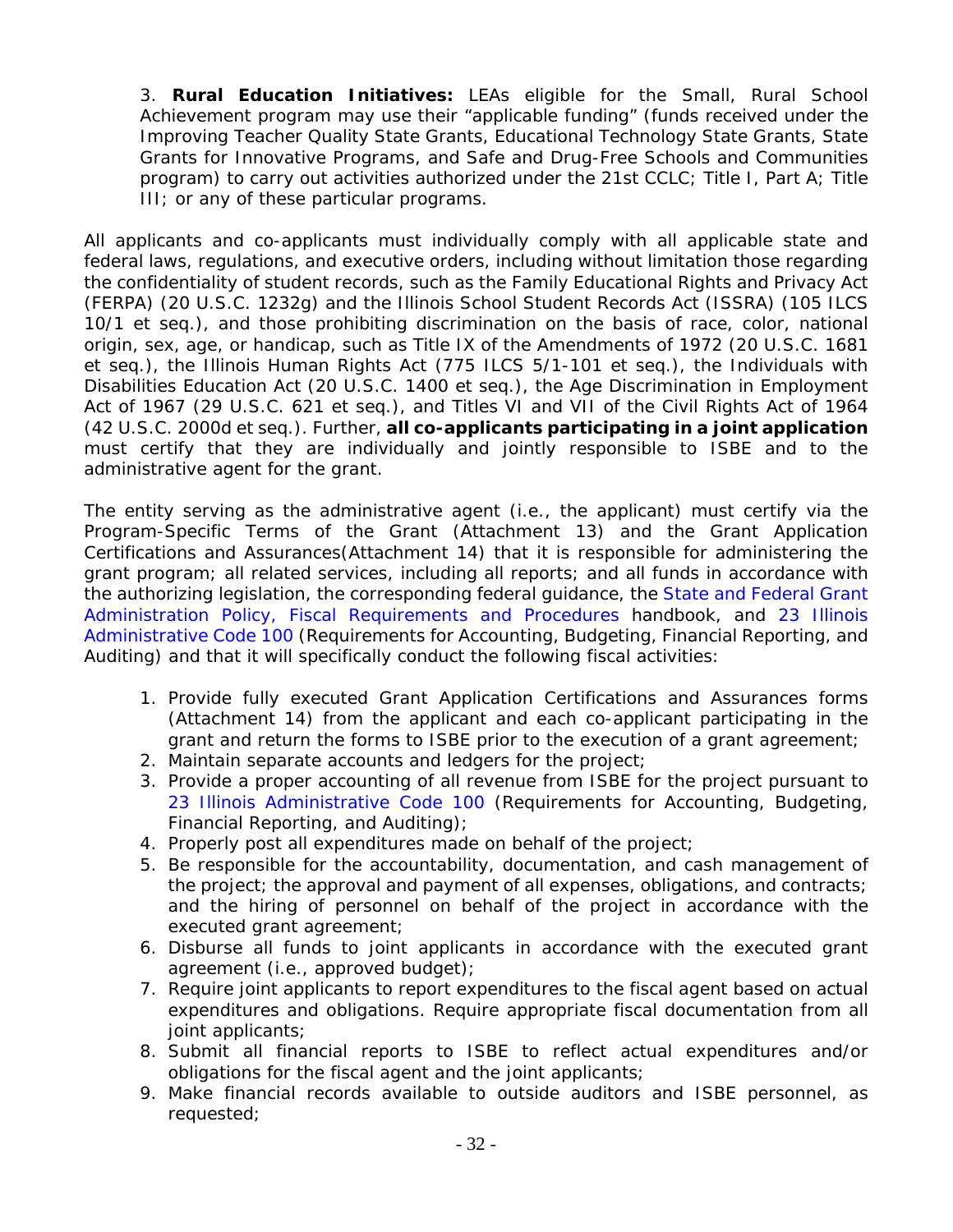- 10.Establish a recovery-of-funds process with all joint applicants for the collection of any funds that must be returned to ISBE; and
- 11.Be responsible for the payment of any funds that are to be returned to ISBE.

*For purposes of compliance with Section 511 of P.L. 101-166 (the "Stevens Amendment"), applicants are advised that 100 percent of the funds for this program are derived from federal sources. The total amount of federal funding involved is \$12 million.* 

# **Reporting Information**

Periodic financial reporting should be completed at a minimum of quarterly via the IWAS system. Programmatic reporting should be completed at a minimum of quarterly via the IWAS system. Additional reporting requirements are listed below.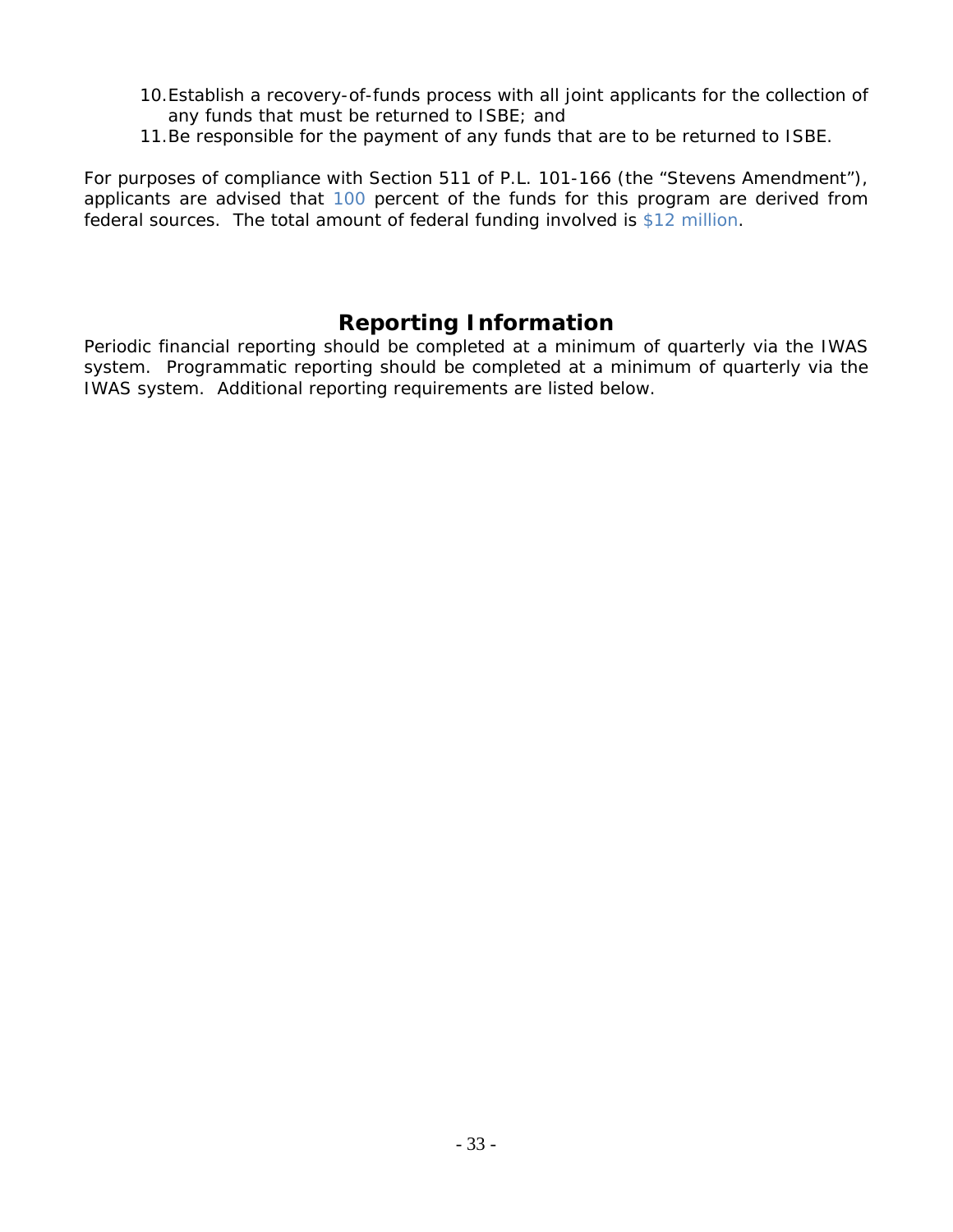# **Content and Form of Application Submission**

**Proposal Specifications:** Each proposal must be submitted in the format outlined below. Please use the following as a checklist in assembling a completed proposal:

- Pages must be 8.5" x 11" with print on one side only and 1" margins on the top, bottom, and both sides of the paper;
- Text in the proposal narrative must be typed and double spaced;
- Font must be 12 points;
- Pages must be consecutively numbered;
- Page headers that identify the bidder (i.e., name of institution/firm and date of submission) on the proposal narratives and appendices must be included;
- Proposals submitted with spiral binding or in binders will not be accepted. Binder clips are accepted; and
- Supplementary materials to the proposal, such as videotapes, CD-ROMs, files on disks, publications, press clippings, testimonial letters, and newsletters, other than information requested in this RFP, is prohibited and will not be reviewed.

Each proposal must be submitted in the format outlined below. Please use the following as a checklist in assembling your completed proposal.

- ☐ **1. Uniform Application for State Grant (Attachment 1)**: Include the entity name, address, telephone and fax number, email, name, and telephone number of the contact person; Federal Employer Identification number, DUNS number, SAM CAGE Code; and all other listed information. The Application page must be signed by the official authorized to submit proposals.
- **2. Cover Page and Program Summary (Attachments 2)** Must be signed by the official (s) authorized to submit the proposal. Potential applicants should review the requirements for joint applications and for signatures necessary to receive the competitive priority points. In the case of an applicant who proposes to serve schools in multiple school districts, separate cover pages with the original signatures of each participating school district's superintendent must be included with the application.

Those entities wishing to apply to provide services to public school(s) in the city of Chicago must obtain appropriate permission via original signature from the designated official with authority to act on behalf of Chicago Public Schools District 299.

- ☐ **2a. Program Summary Partner list (Attachment 2a):** Duplicate this attachment as needed to provide requested information about the partners involved with the program.
- ☐ **3. Program Sites and Schools (Attachment 3):** Complete the information for each proposed program site for which funding is requested, including information about the school(s) whose students will be served at that site. Duplicate as needed.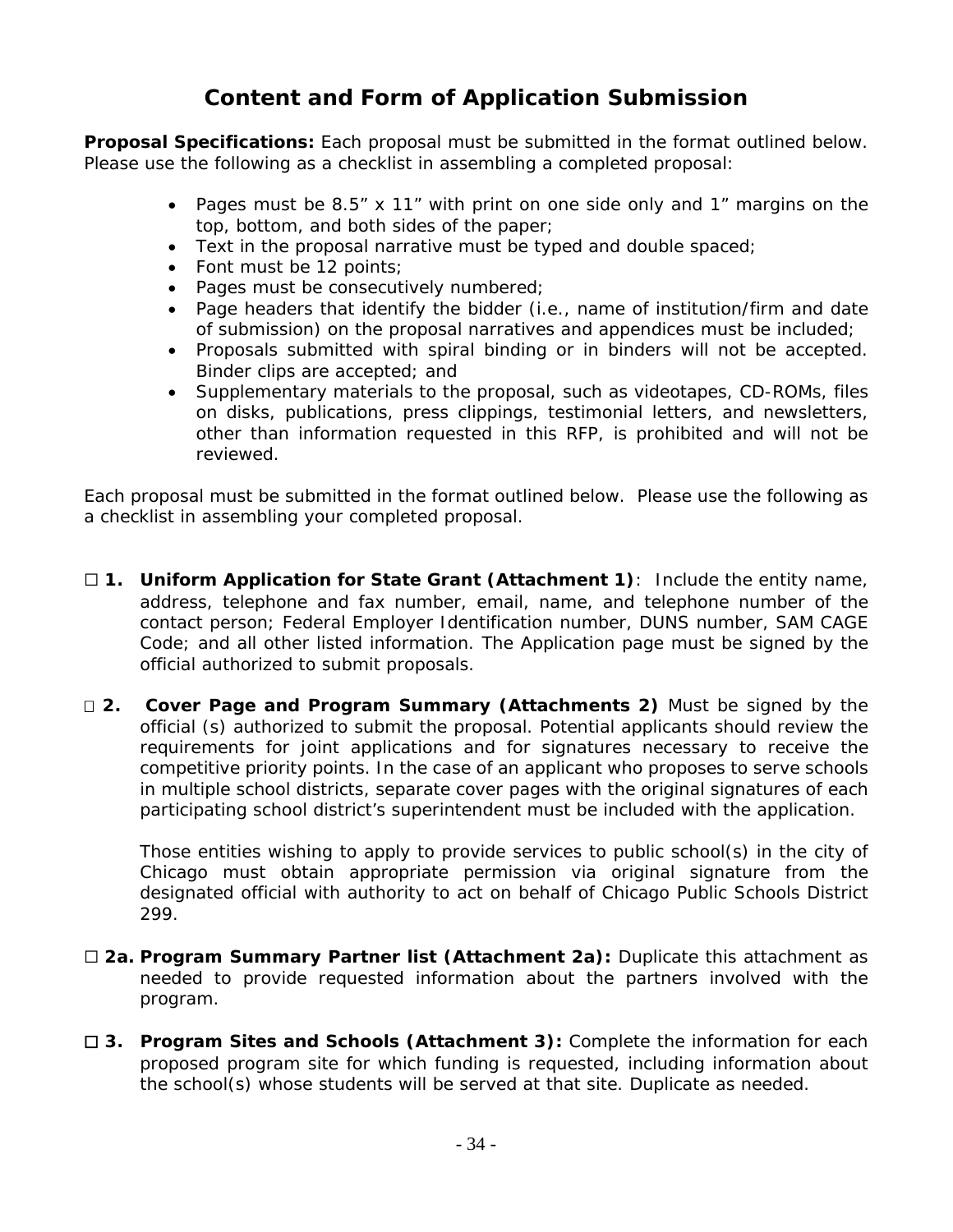- ☐ **4. Proposal Abstract (Attachment 4):** Briefly describe the overall objectives and activities of the 21<sup>st</sup> CCLC project, including students' and families' needs, the activities proposed, the intended outcomes and key people who will be involved in the project. Limit to one page.
- ☐ **5. Program Narrative:** Provide the information requested in the "Proposal Narrative Requirements" section of the RFP. Refer to Program Specifications for additional details.
- ☐ **6. Project Service Chart (Attachment 5)**: Complete the required information for each site. Duplicate as needed.
- □ 7. Evaluation Design (Attachment 6): Provide the information requested and limit to two pages.
- ☐ **8. Sustainability Plan (Attachment 7A) and Sustainability Chart (Attachment 7B):** Provide the information as requested in the Sustainability section of this RFP. Limit to three pages.
- ☐ **9. Goals and Objectives (Attachment 8)** Create at least three local goals for the program and describe the objectives, timelines, and measurable outcomes to reach each goal. Include a strategy or activity to help achieve the objective and indicate a target date for completion. Refer to Deliverables and Milestone section for guidance. Address student achievement in the core academic areas as aligned to the Illinois Learning Standards, family involvement, sustainability, attendance, and participation regarding each goal. Goals must be specific, measurable, attainable, realistic, and time bound (SMART). Duplicate as needed.
- □ 10. Budget Summary (Attachment 9): Must be submitted on the form provided and signed by the fiscal agent (district superintendent or other official authorized to submit the proposal).
- ☐ **11. Budget Summary Breakdown (Attachment 10A**): Must include descriptions of the anticipated expenditures, correlated to the line items set forth on the Budget Summary.

Applicants must include funds for the required professional development provided by ISBE (a minimum of three workshops a year and related travel costs); other professional development for staff; and program evaluation. In addition, the budget should include any funds needed for transportation of students.

Applicants may refer to the State and Federal Grant Administration Policy, Fiscal Requirements and Procedures handbook

☐ **12. Equitable Participation of Private Schools (Attachment 11A) and Equitable Participation of Public Schools (Attachment 11B)**: Complete as directed. Duplicate as needed and as applicable.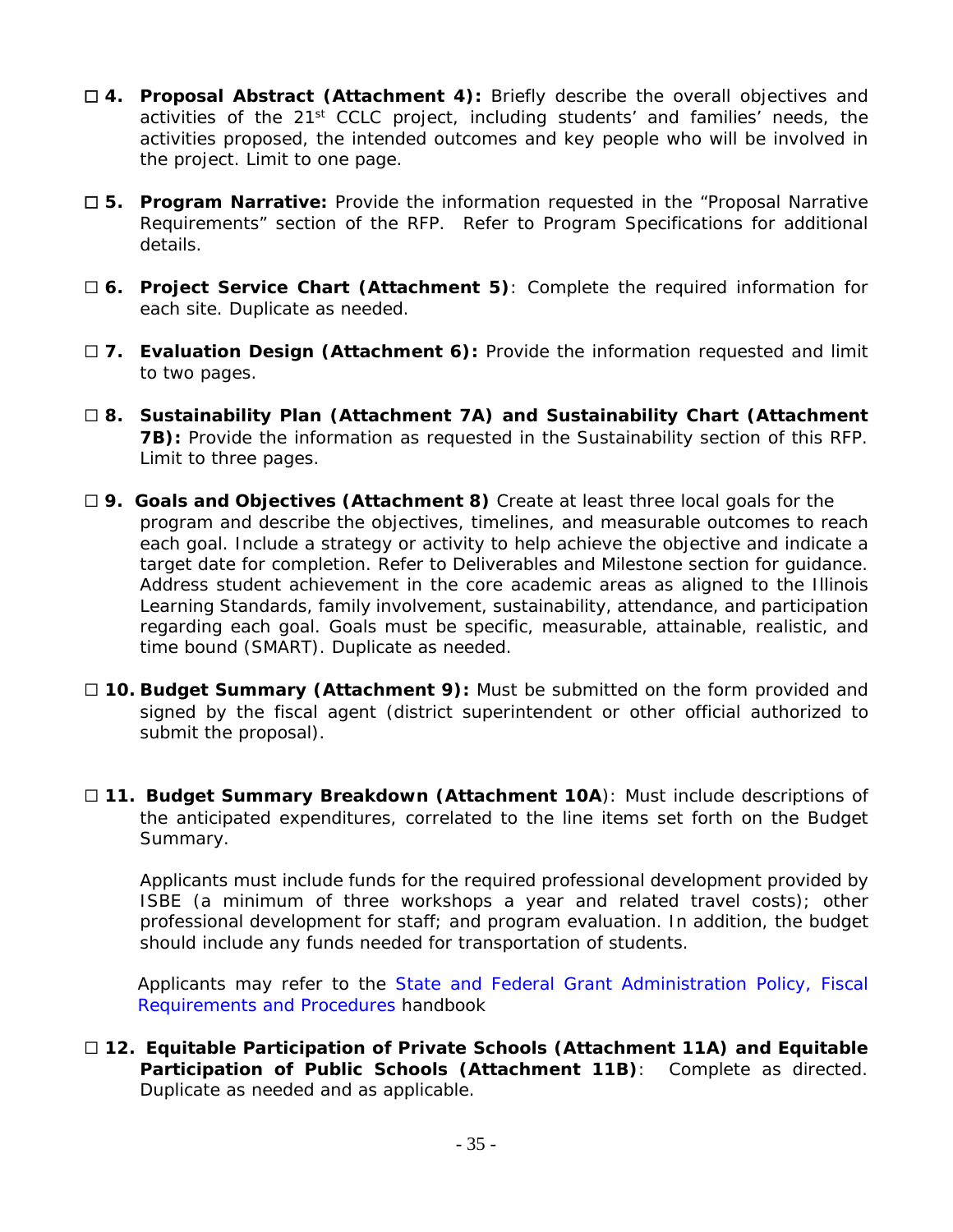- ☐ **13. State-Required Graduation Courses (Attachment 12)**: Each applicant who proposes to provide state-required courses for credit must complete Attachment 12. This attachment must be signed by both the superintendent of the district issuing credit and the fiscal agent for the proposal.
- ☐ **14**. **Certifications and Assurances (Attachments 13-18):** These must be signed by the official legally authorized to submit the proposal and to bind the applicant to its contents.
	- **A.** Program-Specific Terms of the Grant (Attachments 13A and 13B)
	- **B.** Grant Application Certifications and Assurances (Attachment 14)
	- **C.** Certification Regarding Debarment, Suspension, Ineligibility, and Voluntary Exclusion (Attachment 15)
	- **D.** Certificate Regarding Lobbying (Attachment 16)
	- **E.** Disclosure of Lobbying Activities (Attachment 16A, 16B, 16C)
	- **F.** General Education Provisions Act (GEPA) 427 Notice and 442 Assurances (Attachment 17)
	- **G.** Federal Funding Accountability and Transparency Act (FFATA) (Attachment 18)
- □ 15. Attachments: Include the following documents as application appendices to the proposal and label as directed.

#### **Labeled as Attachment A**

**Letters of Agreement:** Attach, as Attachment A of the proposal, the written agreements from each partner listed on **Attachment 2.** The agreements must describe the roles and responsibilities of the partners in the 21st CCLC program, including any in-kind services, such as, but not limited to, access to grades, access to the facilities, janitorial services, transportation, etc. The letters must indicate the names of the partners and be signed by the partners' chief executive officers or persons authorized to commit the partners' staff and/or resources to the center (as applicable).

#### **Labeled as Attachment B**

**Memorandum of Understanding (MOU)**: Attach, as Attachment B of the proposal, an MOU between the LEA and the principal of each participating school to be served by the 21st CCLC program and the non-LEA co-applicant (as applicable).

#### **Labeled as Attachment C**

**Each previously funded applicant and any new applicant who has received 21st CCLC funding in the past must include the following:** 

- Describe the progress made as a partnership in the previous;
- Documentation, such as attendance records, that verifies that 90 percent of the students proposed to be served in the current application attended at least 30 days or more in the previous program;
- A formal letter from the district documenting evidence and supporting data that the program has increased academic achievement of the students, school, or district; and
- Verification of sustainability activities as described in the original application.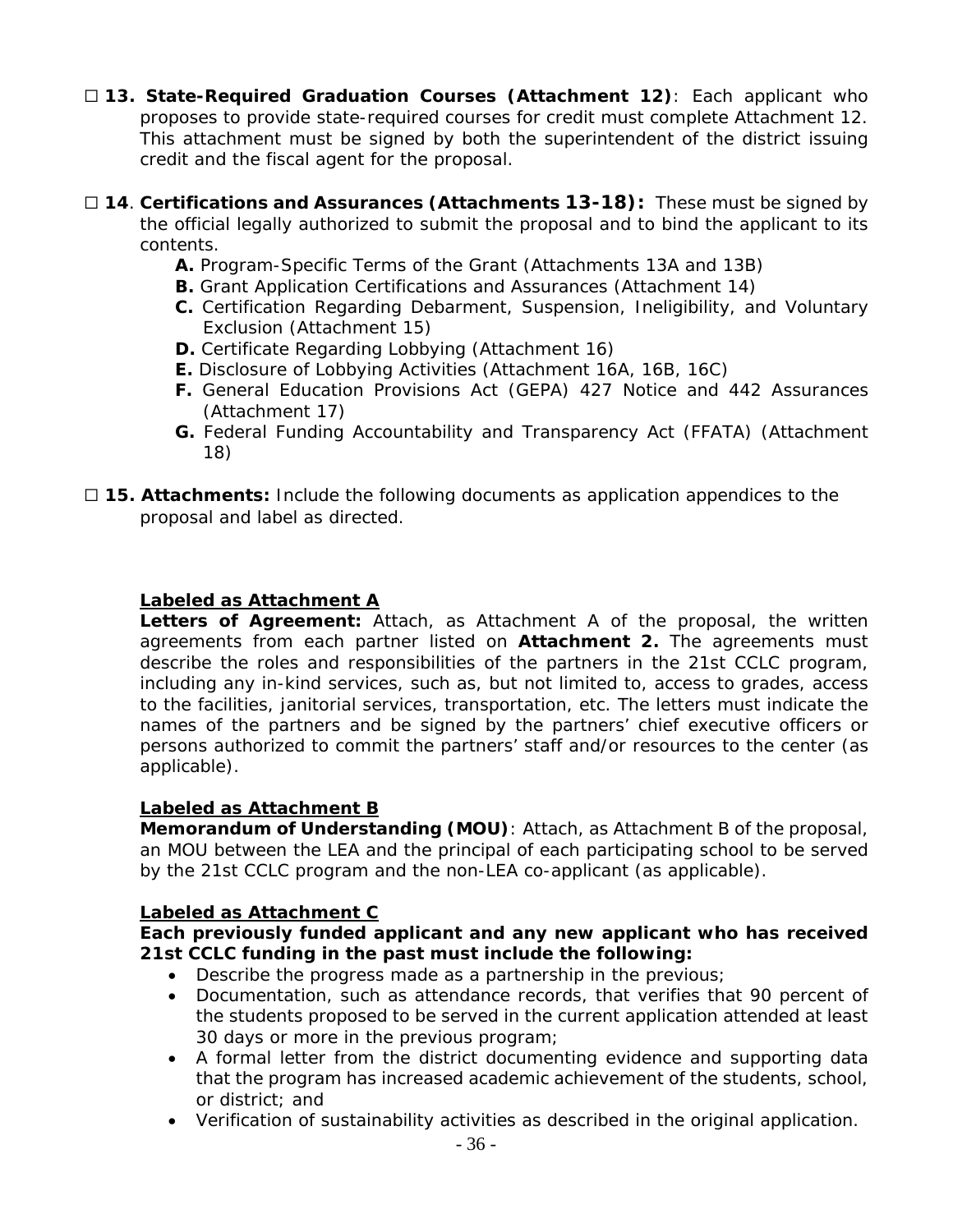#### **Labeled as Attachment D**

Job Descriptions: Attach, as Attachment D of the proposal, detailed job descriptions with duties and required qualifications for each position to be funded by the 21st CCLC grant as outlined in the "Proposal Narrative Requirements" section of the RFP.

# **Program Narrative Requirements**

The narrative portion of the proposal must respond to each of the following inquiries in the order presented below. The narrative description may not exceed 30 pages. **Information exceeding the page limit will not be considered as part of the competitive review process**. Applicants should carefully review the requirements presented under the "Program Specifications" and "Criteria for Review and Approval of Proposals*"* sections.

#### **NEED**

- 1. Needs Assessment
	- Summarize the comprehensive needs assessment by describing the process used with the school and community to determine the need for the project in the community, the availability of resources for the center, and the data used to determine the need (e.g., student achievement data, demographic data, student behavioral data, substance abuse, teen pregnancy birth rates, and parent data).
	- Provide evidence of the need and resources, including the source and year the data was collected.
	- Use the most recent data (e.g., student achievement data, demographic data, student behavioral data, substance abuse, teen pregnancy birth rates, and parent data) and the data that best represents the schools and geographic area. Self-reported survey results that an applicant chooses to use must have been compiled within the past two years (i.e., since 2016).
	- Address the results of the needs and resources assessment. Include a gap analysis of strengths and weaknesses of the youth developmental needs and available community services.
	- Use the gap analysis to draw conclusions and discuss how the proposed program will address those needs. This section should detail what the current local data states about the cognitive, social, emotional, physical, and moral development of the needs of the youth population to be served. Quantitative and qualitative information should be used in your needs assessment tool(s).

The gap analysis would state the baseline data in a variety of areas listed above and target where the program needs to go for each area that is part of the applicant's program. The difference between where the resource is at currently and where the resource needs to go is considered the gap. Be sure to specifically address student and family needs and the activities that would close the gap.

a. Describe how the proposed program and services will address the needs of the community, the students, and the families, including the needs of working families, in a culturally, competently, and developmentally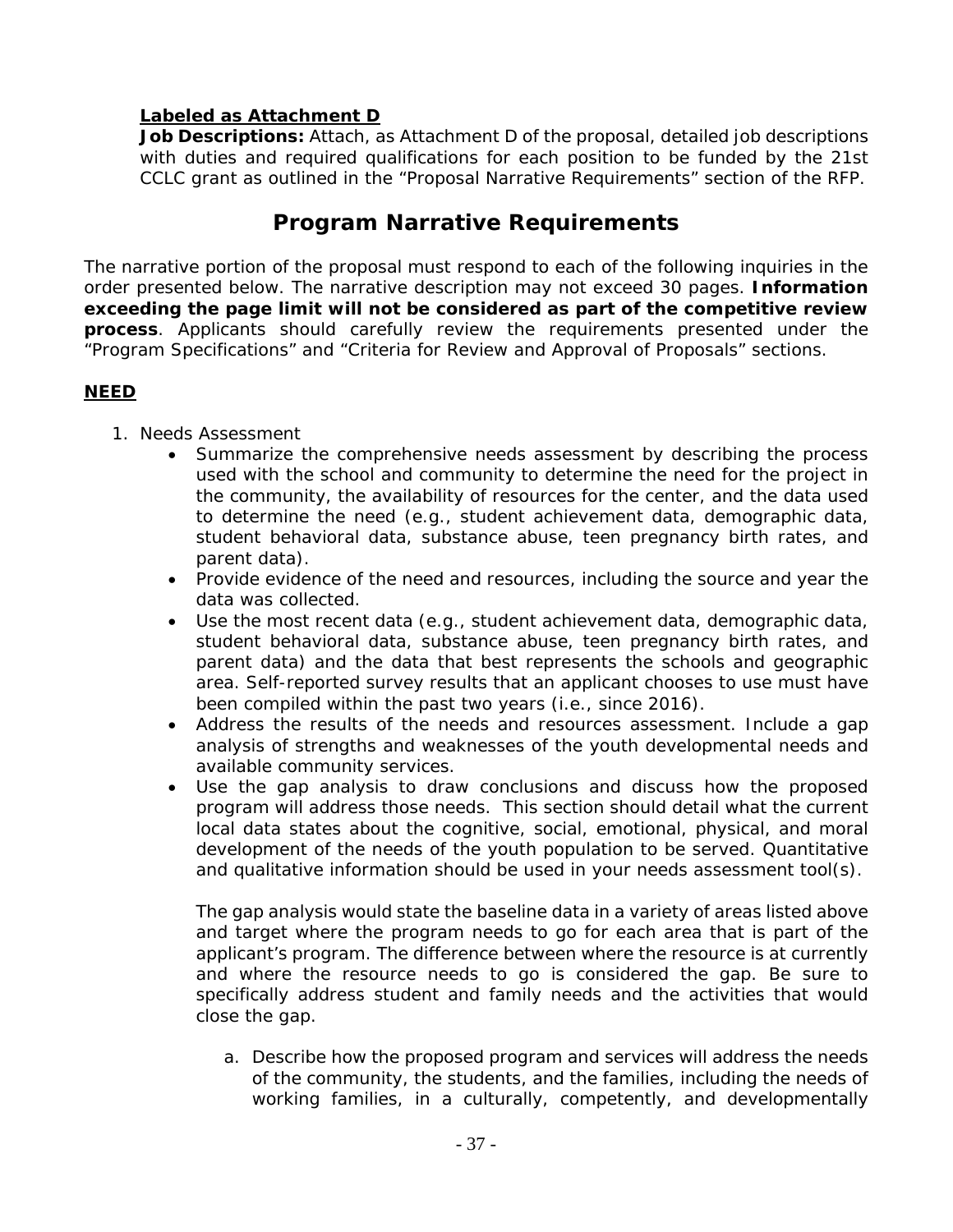appropriate manner to improve the academic performance of the students.

- b. Describe how the needs of homeless children; neglected, delinquent, and migrant youth; and their families or caregivers will be met by the proposed program. Indicate the mobility rate of each school in the proposal as found on the Illinois Report Card and describe the strategies that will be employed to secure regular participation of students and/or parents in the program.
- 2. Describe the partnership between the LEA, CBO, and any other public or private entity. Describe the relevance and the commitment of each collaborative partner in the proposed program to the implementation and success of the project. The description should support the historical performance of each partner and its capacity to implement the services as described in either the written agreement or the MOU. Describe the commitment of the partners to sustain the project after the grant has expired. Describe how the applicant will work collaboratively with the partners and any subcontractors, if applicable, as a team to ensure that the project accomplishes its goals and objectives.
- 3. The community must be notified at least 45 days prior to submission of the proposal. Describe how information about the 21st CCLC program, including its availability and location, will be disseminated to the community in a manner that is understandable and accessible.

#### **PROJECT**

- 4. Estimate the number of students and families expected to participate. Indicate the names of the school(s) to be served by the grant and the community partners to be involved. Provide the ages or grade levels of the students to be served.
- 5. Describe how the program will identify, recruit, and retain those students who are underperforming academically and most in need of academic assistance.
	- i. Describe the criteria that will be used to recommend students for services (e.g., students who are failing core subjects, students who need additional academic enrichment activities).
	- ii. Describe the process that will be used to select students for participation in the program (e.g., consulting with teachers and principals regarding student need).
- 6. Describe the method for outreach and a plan for securing the student's regular participation. Indicate how the entity will maintain before and after school programming that will meet the needs of working families and students.
	- iii. Provide an assurance that the program will target students who primarily attend schools eligible for schoolwide programs under section 1114 and the families of such students;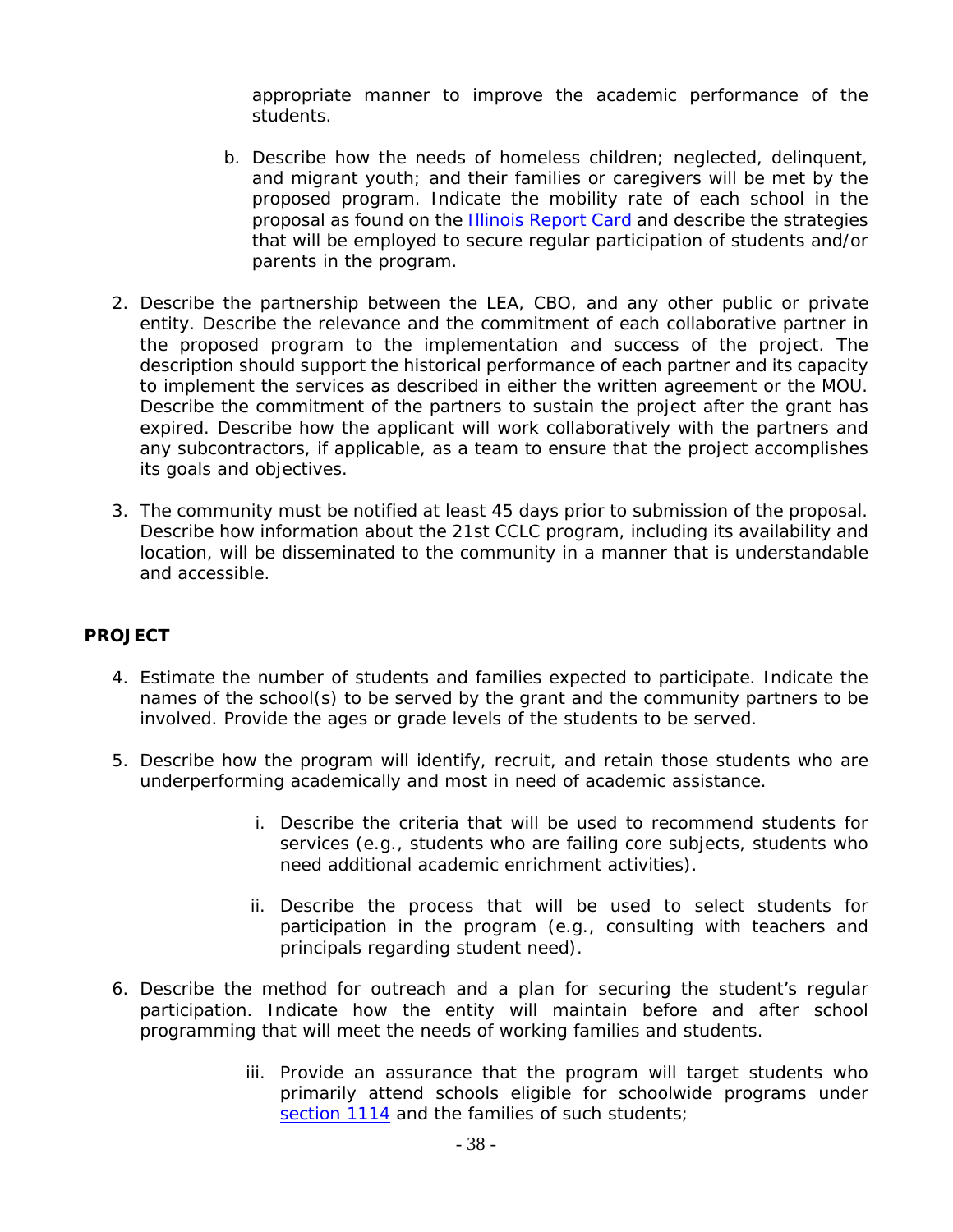- 7. Identify and describe the facilities where the programs will be located. The location must be incompliance with the Americans with Disabilities Act.
	- iv. Describe how the proposed location (if not an elementary or secondary school) is safe and accessible. Provide a transportation/student release time plan for each proposed location that indicates how the organization will ensure that participating students are able to travel safely to and from the center and home. Indicate how the transportation and release plans were determined (jointly, if applicable), as well as how parents will be notified of these plans.
- 8. No student may be denied services due to lack of ability to pay fees. Explain if there are fees charged and how the program will ensure that those students unable to pay will have access to the same service and/or activity as students who pay a fee.
- 9. Identify and describe how program systems, policies, services and activities are developed and delivered in equitable ways for all students served. This includes ensuring that there is adequate funding for staff training in issues such as equity, ability to collect robust data at disaggregate levels, establishment of high standards, differentiation of learning (especially for English Learners, students with disabilities, and students living in poverty), allocation of resources in responsive ways, and collaboration with key stakeholders to better leverage and coordinate supports. If your board created a policy, include that as well. For additional guidance on equity in after-school programs, see http://forumfyi.org/files/OSTPC4.pdf.
- 10.Describe the range and type of programs (i.e., after school, before school, during school, summer breaks, weekends, and/or evenings) and times in which programs will be offered to students. If programs will be offered at more than one site, include information for each site.
- 11.Provide a program schedule of operation (i.e., hours per day, days per week, and weeks per year), including a sample schedule for one week per location. Provide information if a summer program will be operating including the hours and days a week the program will operate. If programs will be offered at more than one site, include information for each site and the range of programming at each site. Include a rationale for the proposed hours of operation.

Provide the following information for each activity proposed:

- B. Rationale for the activity proposed;
- C. Description of the activity, including content that will be covered;
- D. Frequency (e.g., daily, weekly) of the activity;
- E. Number of sessions associated with the activity;
- F. Length (e.g., 30 minutes) of the activity; and
- G. Target population (e.g., grade levels, middle school parents) of the activity.
- 12.Describe how the program will academically support college and career readiness skills for all the students engaged in the program. Describe how the activities will be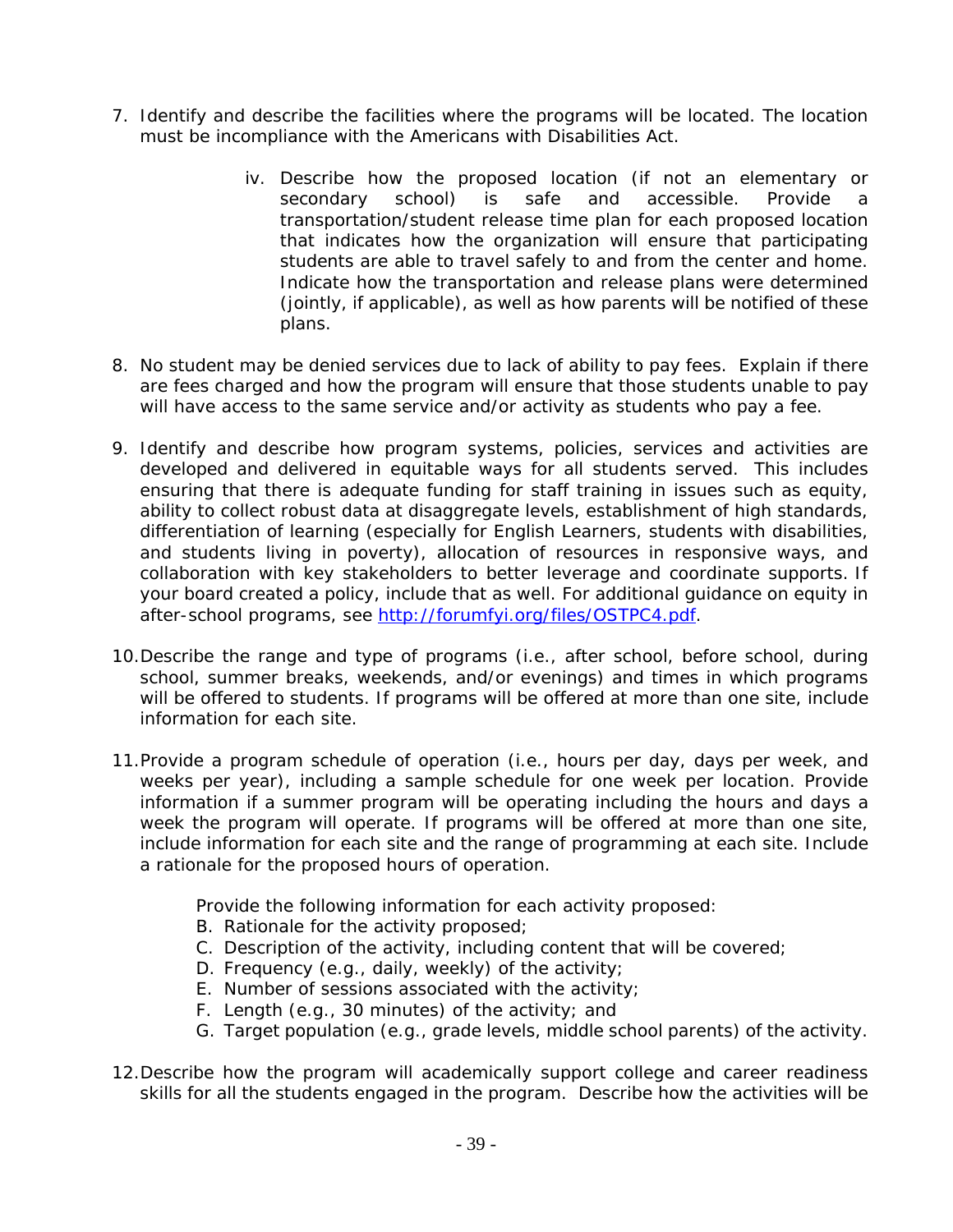- 13.Describe in detail of how such activities are expected to improve student academic achievement as well as overall student success.
- 14.Describe how the proposed activities and services (as described in section Allowable Activities) will use best practices, including research- or evidence-based practices, to provide educational and related activities that will complement and enhance academic performance, achievement, postsecondary and workforce preparation, and positive youth development of the students.
- 15.Describe how the proposed activities and services will meet the measures of effectiveness. (See Evaluation section) Explain how the programming efforts will contribute to accomplishing program goals and objectives relative to the performance measures and indicators described in Attachment 8.
- 16.Clearly label, describe, and explain how the proposed program will incorporate innovative and evidence-based practices to support the enhancement of students' academic, social, and career skills. Sufficient detail must be provided to relay that the program will supplement programs already being provided to improve student achievement and not supplant federal, state, and local funding.

#### **FAMILIES AND COMMUNITY**

- 17.Include the type of services to be offered to the families of students who participate. All services should be ongoing.
- 18.Indicate how 21st CCLC programs will promote parent involvement, family literacy, and related educational development activities.
	- i. Identify the needs of the community in this regard and describe resources available to the community learning center to meet those needs.
	- ii. Describe the collaborative community efforts (e.g., partnering with social service agencies, colleges, or universities) that will be employed to serve parents. In addition, provide a plan for advertising opportunities and including the community to engage in collaboration, as well.
	- iii. Illustrate how parents and families will be supported as a key strategy to student success.

#### **MANAGEMENT**

19. Provide a management plan and timeline that outlines how the goals and objectives of the proposed project will be achieved within the established timeframe and within the budget parameters. Identify the major milestones for accomplishing project tasks.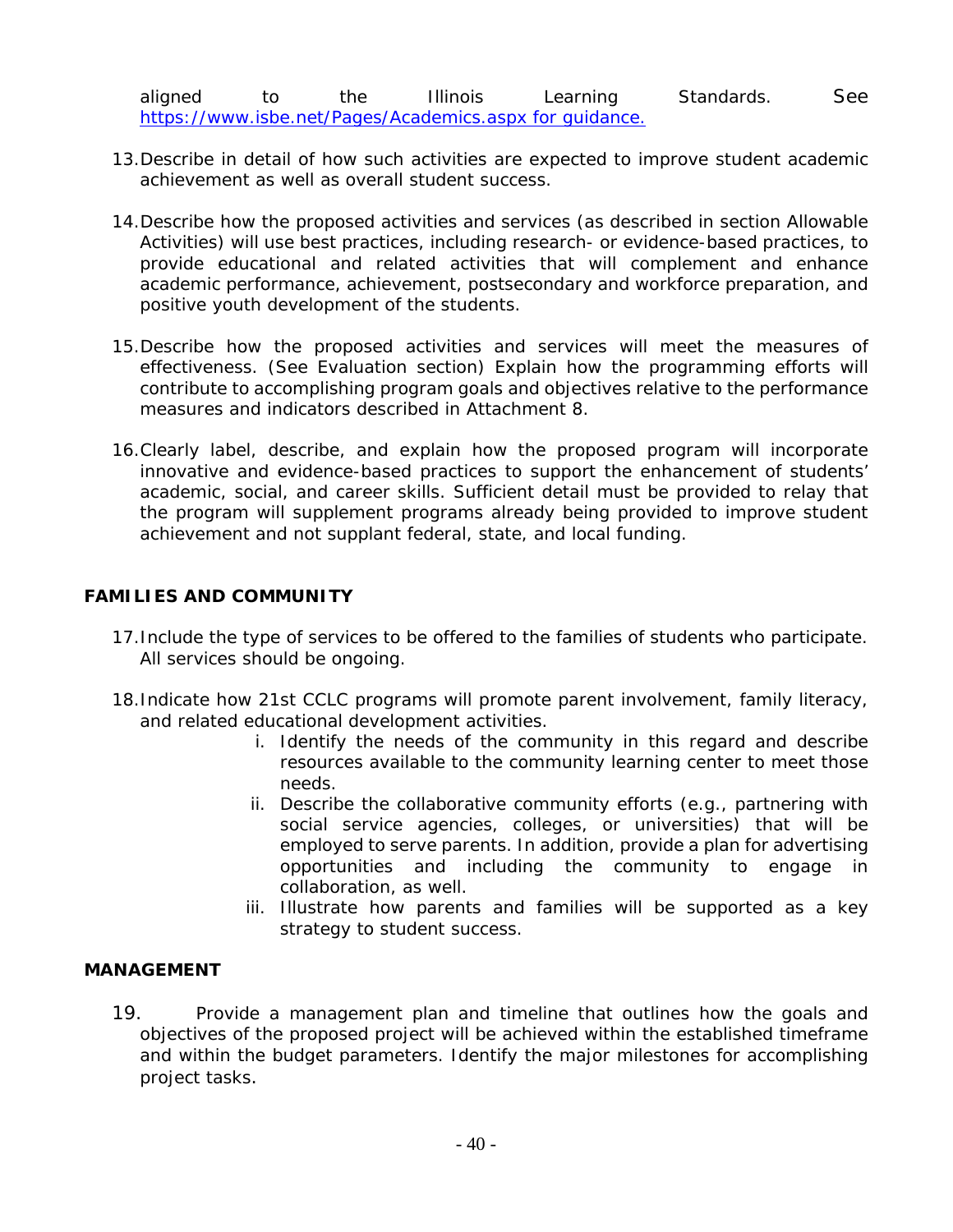Provide a detailed job description, including required qualifications and experience, for the individual who will be responsible for the daily oversight of the program. Indicate the amount of time the individual will devote to the project. Indicate the name, if known, of the individual who will fill this position.

Provide detailed job descriptions, including required qualifications and experience, for all other project staff. Indicate the amount of time each individual will devote to the project. Indicate the names, if known, of the individuals who will fill these positions.

A table incorporating the various components of the management plan and organized by project goals and objectives is recommended. The inclusion of a personnel chart that also provides the amount of time each proposed staff member will devote to a given activity is encouraged.

In addition to the previous requirements, applicants **other than LEAs** must provide the following information:

- A. A brief description of all of the services provided by the applying entity;
- B. A description of the applying entity's current programs and activities relative to the services described in this RFP;
- C. Evidence of the applying entity's cultural and linguistic competence to provide services as described in the proposal. Describe how program participants will receive effective, understandable, and respectful services provided in their preferred language and in a manner sensitive to cultural beliefs and practices; and
- D. A description of existing linkages with community resources and services, particularly the organizations addressing substance abuse treatment, mental health treatment, and other human services that will not be provided by the applying entity. If the linkages do not currently exist, include a plan to establish those linkages for the purpose of making referrals. (Include this information as Attachment D to the proposal.)

20.Provide a communication plan that includes the following information:

- A. Describe how communication will be conducted with the principal and/or the teachers from the school(s) of the participating students to ensure a clear linkage between the school day and the before/after-school day. Indicate, how student grades will be collected, how teachers' surveys will be distributed and collected, and how state assessment scores will be shared.
- B. Applicants proposing off-school sites must describe how regular formal communication will be conducted between school and center staff. The proposed activities must be aligned with the terms designated in the MOU.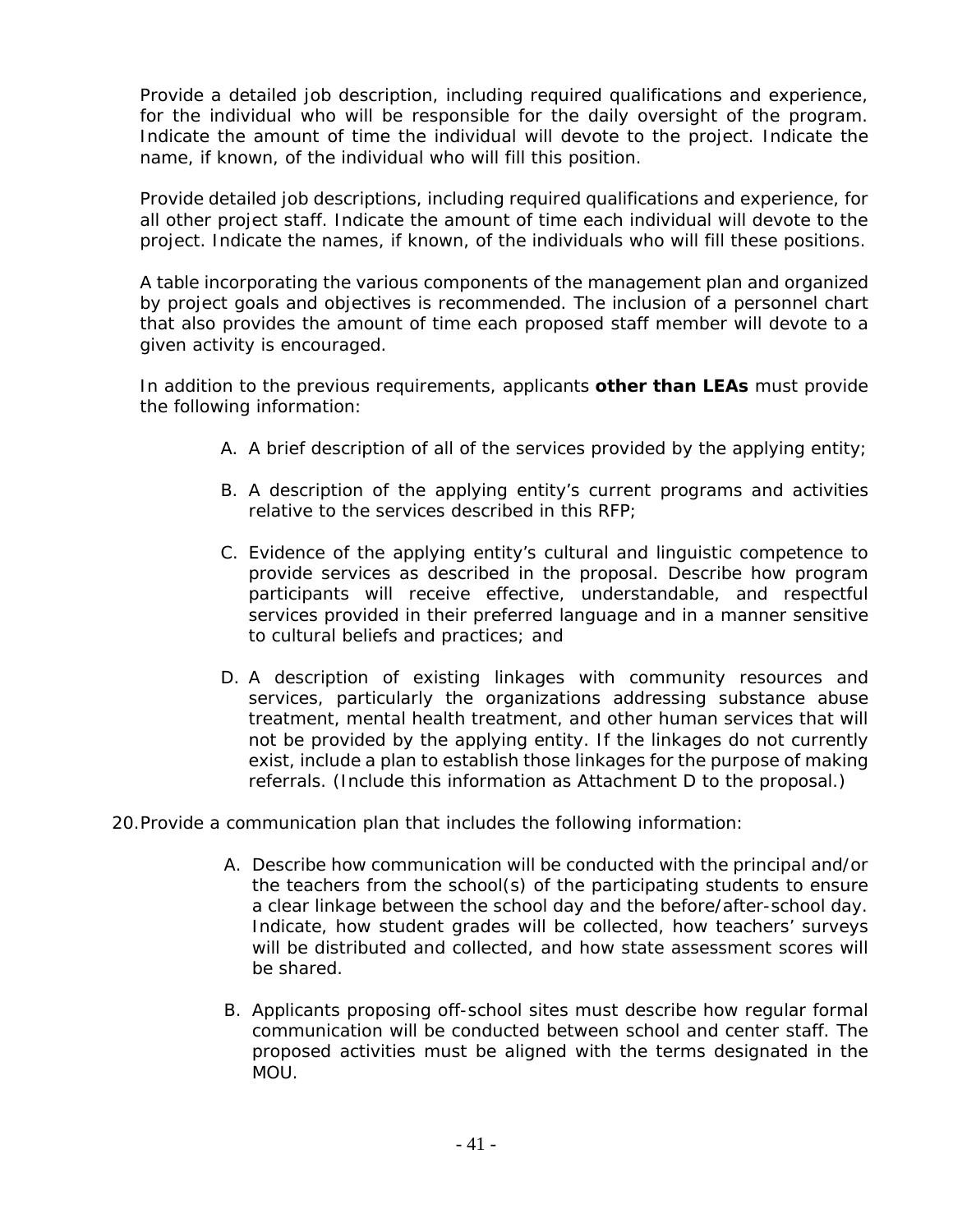- C. Describe how feedback will be collected from and shared with staff, community members, parents, and other stakeholders to ensure continuous program improvement and a proposed timeframe for feedback to be collected.
- 21.Describe any ongoing professional development that will be provided to staff and explain how that training will contribute to student achievement. The description must indicate professional development for on-school site and off-school site staff. Explain when and what types of professional development will occur and a timeline for when they will be offered. Indicate how staff will be trained on the Illinois Quality Statewide Afterschool Standards. Describe how the *You for Youth* portal will be used for professional development purposes.

Describe any staff development that will be provided in the area of college and career readiness and discuss the impact it will have on program improvement and sustainability after the expiration of the grant.

#### **RESOURCES**

- 22.Joint applicants must describe the partnership that has been established between the LEA and the community-based organization and/or another public entity or private entity. Explain the role and responsibilities the partners will maintain throughout the term of the grant. The applicant must show how they are working with the school and the plan to link the school day to the 21st CCLC program. This information must be reflected in an MOU as explained in the "Program Specifications under Collaboration" section of this RFP on page 13. An applicant who wishes to be considered for the competitive priorities, but does not have a qualified community organization within reasonable geographic proximity, must provide evidence via the results of a survey that the community lacks such an organization with which to partner.
- 23.Summarize any local needs, surveys, grant awards, evaluations, studies, reports, or research that may support the success of the applicant. Provide the following information according to applicant type.
	- A. *Applicants who have never received 21st CCLC funding:* Provide a statement to demonstrate the applicant's ability to be successful in providing educational and related activities that will increase student outcomes and enhance positive youth development of the students to be served. The statement can include a summary of any local needs assessments, surveys, grant awards, evaluations, studies, reports, or research that supported the applicant's past successes in providing activities and services of this type.
	- B. *Applicants who have previously received 21st CCLC funding:* In addition to the above, describe the proposed activities and services to be offered and indicate any changes in programming from the previous grant.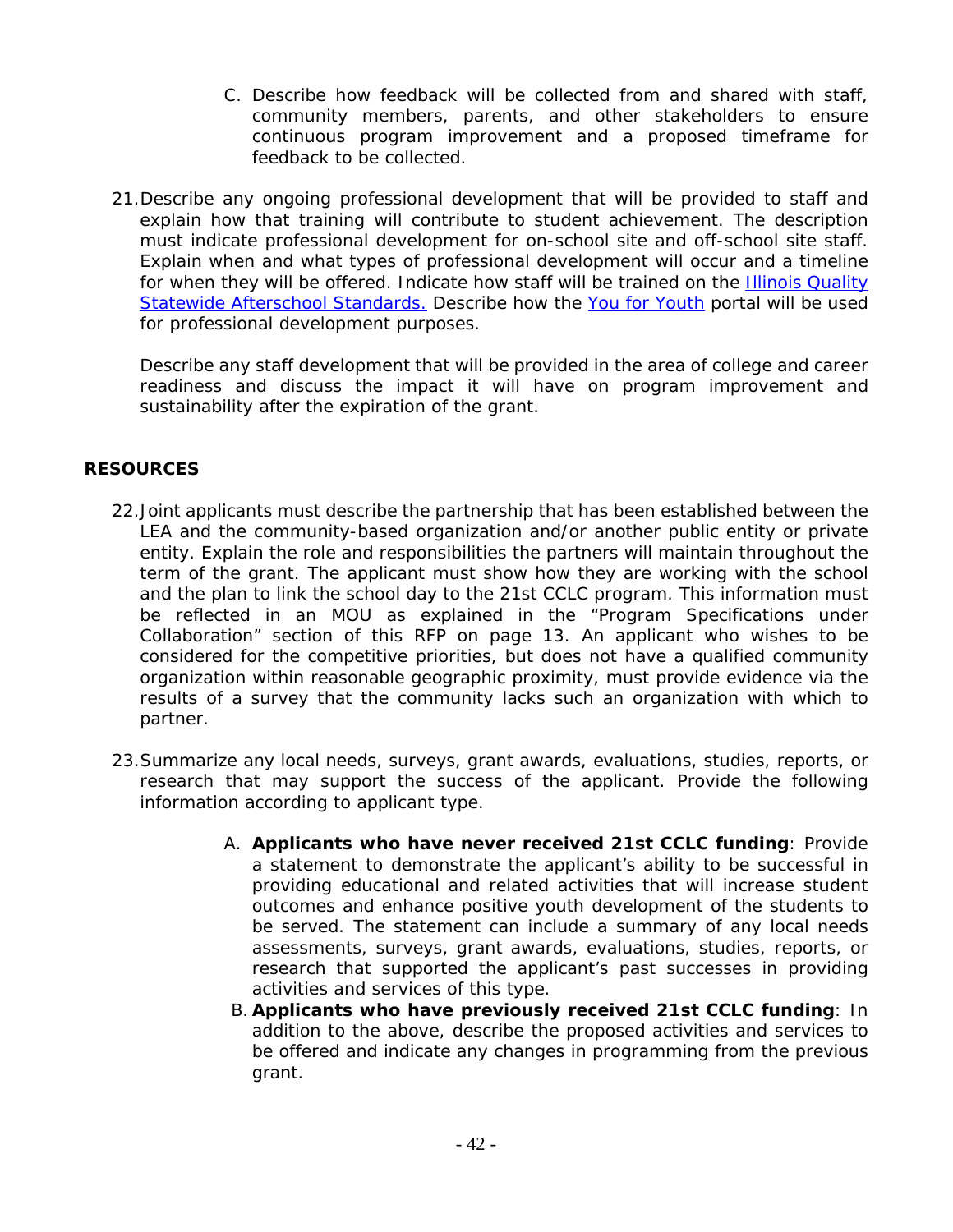- 24.Describe, according to applicant type, any previous experience working with afterschool programs.
	- (1) *Applicants who have never received 21st CCLC funding:* Describe prior experience with after-school programs that are academic-based and provide specific evidence of that experience. Summarize previous successes relative to the experiences. An applicant who has had no previous experience providing academic-based after-school programs must provide a statement regarding the likelihood that it can successfully implement the program and provide educational and related activities that will complement and enhance the academic performance, achievement, and positive youth development of the students.
	- (2) *Applicants who have previously received 21st CCLC funding:*  Describe past program implementation. Include the following information from the most recent program year:
		- 1. Actual number of weeks the program operated versus proposed number of weeks,
		- 2. The average number of hours per week the program operated versus proposed number of hours per week,
		- 3. The average number of students served versus the proposed number of students to be served, and
		- 4. The actual services delivered versus the proposed services to be delivered.

If there were implementation issues, include a plan for overcoming any barriers that were encountered during the previous program implementation as well as what interventions were undertaken to mitigate the issues.

Describe program successes during the previously funded grant. Include data from the most recent program evaluation that verifies that the highquality programming was provided. Indicate how previous program partnerships contributed to the overall quality and success of the program and explain the roles that these and other partners will play in the proposed program.

Identify any changes that will be made to the new program based on the evaluation results of the prior project. Specific quantitative data such as student grades, standardized assessment scores, and behavior-specific data to show improvement over time must be included.

Each previously funded applicant and any new applicant who has received 21st CCLC funding in the past must have the most recent evaluation should be on file with ISBE.

Program should explain the progress made in the partnership for the previous grant.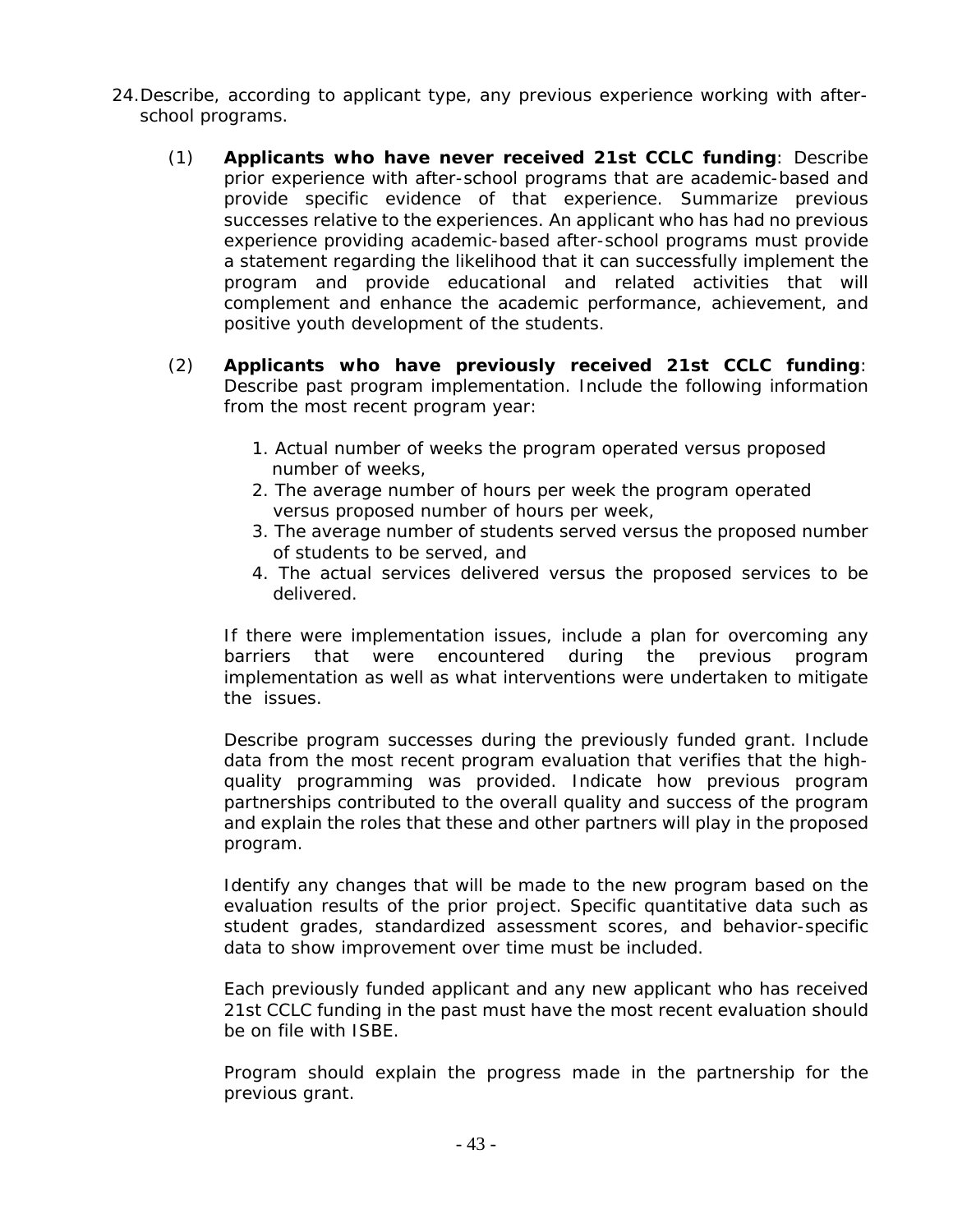Provide an assurance that both 90 percent of the proposed total number of students will attend at least 30 days or more and that attendance data will be collected and maintained for no less than three years.

Provide a formal letter from the district documenting evidence that the program has increased student outcomes of the students, school, or district and verifying sustainability activities as described in the original application.

- 25.Applicants who are proposing to use volunteers for 21st CCLC activities must describe how volunteers will be recruited and their roles and activities in the grant. Explain the working terms for qualified volunteers and indicate how criminal background checks will be conducted.
- 26.Describe how federal, state, and local funding will be used in coordination with 21st CCLC grant funds to maximize the effective use of public resources. Indicate any after-school programs already in operation and identify specifically all other funding sources that will be used to supplement the program.
- 27.Describe any established partnerships with other LEAs, CBOs, FBOs, or other private and public organizations to implement and operate the program, if applicable.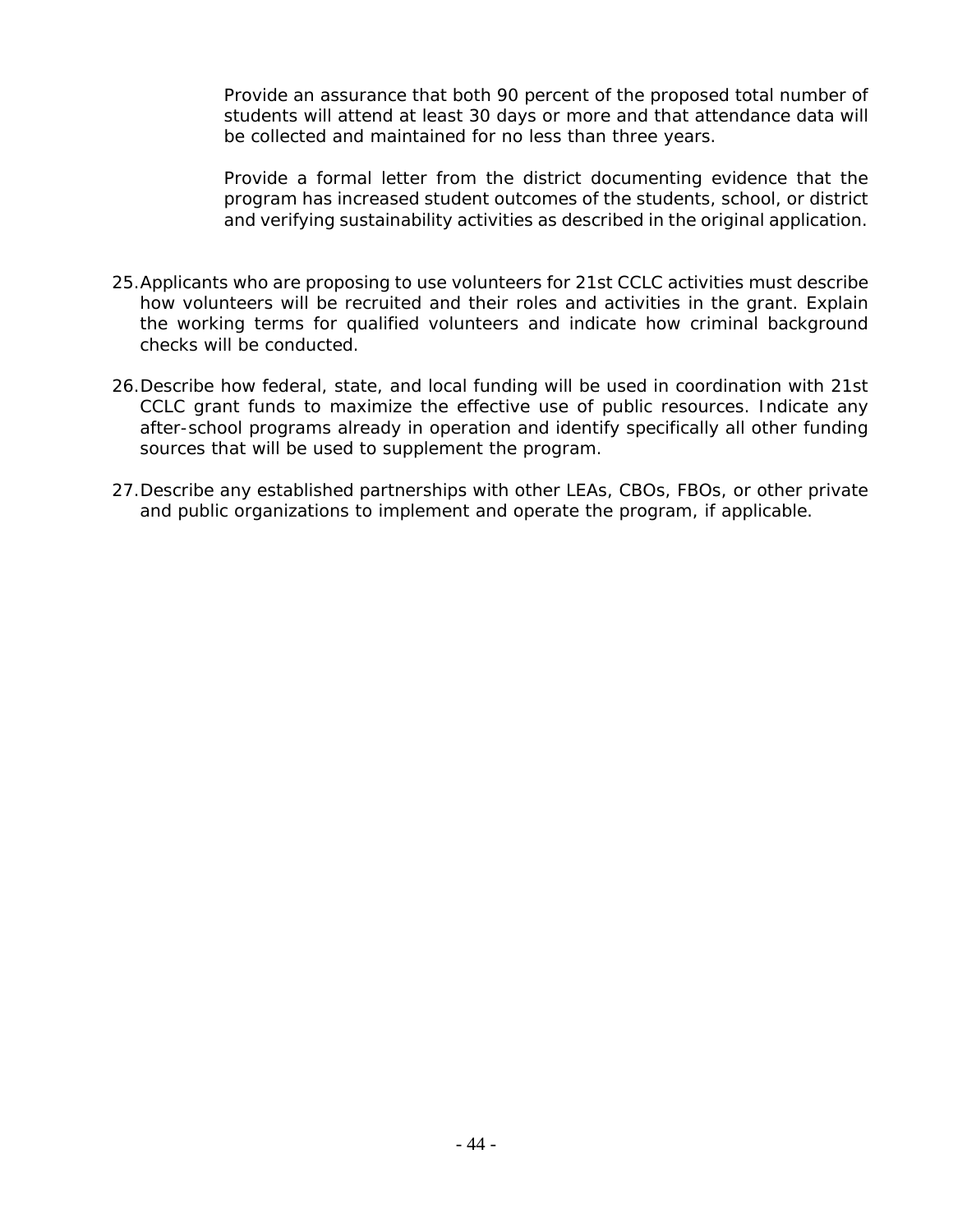# **Criteria for Review and Approval for Proposals**

#### **Review and Selection Process**:

Below in section **Selection criteria and point values** criteria will be based in the following five overall areas. The points for each criterion section will be included in parentheses.

The selection of the grantees will be based upon the overall quality of the proposal. The scoring is based upon the following five criteria:

- Need is defined as the identification of stakeholders, facts, and evidence that demonstrate the proposal supports the grant program purpose;
- Quality is defined as the totality of features and characteristics of a service, project, or product that indicate its ability to satisfy the requirements of the grant program;
- Capacity is defined as the ability of an entity to execute the grant project according to the project requirements;
- Evaluation is defined as the ability to judge or determine the significance, worth, or quality of a service, project, or product.
- Sustainability is defined the ability to maintain programming and its benefits over time.

Following the notification of grant awards, an applicant may request copies of reviewer comments by contacting Kristy Harvell at kharvell@isbe.net.

#### **Selection criteria and point values are as follows:**

All proposals will be read, reviewed, and scored by readers who have been selected for their expertise and experience with extended learning programs and grants management. Proposal requirements vary for new applicants and previously funded applicants, so reviewers will use separate criteria to evaluate each type of proposal, respectively. A proposal must receive a minimum of 80 points to be considered. The maximum proposal score is 100 points. A total of 30 competitive priority points can be assigned, meaning that after the assignment of competitive priority points proposals may receive a maximum score of **130** points.

Each proposal will be read by three readers, and scores will be averaged to ensure interrater reliability. Proposals will be rank ordered, and recommendations will be made accordingly to the State Superintendent of Education for funding. ISBE staff will negotiate all final budget allocations.

ISBE will consider the following criteria for evaluating proposals.

ISBE intends to award grants equitably to the extent practicable among geographic areas within the state, including urban and rural communities. ISBE has divided the state into 10 regions based on the current regional service provider model (https://www.isbe.net/Pages/Statewide-System-of-Support-Fiscal-Agents.aspx ), and it plans to award not more than 50 percent of eligible funds to any one region. Among substantially similar proposals, priority will be given to applicants who propose to serve students from schools that either are listed as priority schools or are in areas of the state that are currently underrepresented regarding 21st CCLC awards.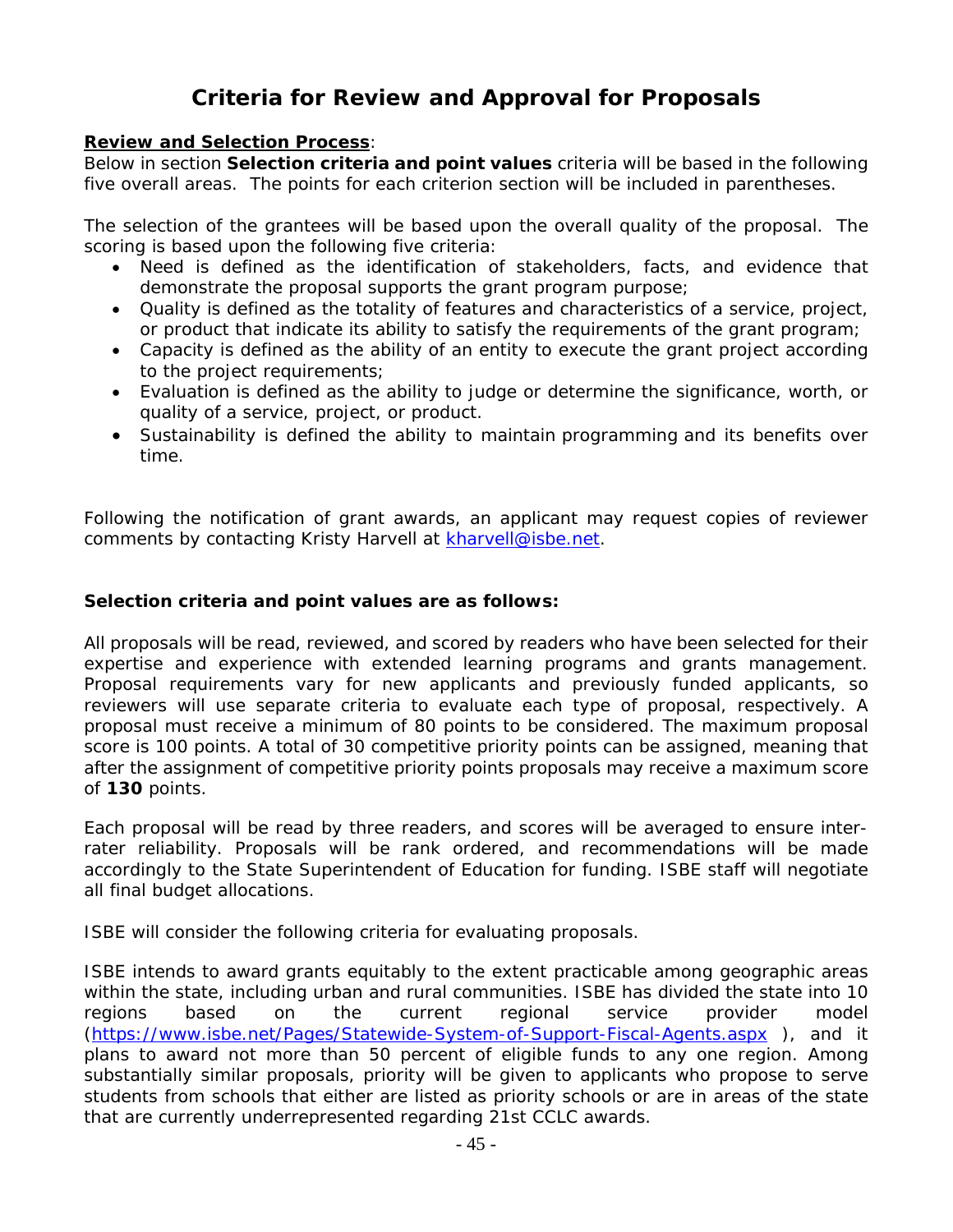## **Need for the Project (10 Points)**

The following factors will be considered:

- A. The magnitude or severity of the need(s) to be addressed by the proposed project is substantiated in the needs assessment and in the analysis of state assessment results and other academic achievement factors;
- B. The proposed project addresses the specific gaps and weaknesses in services, infrastructure, or opportunities as identified by the needs assessment; and
- C. Demographic and/or behavior data provide convincing evidence as to the need for the learning center in the proposed school or schools.

#### *Suggestions for Applicants:* Reviewers will consider:

- An explanation of the needs of the community and how they will be addressed to increase student academic performance.
- Pertinent information about the parents/guardians of students that may potentially affect students' educational achievement, attainment, expectations, and aspirations.
- How the proposed program will address familial needs.

The results of the needs assessment should be used as one piece of evidence for supporting the claims. Reviewers will look for descriptions of specific gaps or weaknesses in the current programs, services, infrastructure, or opportunities that hinder student achievement and parental support. School-based and locally collected data that include descriptions of students, students' academic needs, and the needs of their parents and families are especially helpful to reviewers in understanding the local needs.

#### **Quality of Project Services (30 Points)**

The following factors will be considered:

- A. The quality of strategies for ensuring equal access to services for eligible project participants are sufficient;
- B. The services to be provided including student transportation are appropriate and commensurate to the needs of the intended beneficiaries of the services;
- C. The services to be provided reflect current evidence-based and research practices;
- D. The services to be provided should have a positive impact on student academic performance and other intended outcomes based upon evidence based research; and
- E. The plans to recruit and retain students who are the lowest-achieving students are practicable.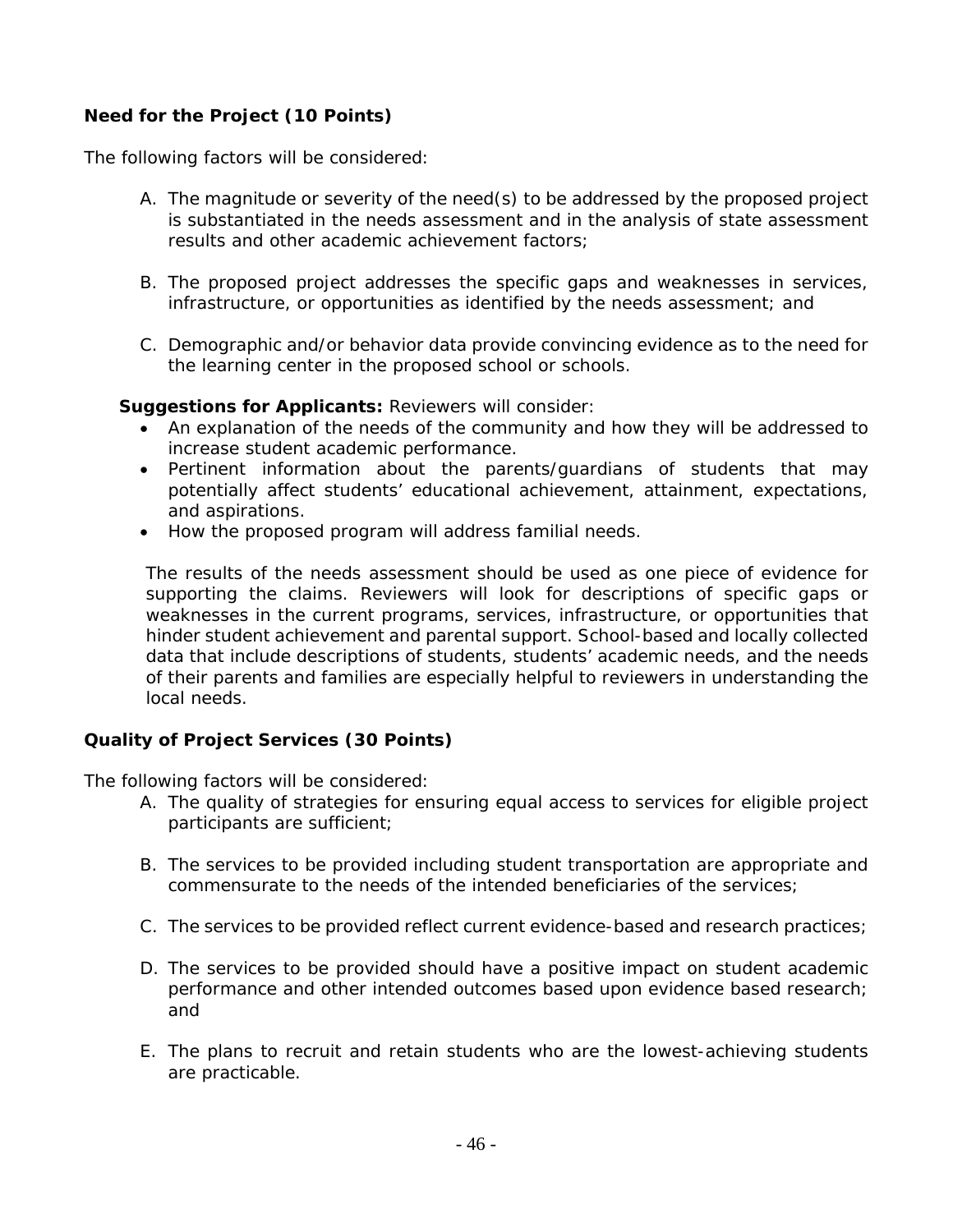*Suggestions for Applicants:* Reviewers will consider:

- The number of students and families proposed to be served to determine if it is reasonable based on the funds requested.
- The proposed services for quality and potential for actualizing project goals and objectives.
- How the proposed program will focus on the increased student academic achievement of students and overall outcomes.
- The explanation regarding how the various components of the project complement each other and how the proposed services will be coordinated with other federal, state, and/or local efforts.
- The plan for a description of activities being offered that may include career readiness activities aligned to the Perkins Career and Technical Education Act; youth development activities; drug and violence programs; counseling, music, art, recreation and technology education programs; and character education.
- Expanded Learning Time, if included, that is not more than 25 percent of the budget.
- If the proposal includes elements of Full-Service Community Schools that are thoroughly described.
- If innovative and evidence-based practices will be utilized and expected to improve student achievement and overall student outcomes.
- If the proposed activities are aligned to the school day and the Illinois Learning Standards.
- If all programs for students and their families are secular, neutral, and nonideological.
- If the services for adult family members are described and are meaningful and ongoing.
- If proposed prekindergarten services are designed to prepare preschool children to succeed in school.
- If evidence that private schools were consulted during the design and development of the proposal.
- To what extent proposed professional development is based on the needs of the program that provide curriculum integration and instructional methods to enhance student learning.

## **Capacity: Quality of the Management Plan (15 Points)**

The following factors will be considered:

- A. The management plan is practicable, and the proposed activities are likely to contribute to the achievement of program goals and objectives. The management plan includes major milestones and a realistic timeline, and proposed activities correlate to the proposed budget;
- B. The time commitments of the project director and other key project personnel are appropriate and adequate to meet the goals and objectives of the proposed project; and
- C. The procedures for collecting and sharing feedback to the staff and the community for the purpose of continuous program improvement are practicable.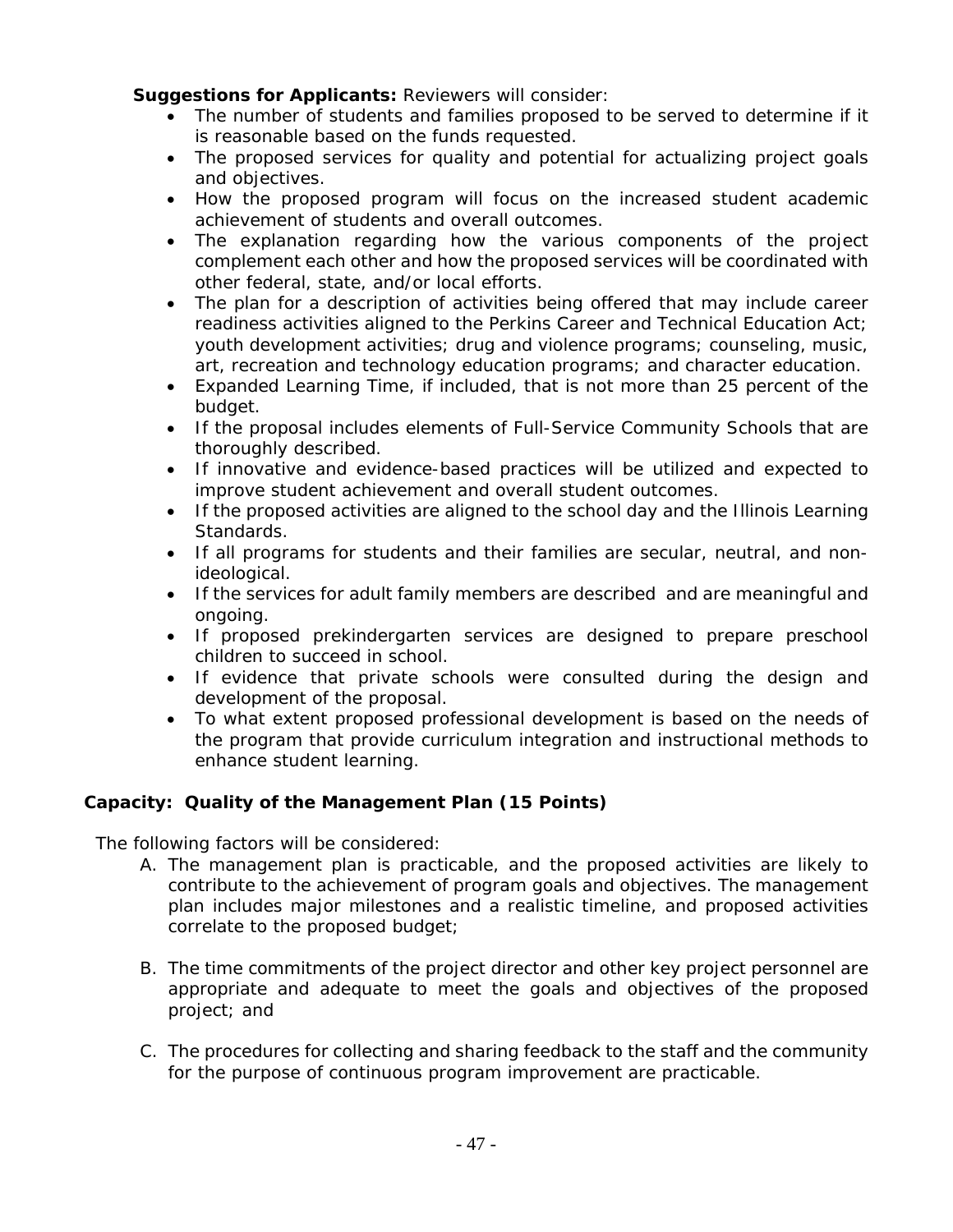*Suggestions for Applicants:* Reviewers will consider:

- The extent to which project milestones, activities, staff responsibilities, and time commitments likely to contribute to overall program success are identified and described.
- The clarity of explanation for the required management plan and the organization of project goals and objectives.
- The extent to which job descriptions include qualifications and experience and, if available, the name of the individual for the project director and site coordinator as well as other project staff.
- The inclusion of a personnel chart that provides the amount of time each proposed staff member will devote to a given activity.
- The extent to which a plan for collecting and disseminating evaluation data for the purposes of continuous improvement is collected from and shared with staff, students, parents, teachers, and community members.

## **Capacity: Adequacy of Resources (15 Points)**

The following factors will be considered:

- A. Previous experience and/or capacity demonstrate the ability to provide educational and related activities that will complement and enhance the academic performance, achievement, and positive youth development of the students to be served;
- B. The grantee has funding in place to supplement the program;
- C. The relevance and documented commitment of each partner in the proposed project support the likelihood of project success; and
- D. The potential for continued support of the project after the grant expires is evident and practicable.

#### *Suggestions for Applicants:* Reviewers will consider:

- The extent to which previous experience and program outcomes relative to capacity to deliver proposed educational activities is expressed.
- How all partners will work together to accomplish specific objectives of the proposed program, to act as a partnership, and to sustain the program after the grant expires.
- The extent to which each partner and volunteer will contribute and the ways in which these entities will collaborate to meet the project goals are described.
- The explanation for the recruitment of volunteers and the roles and activities they will be involved in, as well as the working terms for qualified volunteers. How criminal background checks will be conducted.
- The extent to which the MOU describes the relationship of the applicant and co-applicant, their roles, their collaboration with school personnel, and their linkage to the school day.
- The description of the supports and performance of each partner and coapplicant for a previously funded applicant.
- A previously funded applicant's success, along with data to verify high-quality programming and the identification of changes that will be made in the new program.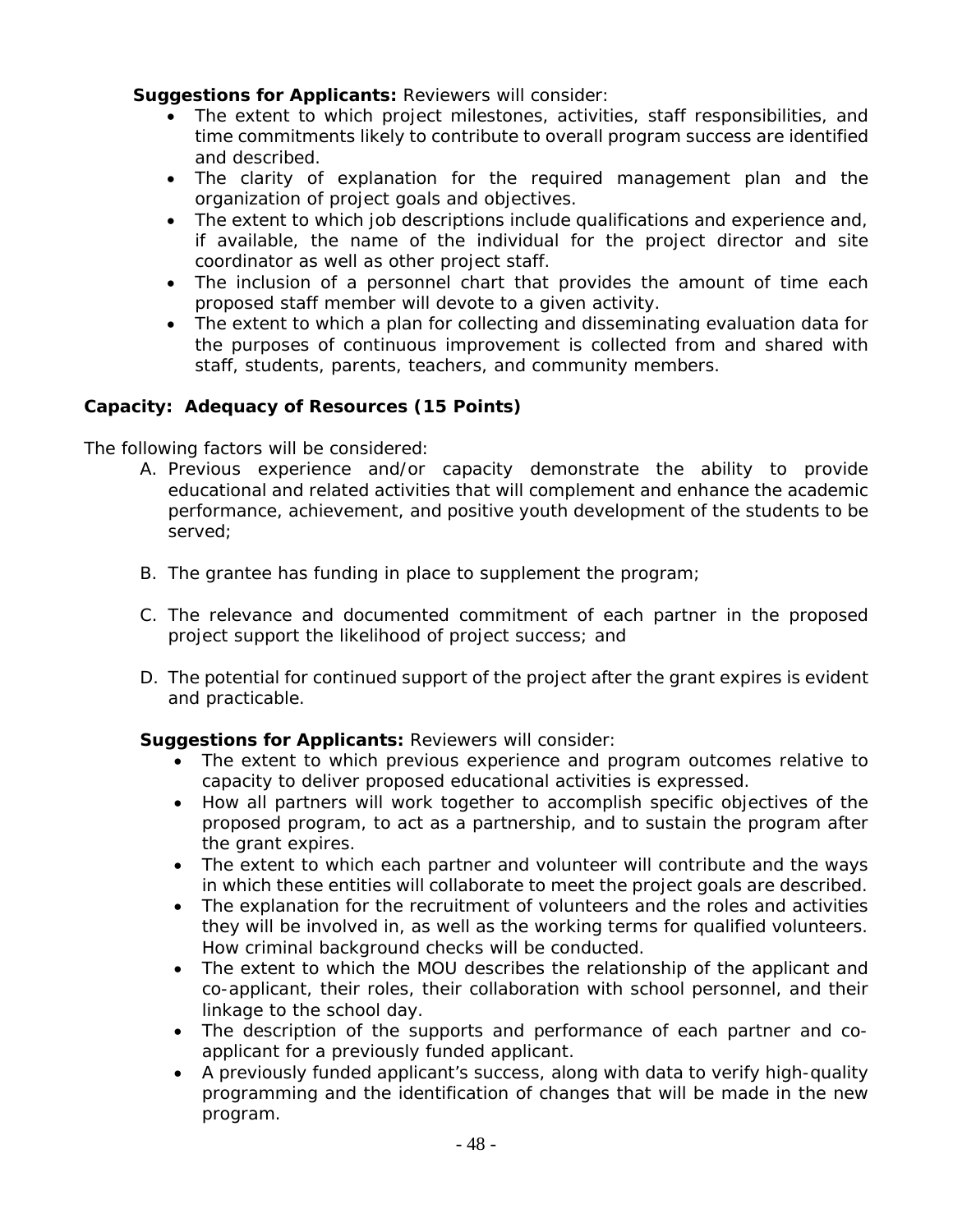## **Quality of the Project Evaluation (10 Points)**

The following factors will be considered:

- A. Evaluation methods include the use of objective performance measures that are clearly related to the intended outcomes of the project and will produce quantitative and qualitative data;
- B. The evaluation plan sufficiently incorporates all the state (i.e., as provided in RFP section Deliverables and Milestone) and local objectives, indicators, and measures (i.e., as provided in Attachment 8);
- C. The program evaluation process includes procedures for providing performance feedback to the staff and community and permitting periodic assessment of progress toward achieving intended outcomes;
- D. The program evaluation process includes procedures for reviewing and analyzing results and making recommendations for program improvement; and
- E. The program evaluation process includes sufficient controls to ensure that the evaluation is administered as proposed.

#### *Suggestions for Applicants:* Reviewers will consider:

- A. The rationale for the particular approach.
- B. Is the approach technically sound?
- C. Is the approach clearly tied to the project goals and measurable objectives?
- D. If the program provides for both formative and summative evaluation.
- E. If the program includes procedures to review the evaluation report, implement recommendations, and disseminate the results of the evaluation annually to program staff and the community.

#### **Quality: Plan for Sustainability (10 Points)**

The following factors will be considered:

A. Proposed partnerships adequately reflect the community as a whole;

B. Written letters of agreement from each community partner sufficiently detail the roles and responsibilities of the partnerships;

C. The contributions of co-applicants, if applicable, are vital to sustaining the 21st CCLC program after the expiration of the grant;

D. The contributions of resources from each community partner, either cash or inkind services, over the course of the grant are sufficient to sustaining the program after the grant expires;

E. The plan to identify and recruit additional partners who will contribute useful and meaningful resources specifically aligned to program needs during the grant period and after is practicable; and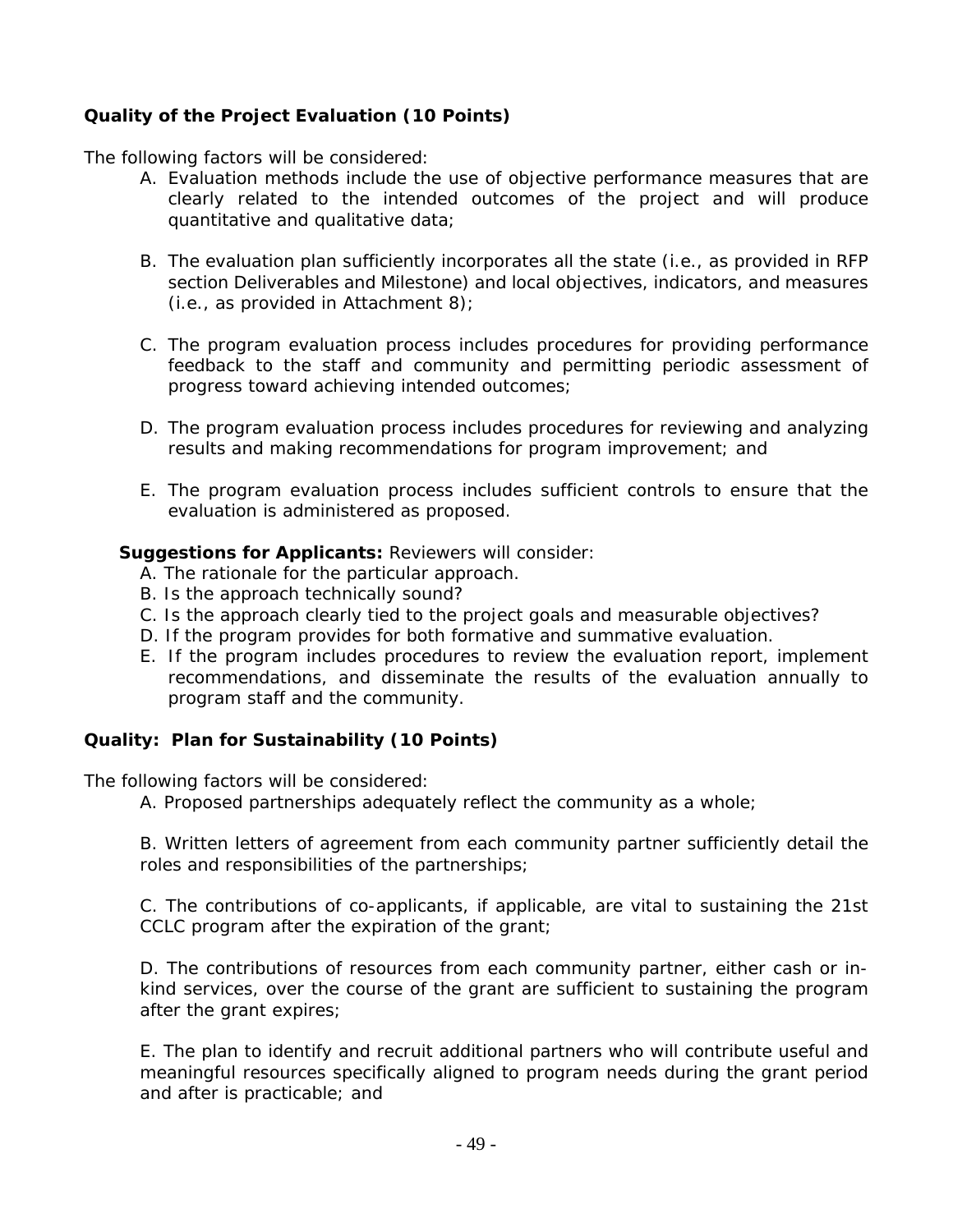F. The extent to which the size and scope of the program can be sustained after the grant expires is realistic, (i.e.; as proposed in Attachments 7A and 7B).

*Suggestions for Applicants:* Reviewers will evaluate each proposal to determine if there is a realistic approach for securing long-term, supplemental funding and continuing the program. Specifically, reviewers will be looking for evidence of partnership commitments that will yield in-kind and/or matching funds or resources. Reviewers will consider the communication efforts made to the community to recruit additional partners.

## **Capacity: Cost-Effectiveness (10 points)**

The scope of activities is reasonable for the amount of funding provided. The project is costeffective relative to the number of students and families to be served and the types of activities proposed. The proposed budget (Attachment 9) aligns to the narrative description and the program's goals and objectives.

*Suggestions for Applicants:* Reviewers will consider:

- The scope of activities in light of the amount of requested funding and the number of students to be served.
- If all described funds are allowable.
- That no more than 25 percent of the funds are used toward ELT, if the applicant proposes to offer these services.
- That general administrative costs do not exceed 5 percent.
- That funds are provided for professional development, staff costs for instructional purposes, and funds designated for transportation are appropriate, if transportation is needed.
- If funds for technology are reasonable, allocable, allowable, and directly related to academics and student achievement.
- If the funds for the evaluation are reasonable and do not exceed 10 percent of the budget.

That a clear case is made for the need of any subcontractors that may be included in the application.

#### **Grant Competition Priorities (30 points)**

Only those proposals that receive a base score of 80 points or higher (out of 100 total points) will be considered eligible for competitive priority points. Once a minimum score of 80 has been earned in the initial proposal review process, applicants may receive up to 30 additional competitive priority points for proposals that address any combination of the following areas.

A. *Lowest-Performing Schools:* Competitive priority of **10 points** will be given to those programs that serve the state's lowest-performing schools (identified as a priority school) **and** are submitted as a joint application between at least one LEA receiving funds under Title I, Part A **and** at least one public or private community organization.

B. *Middle and High Schools:* Competitive priority of **10 points** will be given to those programs that serve eligible middle schools or high schools **and** are submitted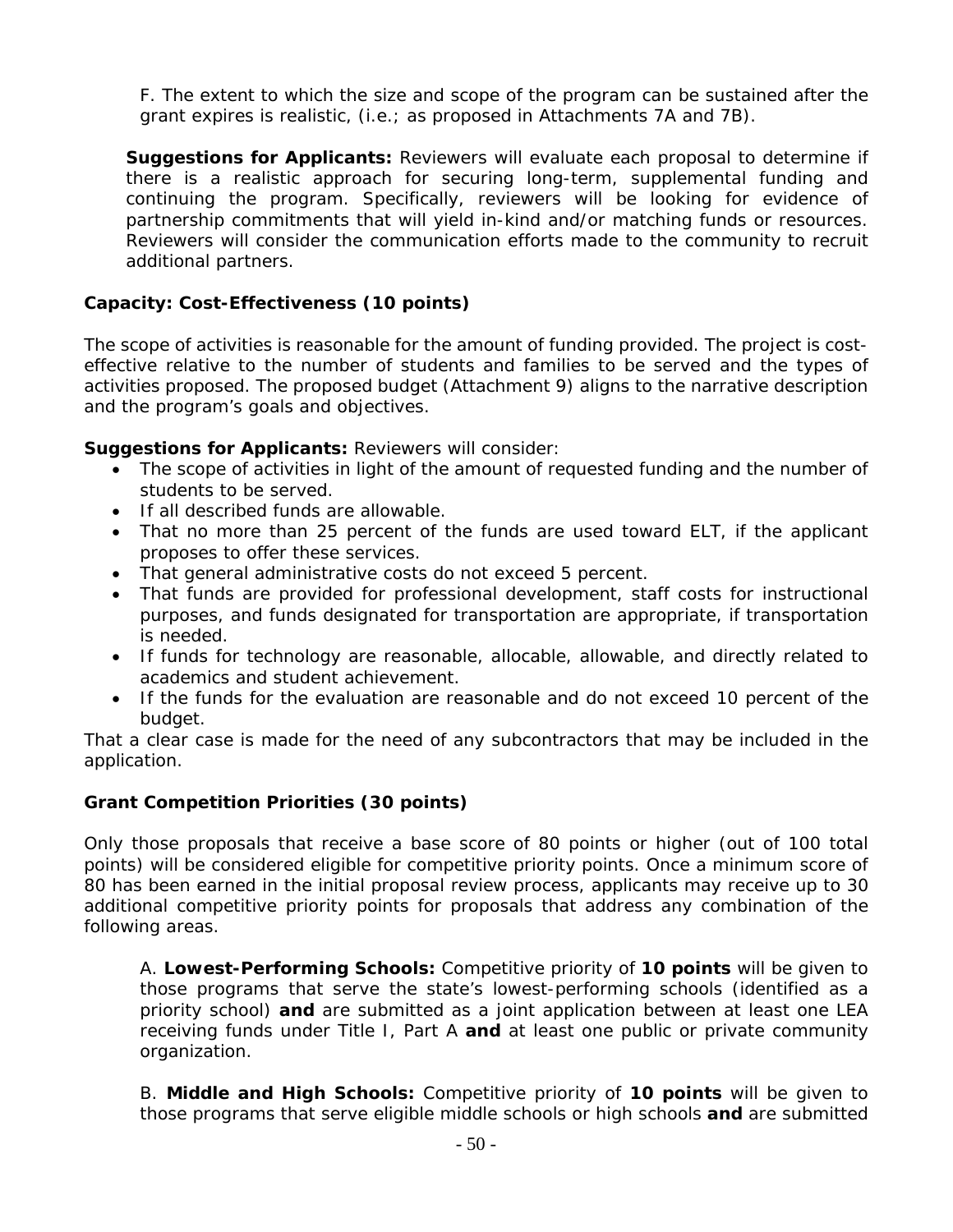as a joint application between at least one LEA receiving funds under Title I, Part A **and** at least one public or private community organization.

C. *Rural Schools:* Competitive priority of **10 points** will be given to those programs that serve eligible rural schools **and** are submitted as a joint application between at least one LEA receiving funds under Title I, Part A and at least one public or private community organization